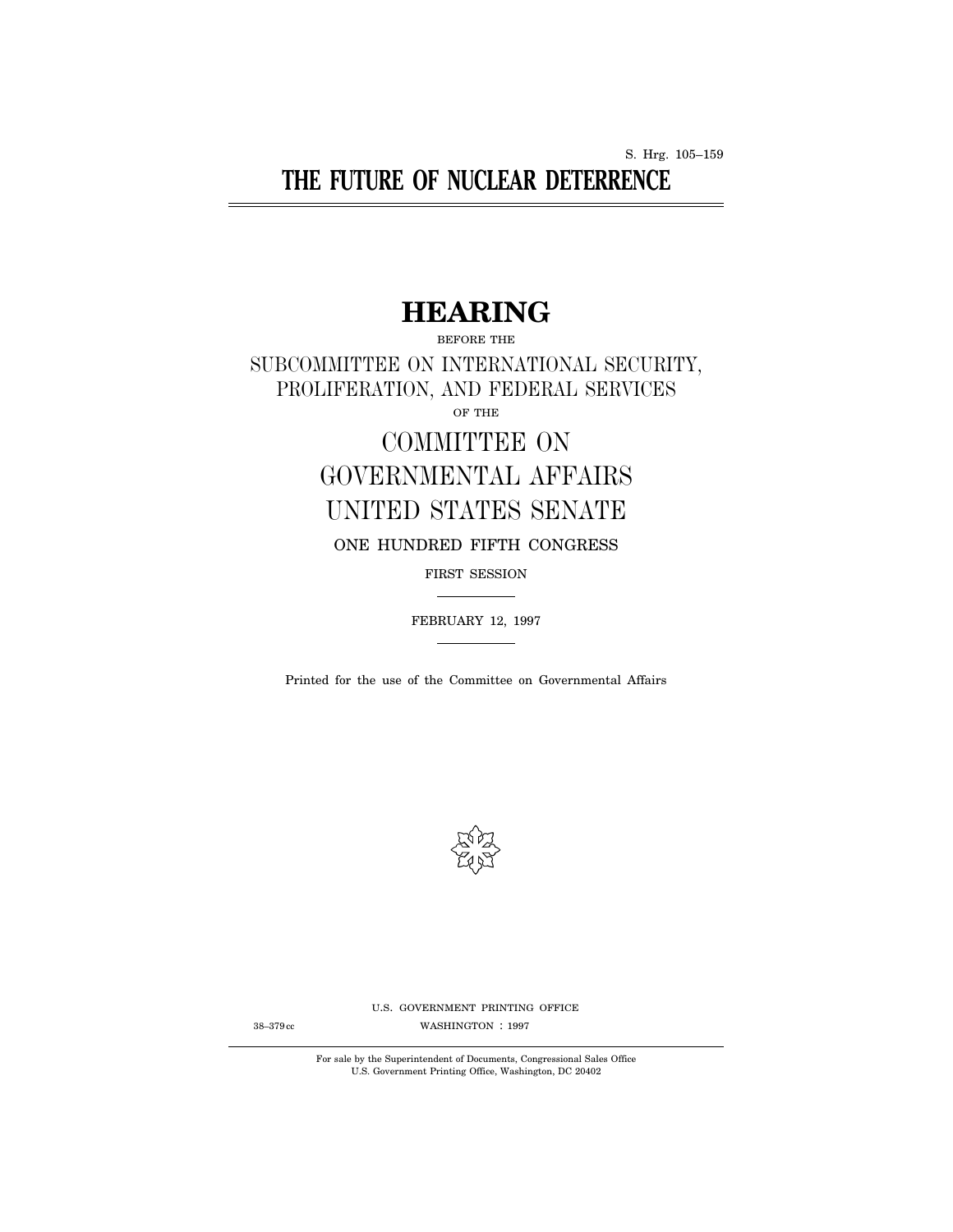## COMMITTEE ON GOVERNMENTAL AFFAIRS

FRED THOMPSON, Tennessee, *Chairman*

WILLIAM V. ROTH, Jr., Delaware TED STEVENS, Alaska SUSAN M. COLLINS, Maine SAM BROWNBACK, Kansas PETE V. DOMENICI, New Mexico THAD COCHRAN, Mississippi DON NICKLES, Oklahoma ARLEN SPECTER, Pennsylvania

JOHN GLENN, Ohio CARL LEVIN, Michigan JOSEPH I. LIEBERMAN, Connecticut DANIEL K. AKAKA, Hawaii RICHARD J. DURBIN, Illinois ROBERT G. TORRICELLI, New Jersey MAX CLELAND, Georgia

Hannah S. Sistare, *Staff Director and Counsel* Leonard Weiss, *Minority Staff Director* Michal Sue Prosser, *Chief Clerk*

## SUBCOMMITTEE ON INTERNATIONAL SECURITY, PROLIFERATION AND FEDERAL SERVICES

THAD COCHRAN, Mississippi, *Chairman*

TED STEVENS, Alaska SUSAN M. COLLINS, Maine PETE V. DOMENICI, New Mexico DON NICKLES, Oklahoma ARLEN SPECTER, Pennsylvania

CARL LEVIN, Michigan DANIEL K. AKAKA, Hawaii RICHARD J. DURBIN, Illinois ROBERT G. TORRICELLI, New Jersey MAX CLELAND, Georgia

Mitchel B. Kugler, *Staff Director* Julie Sander, *Chief Clerk*

**40–586**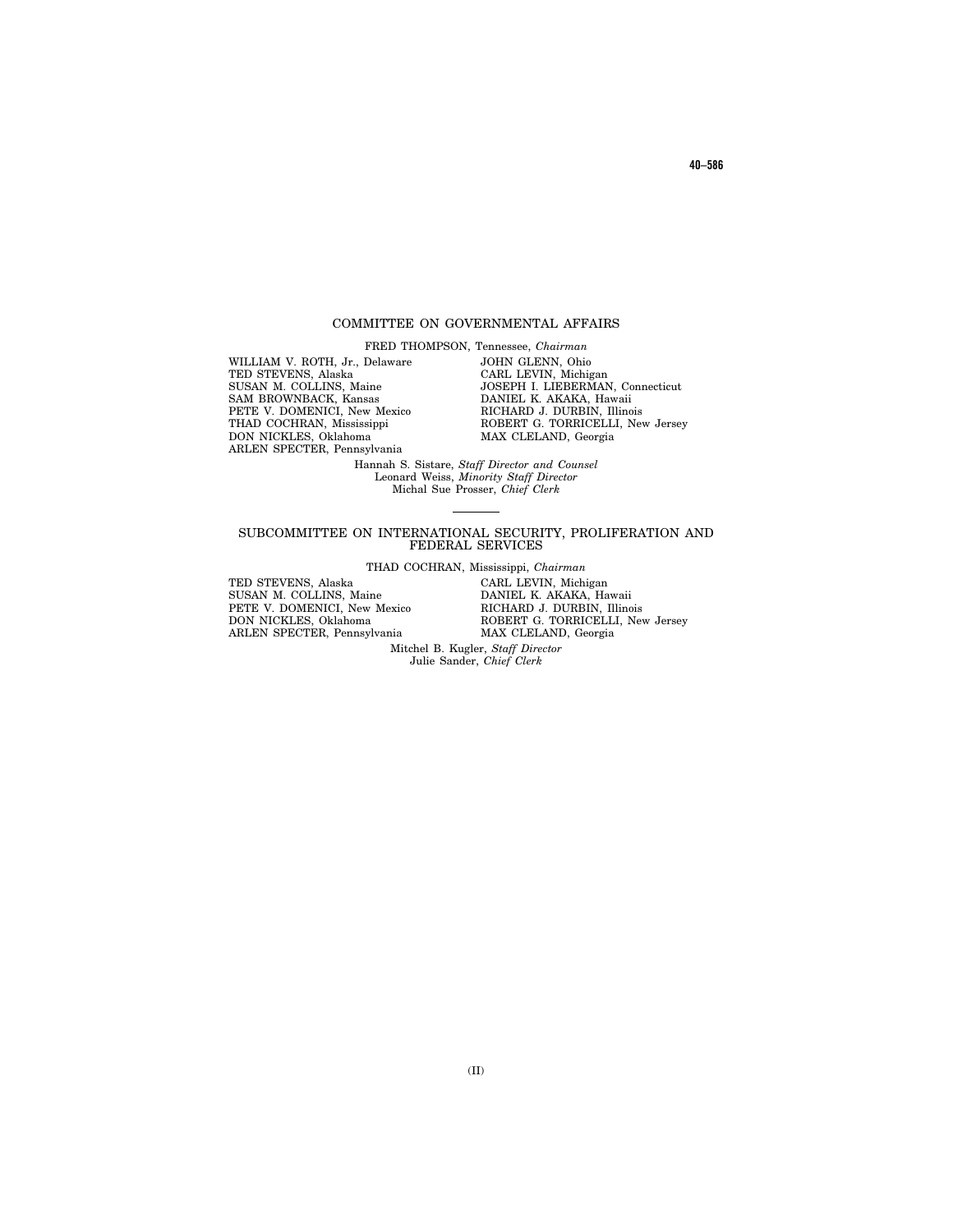## C O N T E N T S  $\overline{\phantom{a}}$

| Opening statements: | age |
|---------------------|-----|
|                     |     |
|                     |     |
|                     | 15  |
| Prepared statement: |     |
|                     |     |

## WITNESSES

## WEDNESDAY, FEBRUARY 12, 1997

| Hon. Walter B. Slocombe, Under Secretary of Defense for Policy, Department |    |
|----------------------------------------------------------------------------|----|
|                                                                            | З  |
| General Andrew J. Goodpaster, U.S. Army (Retired), Co-Chair, The Atlantic  |    |
|                                                                            | 25 |
|                                                                            | 33 |
| ALPHABETICAL LIST OF WITNESSES                                             |    |
|                                                                            |    |
| Goodpaster, Gen. Andrew J. (Ret.):                                         |    |
|                                                                            | 25 |
|                                                                            | 29 |
| Perle, Richard:                                                            |    |
|                                                                            | 33 |
|                                                                            | 39 |
| Slocombe, Hon. Walter B.:                                                  |    |
|                                                                            | 3  |
|                                                                            | 20 |
|                                                                            |    |

## APPENDIX

| Questions and Answers from Senator Glenn for:                          |    |
|------------------------------------------------------------------------|----|
|                                                                        | 53 |
|                                                                        | 60 |
| Joint Statement on Reduction of Nuclear Weapons by Generals Goodpaster |    |
|                                                                        |    |
| Statement on Nuclear Weapons by International Generals and Admirals    | 62 |
|                                                                        |    |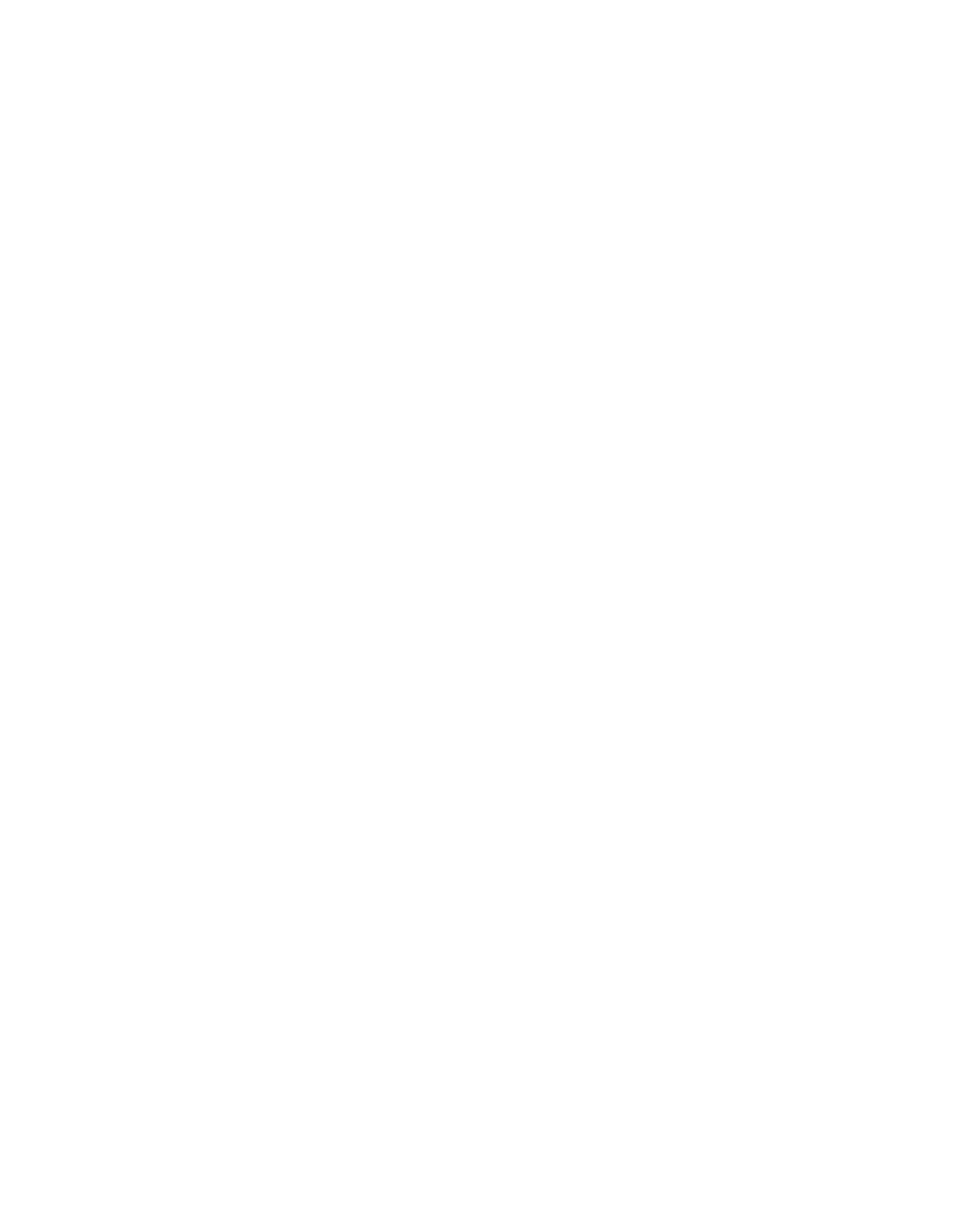## **THE FUTURE OF NUCLEAR DETERRENCE**

## **WEDNESDAY, FEBRUARY 12, 1997**

U.S. SENATE,

SUBCOMMITTEE ON INTERNATIONAL SECURITY, PROLIFERATION, AND FEDERAL SERVICES, OF THE COMMITTEE ON GOVERNMENTAL AFFAIRS, *Washington, DC.*

The Subcommittee met, pursuant to notice, at 9:35 a.m., in room SD–342, Dirksen Senate Office Building, Hon. Thad Cochran, Chairman of the Subcommittee, presiding.

Present: Senators Cochran, Stevens, Levin, and Durbin.

## **OPENING STATEMENT OF SENATOR COCHRAN**

Senator COCHRAN. The Subcommittee will please come to order. I'd like to welcome everyone to the first hearing of this Governmental Affairs Subcommittee on International Security, Proliferation, and Federal Services. The topic of today's hearing is the future of nuclear deterrence.

This hearing is held in a security environment that is radically different from the one faced by the United States a few years ago. Perhaps James Woolsey, President Clinton's first Director of Central Intelligence, best summed up this changed environment when he said, ''We have slain a large dragon, but we live now in a jungle filled with a bewildering variety of poisonous snakes.''

Congress has an obligation to understand this new environment and to examine critically the premises upon which our national security has been based, including issues such as the size and composition of our strategic offense force, proliferation, arms control, and ballistic missile defense. We must decide whether the concepts of the past continue to make sense in this new security environment, require just some fine-tuning, or have outlived their usefulness.

The subject of nuclear deterrence is ripe for review. Back on the 4th of December, Generals Andrew Goodpaster and Lee Butler issued a joint statement at the National Press Club that was described in the press advisory as "an unprecedented statement for the elimination of nuclear weapons.'' This joint statement, coming from two retired senior officers, one the former Supreme Allied Commander in Europe, the other the former Commander-in-Chief of Strategic Command, stirred up quite a controversy. The controversy was enlarged the following day by the release of the ''Statement on Nuclear Weapons by International Generals and Ad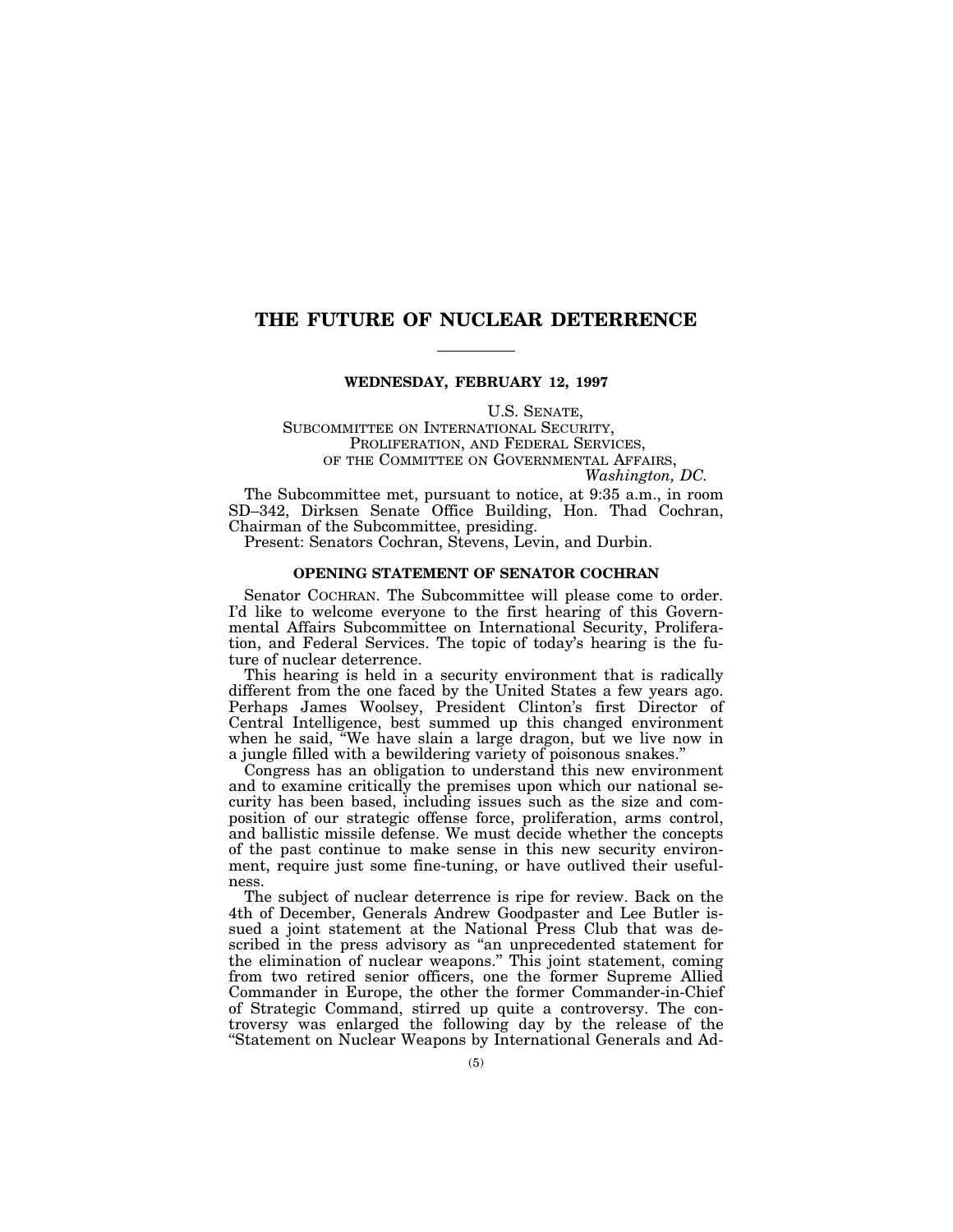mirals,'' which was endorsed by an international group of 60 retired senior military officers.1

Today's hearing will examine the underlying rationale for their proposals regarding nuclear weapons and deterrence as well as other alternatives.

The central question we will explore in this hearing is, ''Do nuclear weapons continue to have an important role in America's national security strategy?" We are fortunate to have with us today three witnesses who are well qualified to comment on this issue. We will begin with Under Secretary of Defense for Policy Walt Slocombe, who will lay out the administration's perspective on nuclear deterrence.

Secretary Slocombe will be followed by General Goodpaster, whose public service spans seven decades and who is currently the Co-Chair of The Atlantic Council of the United States, and Richard Perle, now a Resident Fellow at the American Enterprise Institute and formerly a senior defense official during the administration of President Ronald Reagan. We are very grateful for the attendance of the witnesses and for their good assistance to our Subcommittee. Secretary Slocombe, we welcome you to the Committee and we ask you to proceed. We have a copy of your statement for which we thank you very much and for which we are very grateful.

Let me first of all call on my distinguished colleague Senator Levin from Michigan for any comments he might have. Senator Levin.

## **OPENING STATEMENT OF SENATOR LEVIN**

Senator LEVIN. Thank you, Mr. Chairman, and, first, let me congratulate you on not only becoming chair of this Subcommittee but also on the jurisdiction of the Subcommittee. You are a great person to be a chairman. You are a great person, period. But the breadth of the jurisdiction of this Subcommittee means that we are in for really fascinating hearings right at the heart of a whole lot of critical issues, including today's hearing. So I want to just tell you, Mr. Chairman, I am delighted to be the ranking member on your Subcommittee.

This Subcommittee, as I mentioned, has unusual breadth of jurisdiction, everything from nuclear delivery vehicles, for instance, which is the subject of today's hearing, to postal delivery vehicles. We have got some wonderful witnesses today, and I want to join our chair in welcoming Secretary Slocombe and General Goodpaster, and I know Richard Perle is due here later. It is a great way to kick off this Subcommittee's history, and I look forward to participating with you in that history. Thank you, Mr. Chairman.

Senator COCHRAN. Thank you very much, Senator Levin. Senator Durbin, any opening comments?

Senator DURBIN. I do not have any. Thank you.

Senator COCHRAN. Mr. Secretary, you may proceed.

<sup>&</sup>lt;sup>1</sup>The Joint Statement on Reduction of Nuclear Weapons by Generals Goodpaster and Butler, and the Statement on Nuclear Weapons by International Generals and Admirals appears in the Appendix on page 61.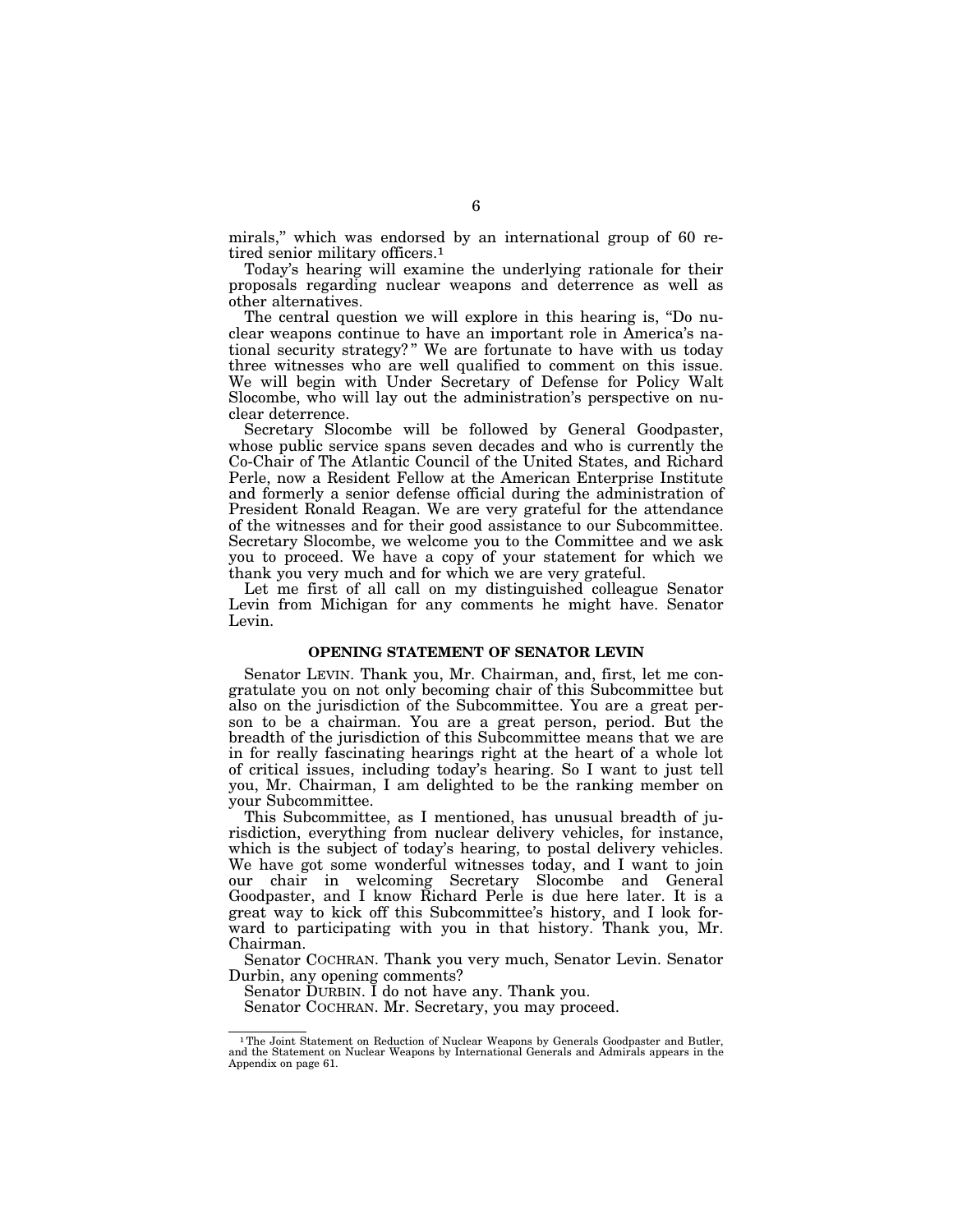## **TESTIMONY OF HON. WALTER B. SLOCOMBE, UNDER SECRETARY OF DEFENSE FOR POLICY, DEPARTMENT OF DEFENSE**

Mr. SLOCOMBE. Thank you, Mr. Chairman. As you said, you have my full statement. We noticed a couple of typographical errors overnight, and we have a final version of it, which I will submit. Let me summarize what it says.

Nuclear deterrence has been the subject of much debate over the decades, and that debate has been resumed and sharpened after the end of the Cold War. Most recently, the question has been given special prominence by the respected individuals and committees who advocate a radical change, setting as a policy goal the complete abolition of nuclear weapons. And I cannot begin without acknowledging that General Goodpaster and General Butler are very distinguished military officers, and their views are always entitled to great respect, although in this case I disagree at least with an important element of what they are saying.

These calls for reexamination of our nuclear deterrent policy underscore the continuing American and world interest in a deliberate process to further reduce and ultimately eliminate nuclear weapons. The United States has embraced this commitment for many years, and it is formally reflected in the Nuclear Nonproliferation Treaty signed in 1968, Article VI of which calls on the parties to undertake to ''pursue negotiations in good faith relating to cessation of the nuclear arms race at an early date and to nuclear disarmament, and on a treaty on complete and general disarmament under strict and effective international control.''

President Clinton in his speech to the United Nations this past September said he looks forward to a new century in which the roles and risks of nuclear weapons can be further reduced and ultimately eliminated. The United States has made remarkable progress in fulfilling our NPT Article VI commitment. Indeed, in an important sense, the nuclear arms race in the sense we understood it during the Cold War has been halted. The United States and indeed Russia have been reducing nuclear stockpiles, both by unilateral and bilateral initiatives.

Over the past 4 years, the Clinton administration has worked hard on this process. We have secured the detargeting of U.S. and Russian strategic missiles, the entry into force of the START I Treaty, the complete denuclearization of Ukraine, Belarus and Kazakstan, the indefinite extension of the Nuclear Nonproliferation Treaty, United States ratification of the START II Treaty, and work with the Russian government to promote Duma ratification of that treaty, and successful negotiation of the Comprehensive Nuclear Test Ban Treaty.

We have also made clear that once START II enters into force, we are prepared to work on further reductions in strategic nuclear arms as well as on limiting and monitoring nuclear warheads and materials. Those are important accomplishments and there is much more to do, but we are not by any means yet at the point where we can eliminate our nuclear weapons. For the foreseeable future, we will continue to need a reliable and flexible nuclear deterrent, survivable against the most aggressive attack, under highly con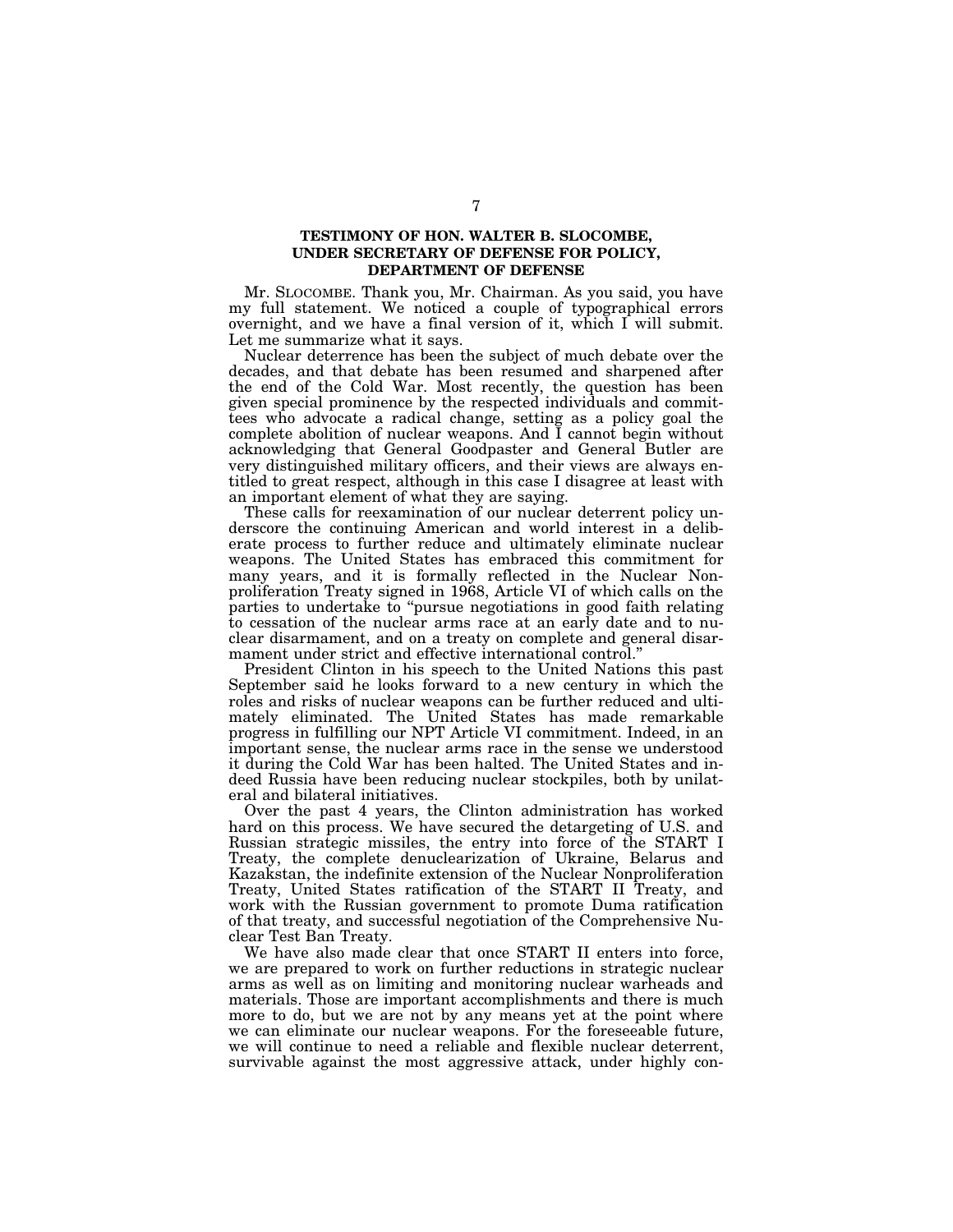fident constitutional command and control, and assured in its safety against both accident and unauthorized use.

We need such a force because nuclear deterrence, far from being made wholly obsolete, remains an essential ultimate assurance against the gravest of threats. A key conclusion of the administration's national security strategy released just a year ago is that ''The United States will retain a triad of strategic nuclear forces sufficient to deter any future hostile foreign leadership with access to strategic nuclear forces from acting against our vital interests and to convince it that seeking a nuclear advantage would be futile. Therefore, we will continue to maintain nuclear forces of sufficient size and capability to hold at risk a broad range of assets valued by such political and military leaders.''

To summarize the argument I will develop in more detail in my statement, we have already made dramatic steps in reducing U.S., Russian and indeed other nuclear arsenals and potentials. We have also taken important steps to ensure the safety, security, and nondiversion of remaining nuclear weapons.

Second, we can and should do more on both the reduction and the safety and security fronts. Third, nonetheless, nuclear weapons remain essential to deter against the gravest threats, actual and foreseeable. Fourth, abolition of nuclear weapons, if understood as a near-term goal rather than, as President Clinton has stated, an ultimate aspiration, is not a wise and surely not a feasible focus for current policy efforts. And finally, assuring the reliability of our nuclear forces and the nuclear stockpile, therefore, remains a high national security priority.

In my statement, I summarize briefly the Cold War experience with nuclear weapons. Some argued even during the Cold War that the danger of nuclear holocaust, which is unimaginable in its scope, was so great that the risk of possessing these weapons far outweighed their benefits. I do not agree, and I do not think the historical record supports that position.

Nuclear deterrence helped us buy time, time for internal forces of upheaval and decay to rend the Soviet Union and the Warsaw Pact and bring about the end of the Cold War. But the Cold War is over, and it is important to recognize the degree to which our nuclear deterrent and indeed that of Russia has been transformed even during the relatively short period of time since the wall came down. The role of nuclear weapons in our defense posture has diminished dramatically. We in the Department of Defense welcome this trend and expect it will continue in the future. In the sincerest of currency, U.S. spending on strategic forces, the emphasis has declined dramatically. In the mid-1960's, we were spending about a quarter of our defense budget on strategic nuclear forces. We now spend something like 3 percent.

We have no major procurement programs for next generation systems. We do have programs designed to sustain the effectiveness, safety and reliability of the remaining forces, and to ensure the continued high quality of the people who man them.

Russian spending on strategic forces has also declined substantially. The Russian Federation does have some strategic systems under development, for example, a new single warhead ICBM, the SS–X–27, and a new strategic ballistic missile submarine, but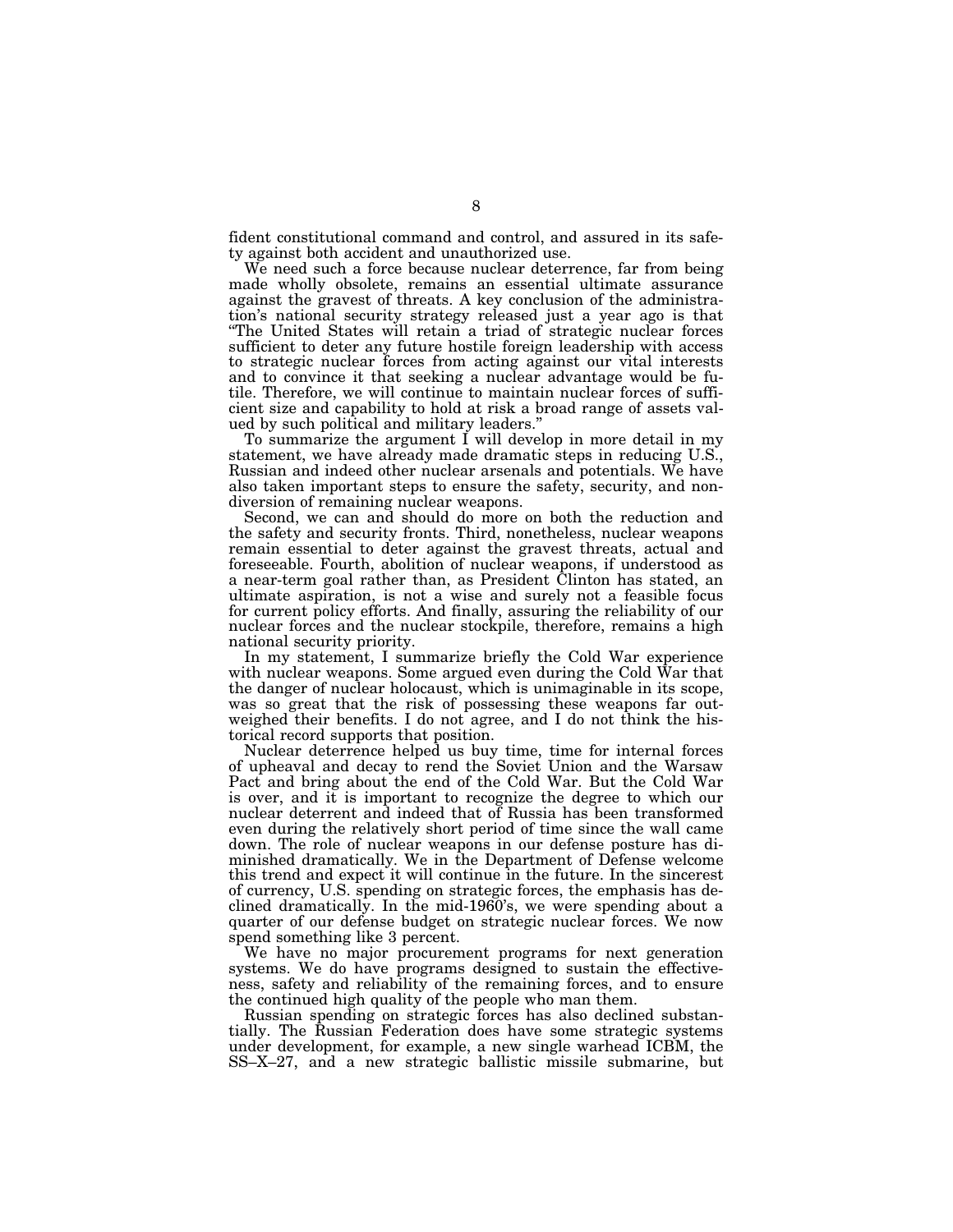these programs are far fewer in number, and their development and deployment pace far slower than during the Cold War period.

Stabilizing agreed reductions in nuclear forces have been and continue to be a primary objective of the United States. The United States and Russia have taken great strides in this regard in recent years. START I will reduce each side's deployed strategic weapons from well over 10,000 to 6,000 accountable weapons. Russia, like the U.S., is actually somewhat ahead of schedule in meeting the START I reduction requirements. START II, when it is ratified by the Russian Duma and enters into force, will further reduce to 3,000 to 3,500 each side's weapons. Following START II's entry into force, we are prepared to engage in negotiations further reducing strategic nuclear forces.

Meanwhile, the United States has unilaterally reduced its nonstrategic nuclear weapons to one-tenth—I say again one-tenth—of Cold War levels. Russia pledged in 1991 to make significant unilateral cuts itself in its non-strategic forces, and it has reduced its operational non-strategic force substantially. It has made far less progress on this score than the United States, and the Russian non-strategic arsenal deployed and stockpiled is probably about 10 times as large as ours.

In addition to START reductions, there have been qualitative changes in our nuclear arsenal. There used to be nuclear landmines, nuclear artillery, nuclear infantry weapons, tactical nuclear surface-to-surface weapons, nuclear surface-to-air weapons, nuclear air-to-air weapons, nuclear depth-charges, and nuclear torpedoes. All these have gone. In 1991 and 1992, the United States unilaterally stopped several nuclear weapons programs like Lance and SRAM–A. We halted a number of planned or ongoing development programs, which had been the focus of passionate controversy during the 1980's, like the Small ICBM, the Peacekeeper Rail Garrison and the Lance Follow-On Theater Missile. We took nuclear bombers off strip alert and removed from alert as well, well ahead of the required schedule, those ICBMs and strategic missile submarines planned for elimination under START II. We made dramatic cuts in our tactical nuclear forces. In 1994, further reflecting the changed international situation, the United States and Russia agreed to no longer target their ballistic missiles against each other on a day-to-day basis.

In parallel with this, we have been pressing the proliferation question. Clearly, there are serious problems, but the picture is not all bleak. No nation has openly joined the nuclear club since China in 1964. There are only three unacknowledged nuclear powers. South Africa abandoned its nuclear capability, as Ukraine, Belarus and Kazakstan did theirs. Argentina and Brazil have renounced the option, as Sweden and Canada did long ago. North Korea's program is effectively frozen. Iraq is under a special and highly intrusive United Nations inspection regime. The vast majority of the countries in the world support a permanent nuclear nonproliferation treaty, which is mostly a benefit which the non-nuclear countries confer upon each other in the world and not a favor they do for the nuclear powers. And we have negotiated an end to nuclear testing.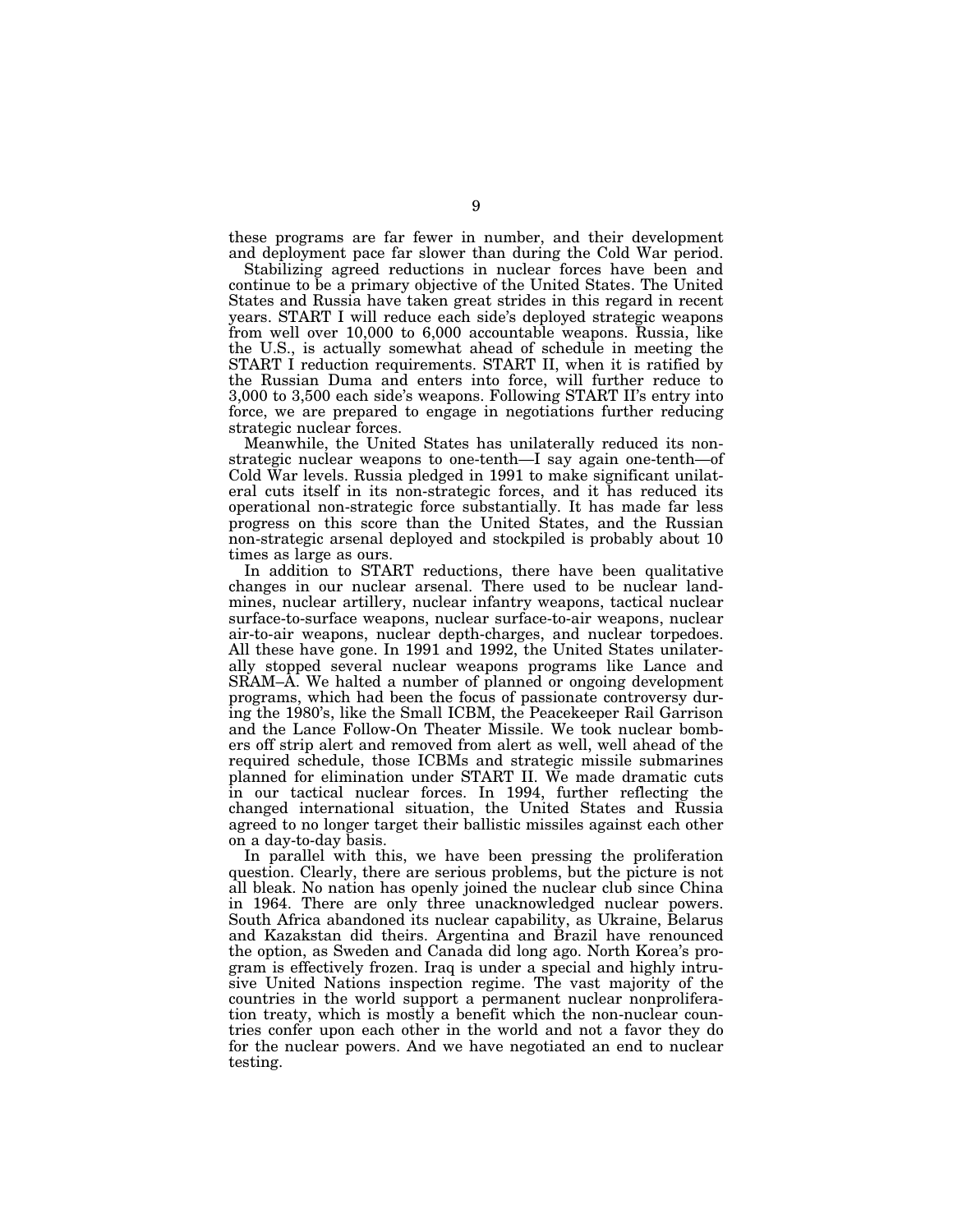With all this, the question, however, is rightly asked: Granted all these reductions with the end of the Cold War, why do we need to continue to maintain a nuclear deterrent at all? In September 1994, the Clinton administration answered this question in its Nuclear Posture Review, the first comprehensive post-Cold War review of nuclear policy. The NPR recognized that with the dissolution of the Warsaw Pact and other dramatic changes, the strategic environment had been transformed. Conventional forces, therefore, could and should and would assume a far larger share of the deterrent role. The administration concluded nonetheless that nuclear weapons continue to play a critical role in deterring aggression against the United States, its overseas forces, its allies and friends.

That conclusion is entirely consistent with NATO's Strategic Concept, adopted in 1991 after the end of the Cold War, which states that ''The fundamental purpose of NATO's nuclear force is to preserve peace and prevent coercion and any kind of war and that nuclear weapons make a unique contribution in rendering the risks of aggression incalculable and unacceptable.''

Why did we and why did NATO reach these conclusions? Most importantly, because the positive changes in the international environment are far from irreversible, and we can foresee new dangers. There are broadly two classes of threat against which nuclear weapons remain important as a deterrent. First, Russia. Russia has made great progress, and we do not regard it as a potential military threat under its present or indeed any reasonably foreseeable government. The United States wisely invests substantially in the Cooperative Threat Reduction program, in future arms control, and in political efforts to maintain good relations. We share with the current Russian leadership and indeed with most of their opponents a determination not to let our relations ever return to the state of hostility in which the weapons each country possesses would be a threat to the other.

All that said, Russia continues to possess substantial strategic nuclear forces and an even larger stockpile of tactical nuclear weapons. And because of deterioration in its conventional military capabilities, Russian spokesmen have indicated that they may place even more reliance on nuclear forces on the future. We cannot be so certain of future Russian politics and policies as to ignore the possibility that we would again need to deter this Russian nuclear force.

Accordingly, with respect to Russia, our nuclear policy is what Secretary Perry called ''lead and hedge,'' leading toward further reductions and increased weapons safety and improved relations and hedging against the possibility of reversal of reform in Russia. We do not believe that reversal is likely, but we are working to manage the risk. Nonetheless, we feel it is prudent to provide a hedge against its happening.

Second, even if we could ignore the Russian nuclear arsenal entirely, there are unfortunately a range of other potential threats to which nuclear weapons are needed as a deterrent. One cannot survey the list of rogue states with potential WMD programs and conclude otherwise. Indeed, the knowledge that the United States has a powerful and ready nuclear capability is, I believe, a significant deterrent to proliferators who even contemplate the use of weapons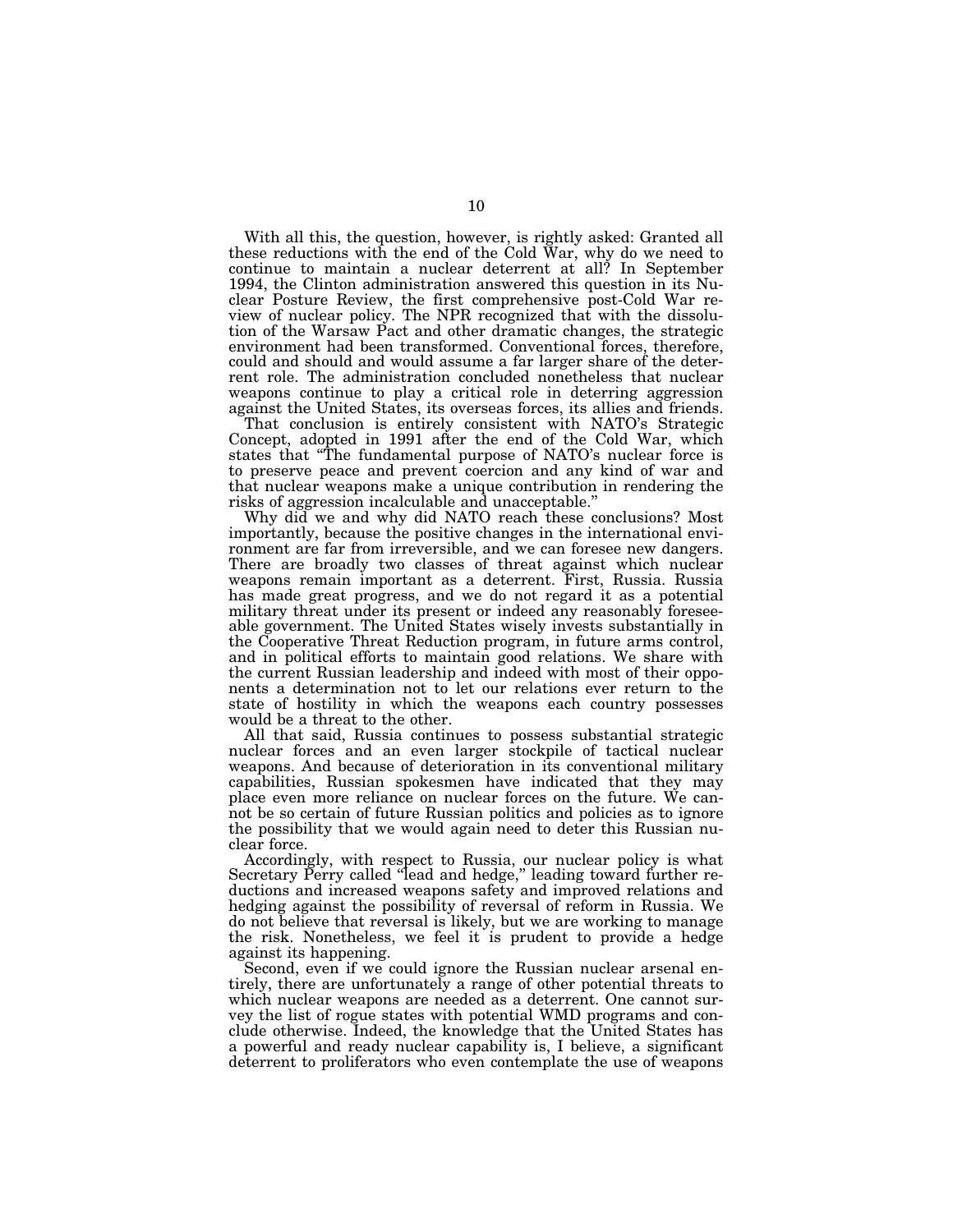of mass destruction. That this is so, I think, will be clear if one thinks about the proliferation incentives that would be presented to the Kaddafis and Kim-Chong-Ils of the world if the United States did not have a reliable and flexible nuclear capability.

Of course, nuclear weapons are only a part of the broad range of capabilities by which we seek to prevent, deter and if necessary defend against threats from weapons of mass destruction. Passive defenses, improved intelligence, diplomatic efforts, active air, cruise missile and ballistic missile defense, and powerful and precise conventional capabilities, each have key roles to play, but nuclear weapons also play a part.

In view of this, it is our conclusion that it would be irresponsible to dismantle the well-established and much-reduced system of nuclear deterrence before new and reliable systems or substitute systems for preserving stability are in place.

What about the argument that our weapons promote proliferation? The more compelling case seems to me that proliferant states acquire nuclear weapons not because we have them but for reasons of their own: to counter regional adversaries, to further regional ambitions, and to enhance their status among their neighbors and in the world. And insofar as our nuclear capability is an issue, if a successful proliferator knew he would not face the nuclear potential of the United States, that would scarcely reduce incentives to acquire a WMD capability. The incentives to proliferate would increase dramatically if a rogue state would through a successful nuclear weapons program acquire a nuclear monopoly and not just a token capability facing far stronger forces possessed by the United States and other world powers.

Some people claim that once proliferation does occur, U.S. nuclear forces lack any utility in deterring rogue leaders from using those weapons because those leaders would not regard the costs even of nuclear retaliation as sufficiently great. Of course, their calculations of risk and rewards undoubtedly differ from our own, and we must take that into account. But experience suggests that few dictators are, in fact, indifferent to the preservation of key instruments of their State control or to the survival of their own regimes or indeed their own persons and associates. Thus, I believe the reverse is true. Our nuclear capabilities are more likely to give pause to potential rogue proliferants than to encourage them.

Another important role of U.S. nuclear capability in preventing the spread of nuclear weapons should not go unnoticed. The extension of a credible U.S. nuclear deterrent to allies and friends has been an important nonproliferation tool. It has removed incentives for key allies in a still dangerous world to develop and deploy their own nuclear forces, as many are quite capable of doing from a technical point of view. Indeed, our strong security relationships have probably played as great a role in nonproliferation over the past 40 years as the NPT or any other single factor.

Let me address the argument that nuclear weapons should be eliminated because they are dangerous and unsafe. Of course, nuclear weapons are dangerous. Quite apart from their potential to cause incalculable destruction if they are used, they contain high explosives and fissile material. But they are not unsafe in the sense that they are susceptible to accidental detonation or unau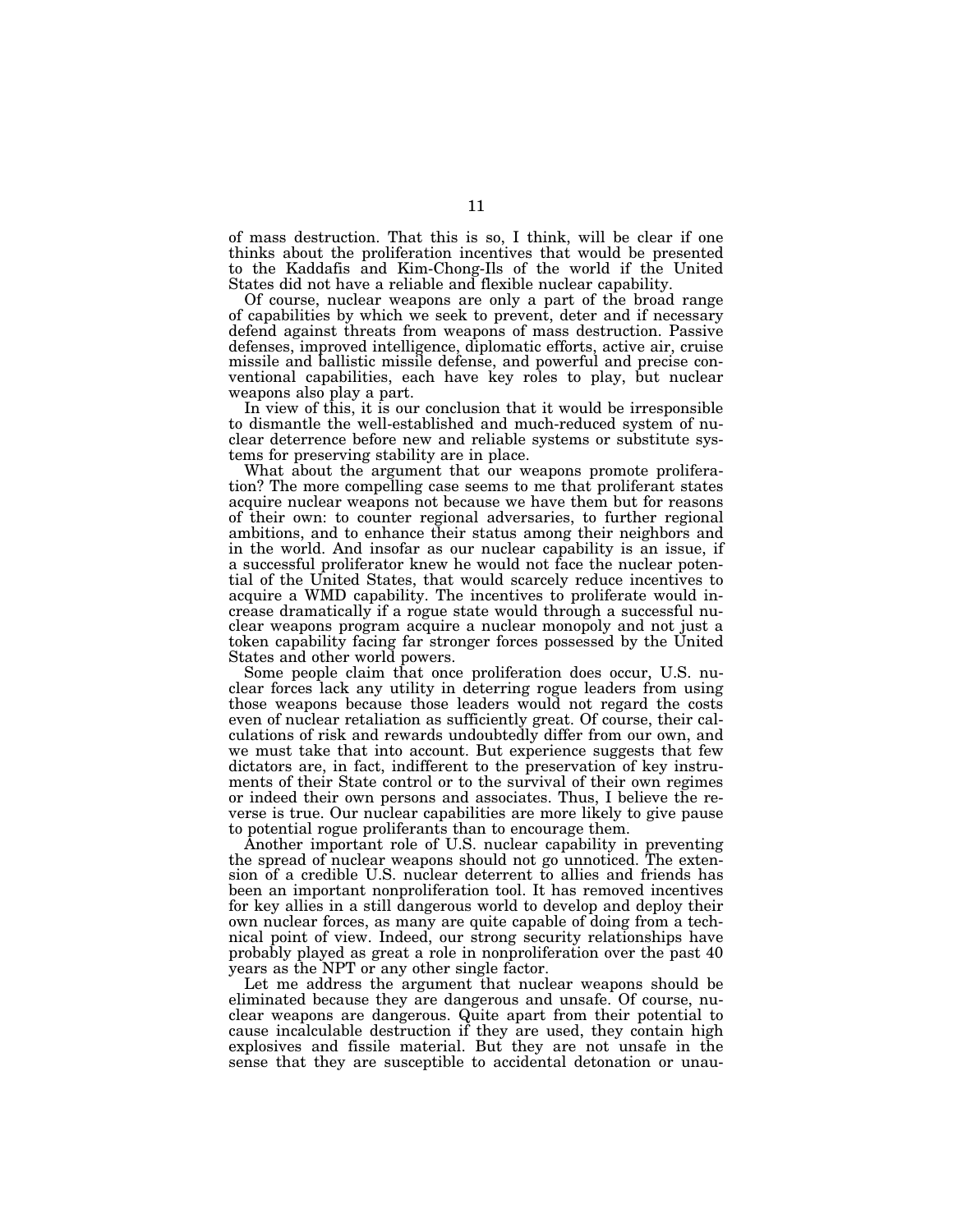thorized use. Our nuclear weapons meet the highest standards of safety, security, and responsible custodianship. Moreover, we place high priority on maintaining and improving stockpile safety as well as reliability. Our nuclear safety record is extraordinary. Although a few accidents involving nuclear weapons have occurred, no such accident has ever resulted in a nuclear detonation or a nuclear yield, and the last accident of any kind was almost 20 years ago.

We believe the likelihood of accidents has been dramatically reduced since the end of the Cold War, and I detail the statements which we have made to that end in the statement. In addition, nuclear weapons security in Russia has been a key element of the Department of Defense's Cooperative Threat Reduction program with Russia, better known as the Nunn-Lugar program, from the beginning. It is clear that Russian's military and civilian leaders themselves, and for their own reasons, place a high priority on preserving effective control over their nuclear arsenal. It is every bit in our interest that they should do so. \$100 million in CTR assistance has been made available for projects to enhance security of nuclear weapons under Ministry of Defense control in Russia.

On balance, the safety risks of maintaining a smaller nuclear arsenal are far outweighed by the security and non-proliferation benefits that we continue to derive from nuclear deterrence.

With respect to the general argument for abolition, I would summarize the case for retaining nuclear weapons for the foreseeable future as follows. First, whatever would be desirable, there is, in fact, no reasonable prospect that all the declared and de facto nuclear powers will agree in the near term to give up all their nuclear weapons. But as long as one such State refuses to do so, it will be necessary for us to retain a nuclear force of our own.

Second, if the nuclear powers were somehow to agree to accept abolition, that acceptance would require Congress, the public—the U.S. Government would rightly demand—a verification regime of extraordinary rigor and intrusiveness. This would have to go far beyond any currently in existence or even under contemplation, and it would have to include not merely a system of verification, but what the International Generals Statement calls, ''an agreed procedure for forcible international intervention and interruption of covert efforts in a certain and timely fashion.''

The difficulties with setting up such a system under current world conditions are obvious. Such a regime would have to continue to be effective in the midst of prolonged and grave crisis between potentially nuclear-capable powers even during a war between such powers, for in such a crisis, in an abolition regime, the first question for all involved would be that of whether or when to start a clandestine nuclear program so as to avoid another beating them to the goal, for the knowledge of how to build nuclear weapons cannot be abolished.

Finally, we who are charged with responsibility for national security and national defense, both in the executive branch and in Congress, must recall that we are not only seeking to avert a nuclear war. We are seeking to avert major conventional war as well. As I indicated earlier, during the Cold War, nuclear weapons played a stabilizing role in that they made the resort to military force less likely. The world is still heavily armed with advanced conventional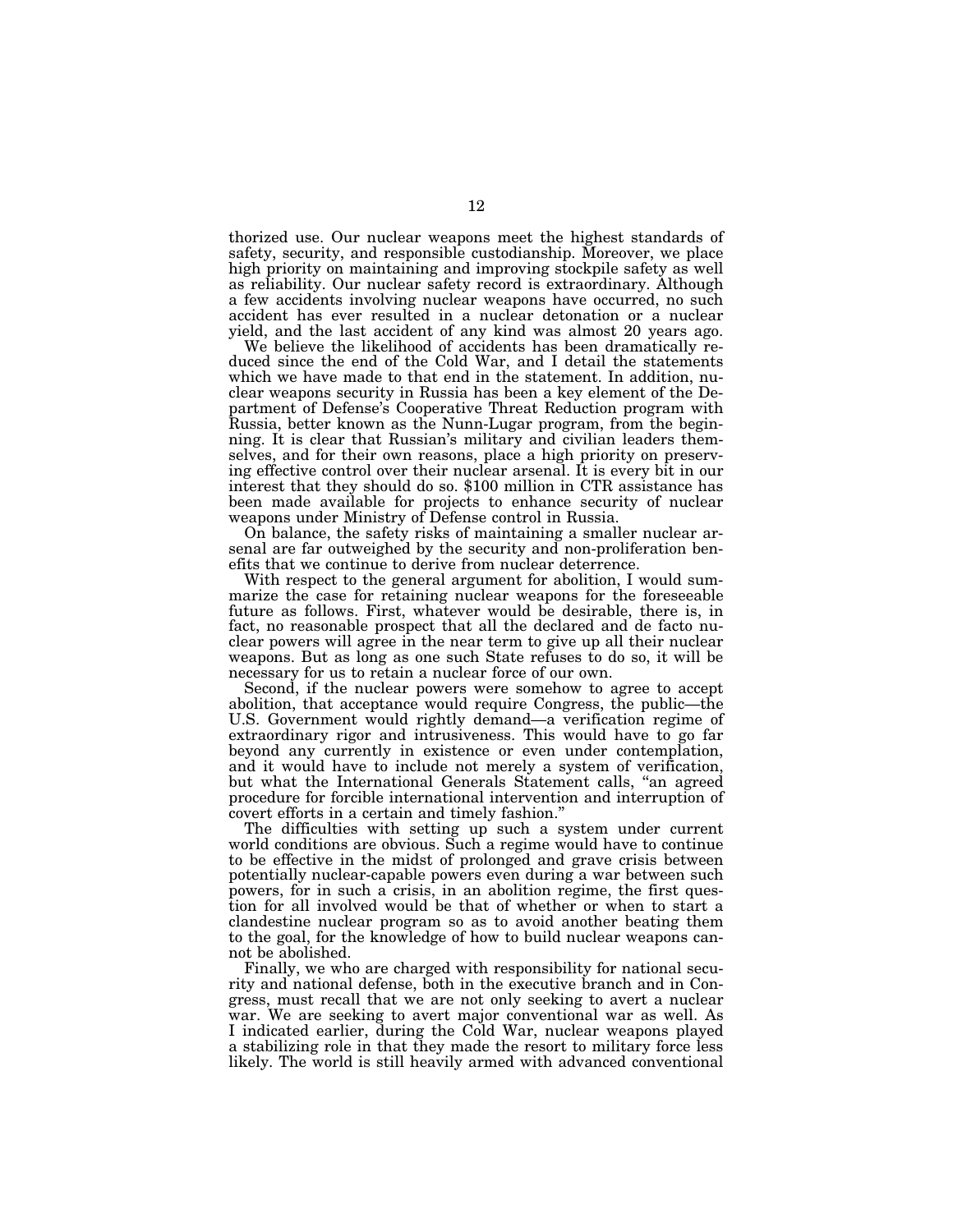weapons and will increasingly be so armed with weapons of mass destruction. The existence of nuclear weapons continues to serve as a damper on resort to the use of force.

Because nuclear deterrence is to remain a part of our national security policy for the foreseeable future, the United States nuclear deterrent has to remain credible. Weapon systems must be effective and their warheads safe and reliable. Quality, reliability and effectiveness of the forces themselves, including the communication and command systems which are essential to their functioning, and the people who operate them, are among our top priorities in the Department of Defense. With respect to the nuclear devices themselves, DOE, which has the responsibility, has an aggressive, wellfunded program designed to ensure that our weapons remain safe and reliable in the absence of nuclear testing.

The Department of Defense fully supports this program. We also strongly support the principle that if for some reason the Department of Defense and the Department of Energy could not certify the reliability of a critical element of our deterrent without nuclear testing, the United States would have to give the most serious consideration to exercising its right under the Test Ban Treaty to withdraw from the treaty under the supreme national interest clause for the purpose of conducting necessary tests. We regard that possibility as very remote given a properly supported and executed stewardship program.

In short, today and for the future, assuming that program is carried out, we have high confidence in the safety and reliability of our nuclear deterrent force. The Stockpile Stewardship and Management Program is designed to provide the tools to assure this in the future.

Our objective is a safe, stable world. We must develop our national security policy with the understanding that nuclear weapons and the underlying technical knowledge cannot be disinvented. In this connection, the United States will continue to lead the way to a safer world through deep reductions in nuclear forces undertaken in START and through the Cooperative Threat Reduction program and other actions. At the same time, we will maintain a smaller nuclear force as a hedge against a future that is uncertain and in a world which substantial nuclear arsenals remain.

Successive U.S. administrations have embraced the objective of nuclear disarmament as our ultimate goal. What is clear is that this ultimate goal can be reached, if at all, only through realistic moves forward as genuine security permits, with each step building on those before it. We will continue to strive to make the world a safer place for our children and grandchildren and successor generations. In this regard, we are committed to the ultimate objective of elimination of nuclear weapons in the context of complete and general disarmament. Until these conditions are realized, however, I believe that nuclear weapons will continue to fulfil an essential role in meeting our deterrence requirements and assuring our nonproliferation objectives. I thank you for the Subcommittee's attention.

Senator COCHRAN. Thank you, Mr. Secretary. Let me first commend you for the excellent effort to pull together all of the arguments in support of a policy of deterrence in this new environment.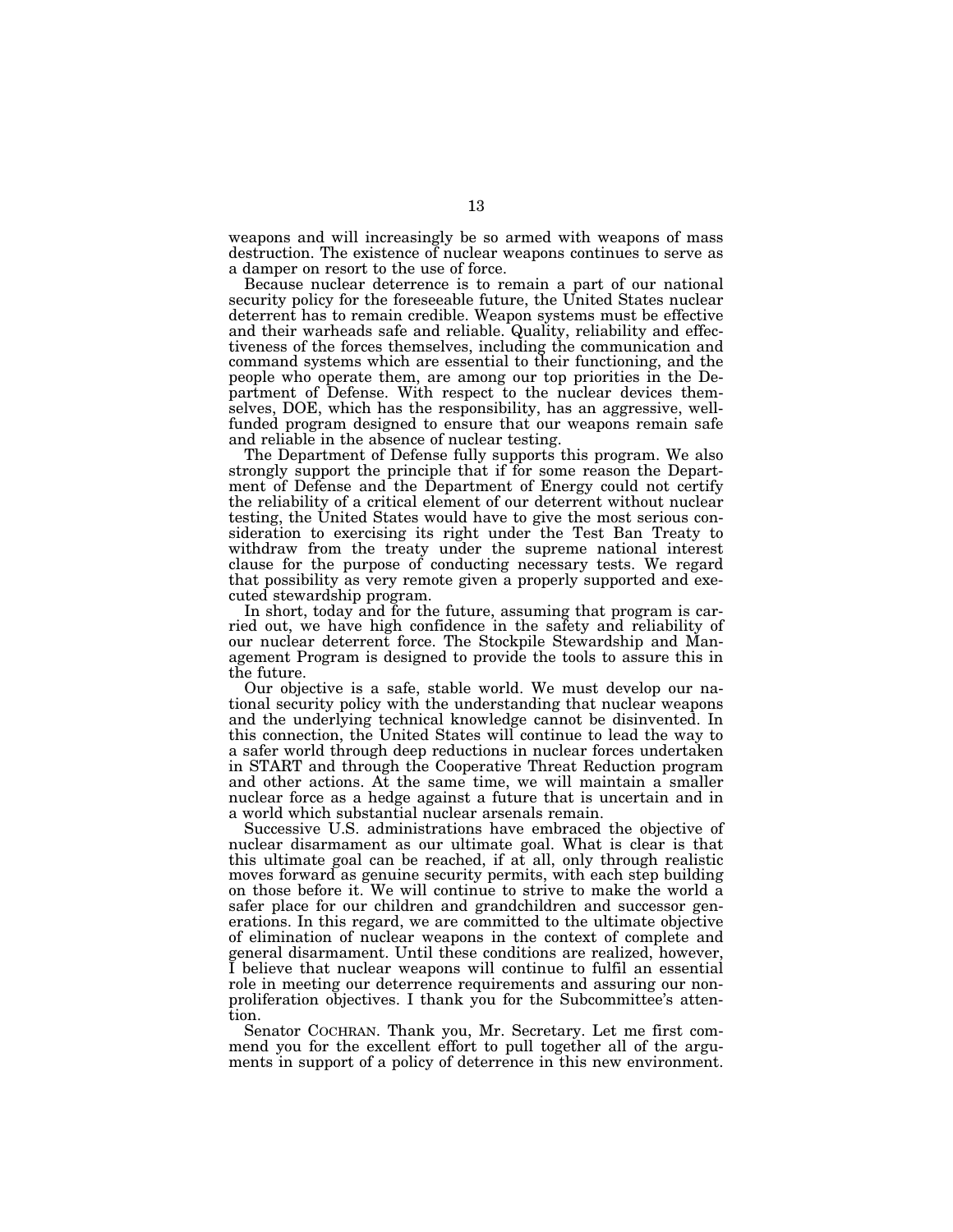I am impressed with the effort that has obviously gone into the preparation of this statement.

Mr. SLOCOMBE. Thank you.

Senator COCHRAN. And we appreciate that kind of effort for this hearing.

Mr. SLOCOMBE. Thank you, sir.

Senator COCHRAN. My impression of this statement is that it is consistent in terms of policy with the President's 1996 National Security Strategy of Engagement Enlargement Report, which he submitted to Congress last February. In that report to Congress, the President said, "The United States will retain a triad of strategic nuclear forces sufficient to deter any future hostile foreign leadership with access to strategic nuclear forces from acting against our vital interests and to convince it that seeking a nuclear advantage would be futile. We will continue to maintain nuclear forces of such sufficient size and capability to hold at risk a broad range of assets valued by such political and military leaders.''

Is your conclusion the same as mine that your statement is consistent with that statement of policy reflected in the President's February 1996 report to Congress?

Mr. SLOCOMBE. Yes, Senator Cochran, and indeed it incorporates that statement.

Senator COCHRAN. There is a suggestion throughout the policy that while it may be unrealistic to have as a goal the elimination of nuclear weapons in the U.S. defense arsenal in the foreseeable future, it is not unrealistic to expect that we could get to low numbers of nuclear weapons and still have the same kind of deterrent impact. Is that a fair statement? That there is a difference between low numbers of nuclear weapons and no nuclear weapons as a matter of deterrence policy?

Mr. SLOCOMBE. Yes, indeed.

Senator COCHRAN. There is some suggestion by some who say that if we were to have such low numbers that rogue States or other nations who think about developing a nuclear arsenal of their own could expect to match our arsenal or have enough power in their nuclear arsenal that they would risk the development of nuclear weapons, whereas if we had an overwhelming superiority, that because of expense, technical expertise or access to the ingredients for nuclear weapons production or maybe other reasons as well, that they would probably abandon any kind of notion. What is your reaction to that suggestion?

Mr. SLOCOMBE. As I said in the statement, it is our objective to reach the lowest prudent level of force for nuclear deterrence. What that low level is, of course, is a matter for analysis and study and not simply for assertion. Sometimes people talk about numbers in the couple of hundred range. For a variety of reasons, under current and foreseeable conditions, I believe that such low numbers would have a number of risks and disadvantages. One is the one you identify, that although very few proliferant countries would be able to get even to those numbers, it still is not totally out of the question with a massive program to match those numbers.

Perhaps even more important, in an important sense what continues to be essential for a proper nuclear force is that it should be survivable, that it should not be susceptible to easy attack, and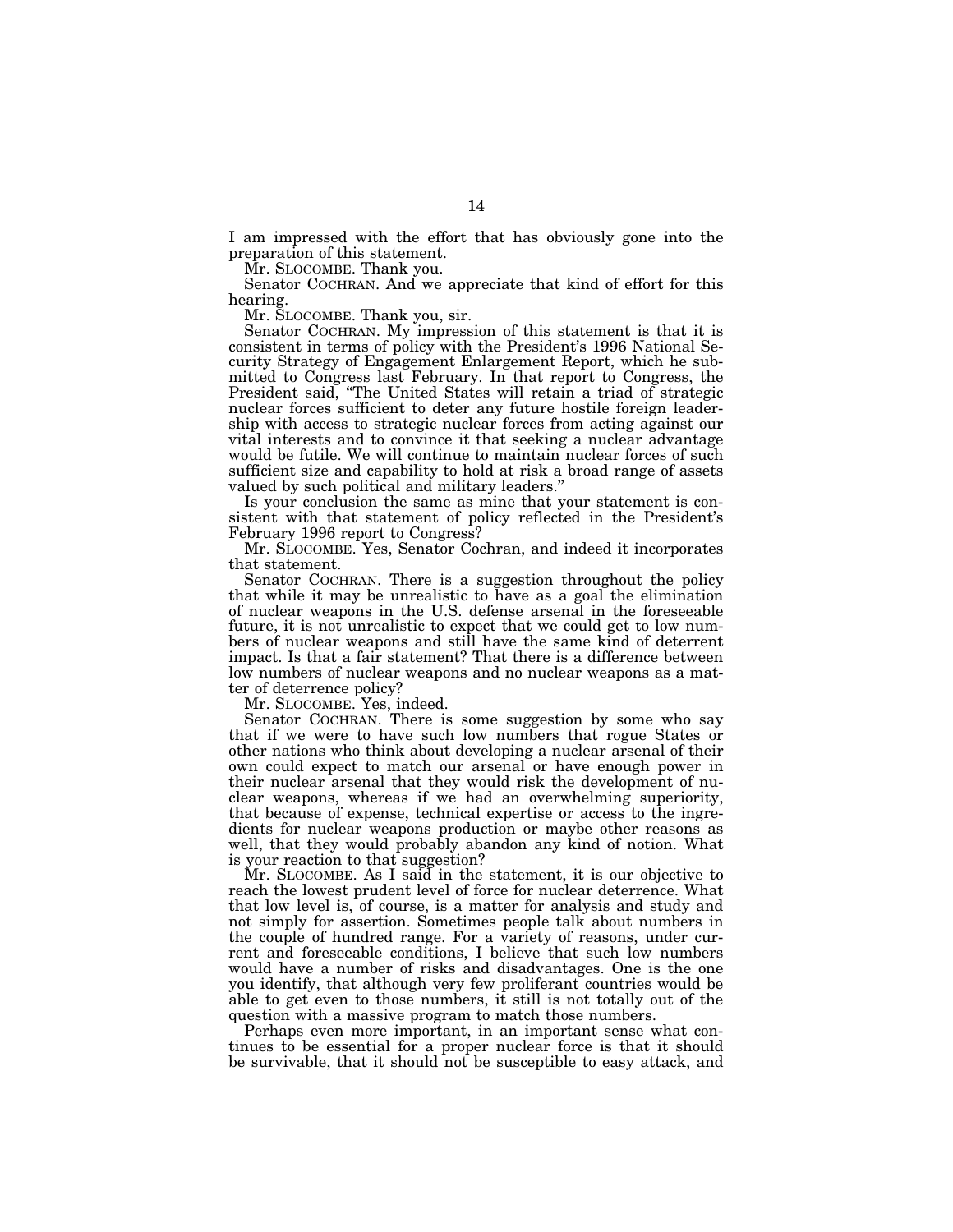one inevitably worries, with forces of even a couple of hundred, whether you could meet that condition. It is our policy now that even the sharply reduced force should have a high level of survivability, and extremely low numbers have to be looked at very closely from that point of view.

Thirdly, there are issues about the targeting doctrine that would have to be associated with such low forces. Those are difficult issues to go into in public session, but they tend to the conclusion that, unless you are content with the kind of strictly city-busting strategy, which has never been U.S. policy, there are powerful arguments not to have such small forces.

Senator COCHRAN. In testimony in 1995, General Goodpaster mentioned that a 100 to 200 nuclear weapons should be sufficient for the United States, and President Clinton's current National Security Strategy calls ''for maintaining nuclear forces of sufficient size and capability to hold at risk a broad range of assets valued by such political and military leaders.'' I wonder if General Goodpaster's number 100 to 200 would be ''of such sufficient size and capability? ''

Mr. SLOCOMBE. Well, it is obviously not our current policy and for the reasons stated I would have great difficulty in expecting to go to that low a level in the foreseeable future.

Senator COCHRAN. In my opening statement, I mentioned that after the December 4 news conference at the National Press Club there was a follow-on statement by admirals and generals calling for a number of ''prerequisites'' that had to be fulfilled prior to the complete elimination of nuclear weapons, and in their statement they say, ''The exact circumstances and conditions that will make it possible to proceed finally to abolition cannot now be foreseen or prescribed.'' And then they go on to set out certain prerequisites that are ''obvious and essential.'' One of those is ''a worldwide program of surveillance and inspection including measures to account for and control inventories of nuclear weapons materials.''

Is such an international monitoring system feasible, and if so do we have the capacity or any indication that we could reach an international agreement for such monitoring?

Mr. SLOCOMBE. Well, I suppose it is hard to say that such a system is infeasible. It does not violate the laws of physics. It would obviously be extremely difficult to set up. That said, one of the things which I think we will want to look at in successive rounds of arms control efforts with Russia are our efforts to get control of nuclear weapons themselves as well as of the delivery systems for them. As the Subcommittee will be aware, the existing agreements all focus entirely on the launchers, the missiles, the bombers, and so on, rather than on the nuclear warheads themselves. I think an issue to which we should give very careful attention as we think about future rounds in this effort to reduce the level of danger and the level of risk is whether we can move to a system of control on the nuclear materials and the warheads themselves, and that will require very different and more intrusive system of inspection and verification in an area that even the United States, much less other countries, has always regarded as extraordinarily sensitive. That is an issue we are looking at now.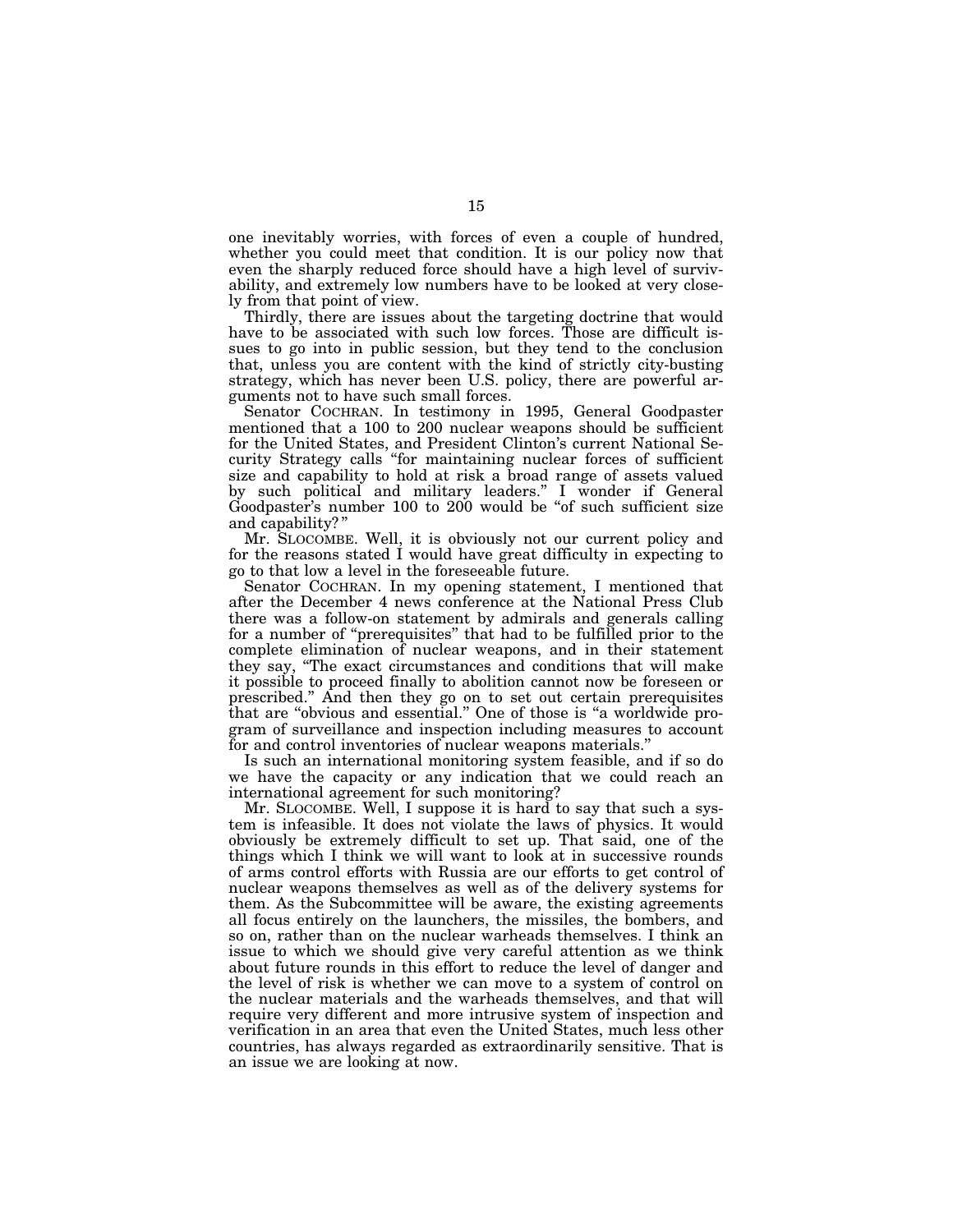But the contrast between doing that in an effort to control and limit the size of arsenals and then trying to go to a system where you would have absolute assurance that nowhere in the world were people working on the development of nuclear weapons obviously would be a several orders of magnitude further step.

Senator COCHRAN. There were several other prerequisites, as I mentioned, in this statement by international general and admirals. Another was that an international system could be supplanted by one in which regional systems for collective security including practical measures for cooperation, partnership, interaction and communication, would help protect us all from a nuclear threat. Would that permit the complete elimination of the need for nuclear weapons? Is that prerequisite plausible?

Mr. SLOCOMBE. As I understand it, one of the arguments which is made in behalf of abolition is that the kinds of security which is now assured by weapons including by nuclear weapons should in time be replaced by regional and international systems of what, in effect, would be a world government. That has been an aspiration of mankind for a very long time, and I think remains a legitimate aspiration. For a variety of reasons, I have some skepticism about whether it is going to happen terribly soon.

I also should mention, as I mention in the statement, and I give credit to the generals and admirals statement for at least accepting the need to address these issues, which is not always done by people who advocate that position, they also talk about an agreed procedure for forcible international intervention and interruption of covert efforts in a certain and timely fashion. That is some kind of an enforcement mechanism. I think it is absolutely correct that if you are going to talk seriously about abolition as an objective, you have to address that part of the problem, and the difficulties with having such a system which would work and be acceptable are also, I think, quite formidable.

Senator COCHRAN. Thank you very much. Senator Levin.

Senator LEVIN. Thank you, Mr. Chairman. Secretary Slocombe, I would like to start by asking you about the Nonproliferation Treaty, Article VI, and how the administration interprets that article. I think in your testimony, you indicated that that article means to us that we would seek the elimination of nuclear weapons and pursue negotiations toward that ultimate goal, but only in the context of an agreement on general and complete disarmament, presumably meaning conventional as well as nuclear disarmament. Is that correct?

Mr. SLOCOMBE. And chemical and biological and informational and other kinds, I suppose.

Senator LEVIN. But is it the interpretation of that article that our obligation to pursue negotiations to eliminate nuclear weapons is contingent on an agreement on general and complete disarmament under strict and effective international control?

Mr. SLOCOMBE. As I understand the treaty, it has two elements in terms of what Article VI promises. The first is negotiations in good faith relating to the cessation of the nuclear arms race, and we regard that as an obligation independent of the goal of elimination of nuclear weapons. And I would assert that we have, in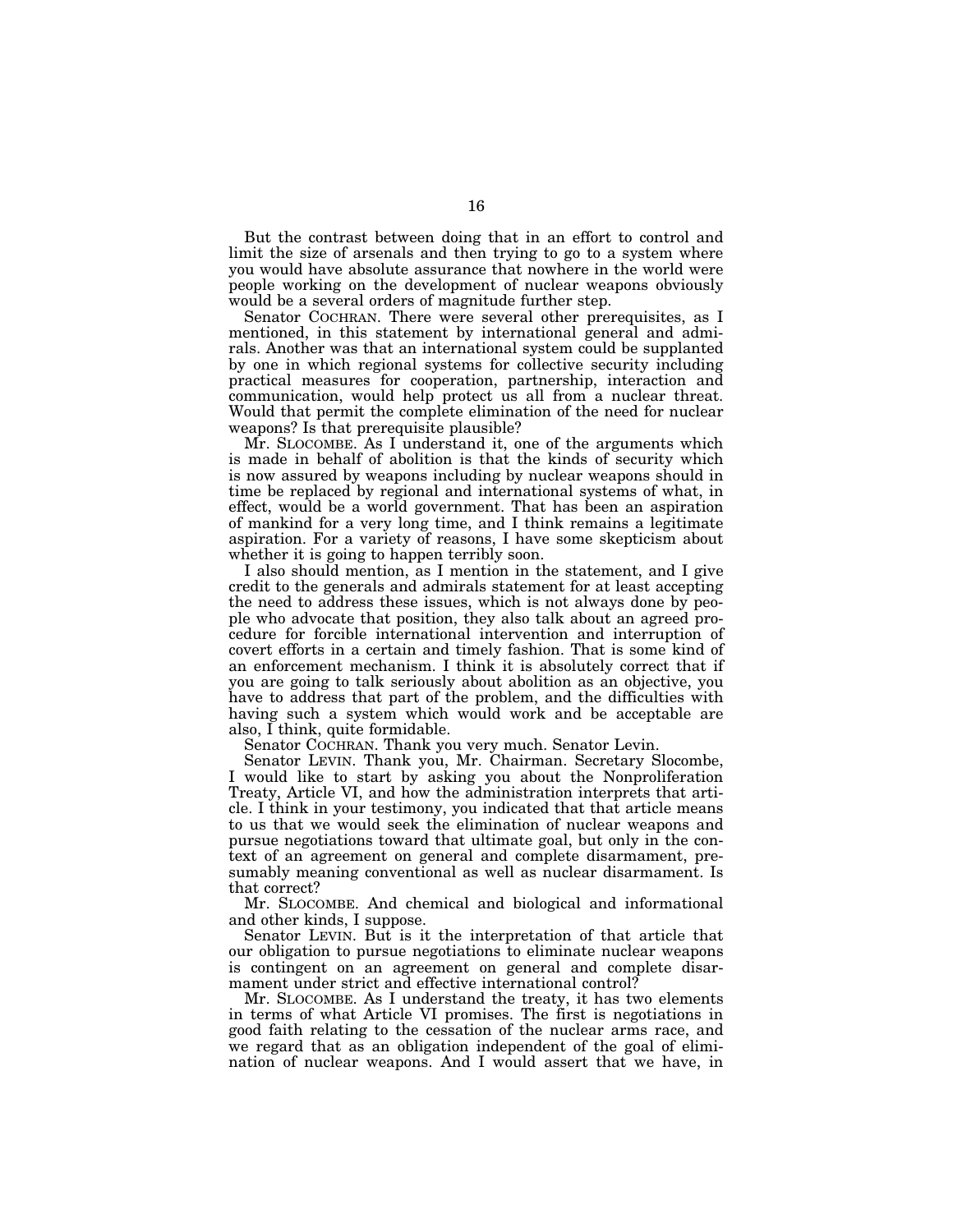fact, fully—we need to do more—but we have fully satisfied that element of the Article VI requirement.

Second, that the treaty, the NPT, reflects an ultimate goal of the elimination of force as an instrument in international relations, both nuclear and conventional and other kinds, and that it sets out, and I think wisely reflects, that for many of the reasons that were developed in the Chairman's line of questioning, to have a system in which nuclear weapons are eliminated implies transformations in the international environment. You are not simply talking about a technical problem of eliminating nuclear weapons, but the conditions to make that possible require transformations in the international environment and, in particular, on the role of force in international affairs. So that I think the short answer to your question is, yes, we do regard the goals of complete nuclear disarmament, nuclear abolition, if you will, and the goal of a treaty on general and complete disarmament as closely linked.

Senator LEVIN. When you read the language, it does not make one contingent on the other.

Mr. SLOCOMBE. It does not, I suppose, but I believe that is our sense of what the realities of attaining either goal entail. If it turned out somehow that one could make significant progress toward nuclear abolition, I do not suppose it is, strictly speaking, contingent. It is just difficult for me to see how you could meet the kinds of requirements. This is not a question of the United States and Russia monitoring each other and having a mutual interest in restraint. It is a system which works equally well for Libya or the drug cartels or whoever, so that it is a very tall order.

Senator LEVIN. I think with all the difficulty of understanding that, nonetheless, it seems pretty clear that Article VI makes one obligation non-contingent on the other obligation. Would you comment?

Mr. SLOCOMBE. Senator, may I suggest that we get a formal legal judgment from the Office of Legal Adviser at State who will have the responsibility for interpreting treaties?

Senator LEVIN. Yes. Do you know whether or not the other parties to this treaty consider one obligation contingent on the other? Are you familiar with it?

Mr. SLOCOMBE. I understand that the proper interpretation of Article VI is a matter of very substantial dispute.

Senator LEVIN. Would you agree with Secretary Cohen that there would have to be significant nuclear reductions in the future? He is referring to numbers of nuclear weapons below the START II levels.

Mr. SLOCOMBE. Oh, yes, I think that that is a very high priority. It is one of the reasons it is important to get START II ratified in Russia so we can move on to lower levels.

Senator LEVIN. Is one of the problems with START II ratification by the Russian Duma that it tends to drive them toward the production of a single warhead ICBM which they cannot afford?

Mr. SLOCOMBE. That argument is sometimes made, yes.

Senator LEVIN. Do you think there is reason behind that feeling?

Mr. SLOCOMBE. At least the argument coheres. You can understand what they are talking about, and I think the solution to that, and we are working on that, is to make clear that we are prepared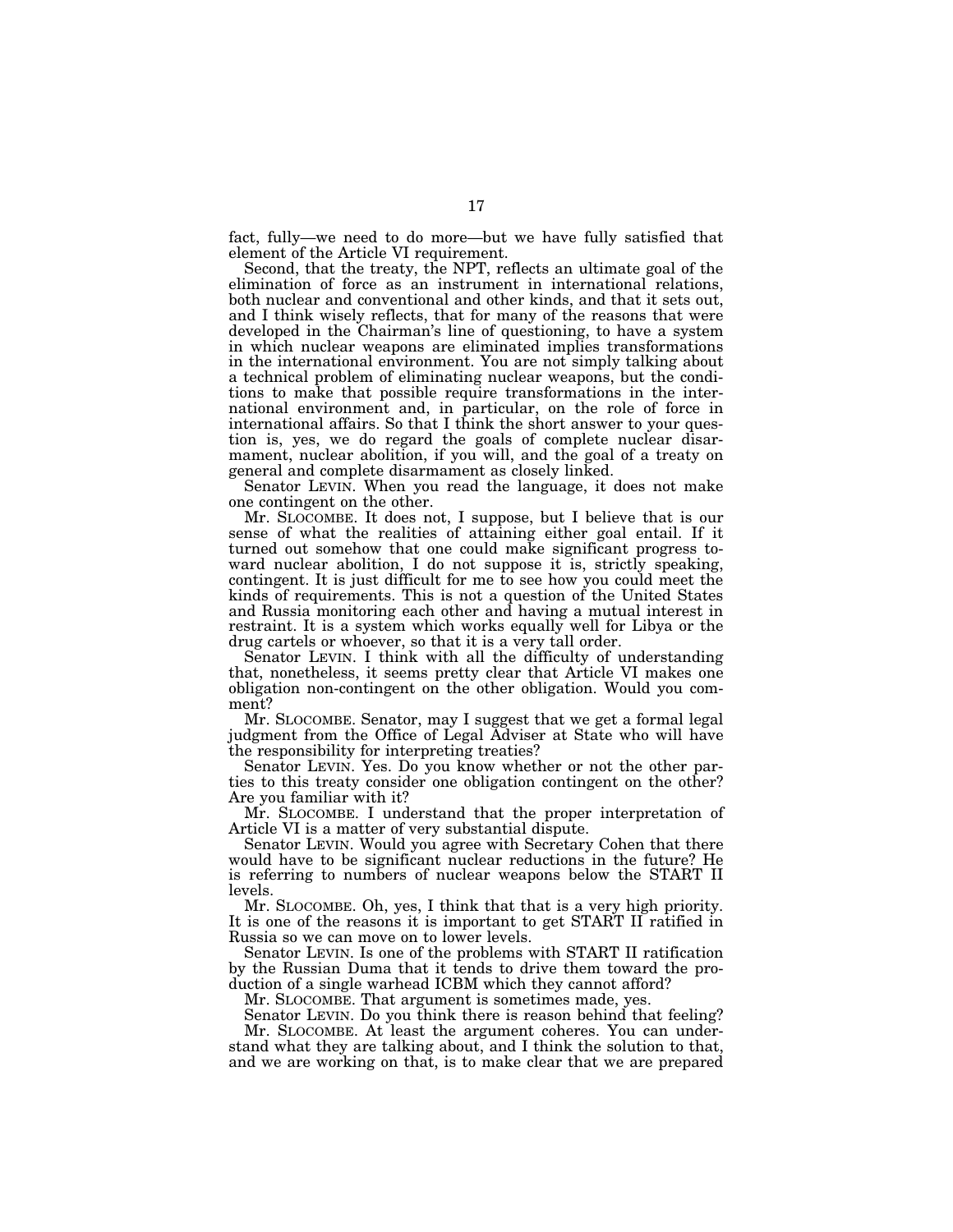after START II comes into effect to move forward immediately to agree on lower levels for START III, which, whatever the virtue, the rights and wrongs of that argument, will make it unnecessary for them to build up the kind of levels that they are talking about. This has to do with a substitute—as I understand it, the argument is they have to get rid of the MIRVed ICBMs, and yet to fill up their quota they would have to build a single RV system.

Senator LEVIN. Well, that was one of our goals in START II, to get away from the multi-warheaded land-based missiles, correct?

Mr. SLOCOMBE. Oh, yes, and it is indeed one of the important accomplishments of the treaty, probably the central accomplishment rather than——

Senator LEVIN. We did not like the multiple-warheaded missiles. Mr. SLOCOMBE. Exactly.

Senator LEVIN. So in START II, we got away from them in terms of ICBMs. That was a goal of ours. Now the Russians face the situation where, to have the limit allowed to them, they need to build single warhead ICBMs, and they say they do not have the money to do it. So they say let us agree to a START III agreement so they do not have to lay out money, they do not have to build the single warhead ICBMs. Is that basically what they are arguing?

Mr. SLOCOMBE. That is one of many arguments they make.

Senator LEVIN. Is that one of many arguments that they are making?

Mr. SLOCOMBE. Yes.

Senator LEVIN. And you think it is not an unreasonable argument?

Mr. SLOCOMBE. It is not only not an unreasonable argument, it is an argument that we are prepared to meet by commitment to go forward immediately after the treaty comes into effect to agree on lower levels——

Senator LEVIN. Right.

Mr. SLOCOMBE [continuing]. Under which they would not have to build up to the levels that give them the problem. I personally have some difficulty with their purported calculations of why this is infeasible and so on, but I understand what the argument is.

Senator LEVIN. Do you mean financially infeasible?

Mr. SLOCOMBE. Yes.

Senator LEVIN. If we are willing to negotiate to a lower level to avoid that problem for them, are we willing to negotiate some kind of a framework for that level now so they would know when they ratify START II that there is an agreed upon framework of some kind?

Mr. SLOCOMBE. That is certainly one of the options we have been talking about, yes. It has been done in a variety of other contexts with nuclear arms limitation treaties, and it is a model which may well be applicable in this context.

Senator LEVIN. OK. In your statement, you say that we have made clear that once START II enters into force, we are prepared to work on further reductions, and so, as I understand your answer to my question, we are prepared to work on further reductions at least in terms of a framework for further reductions before START II enters into effect; is that correct?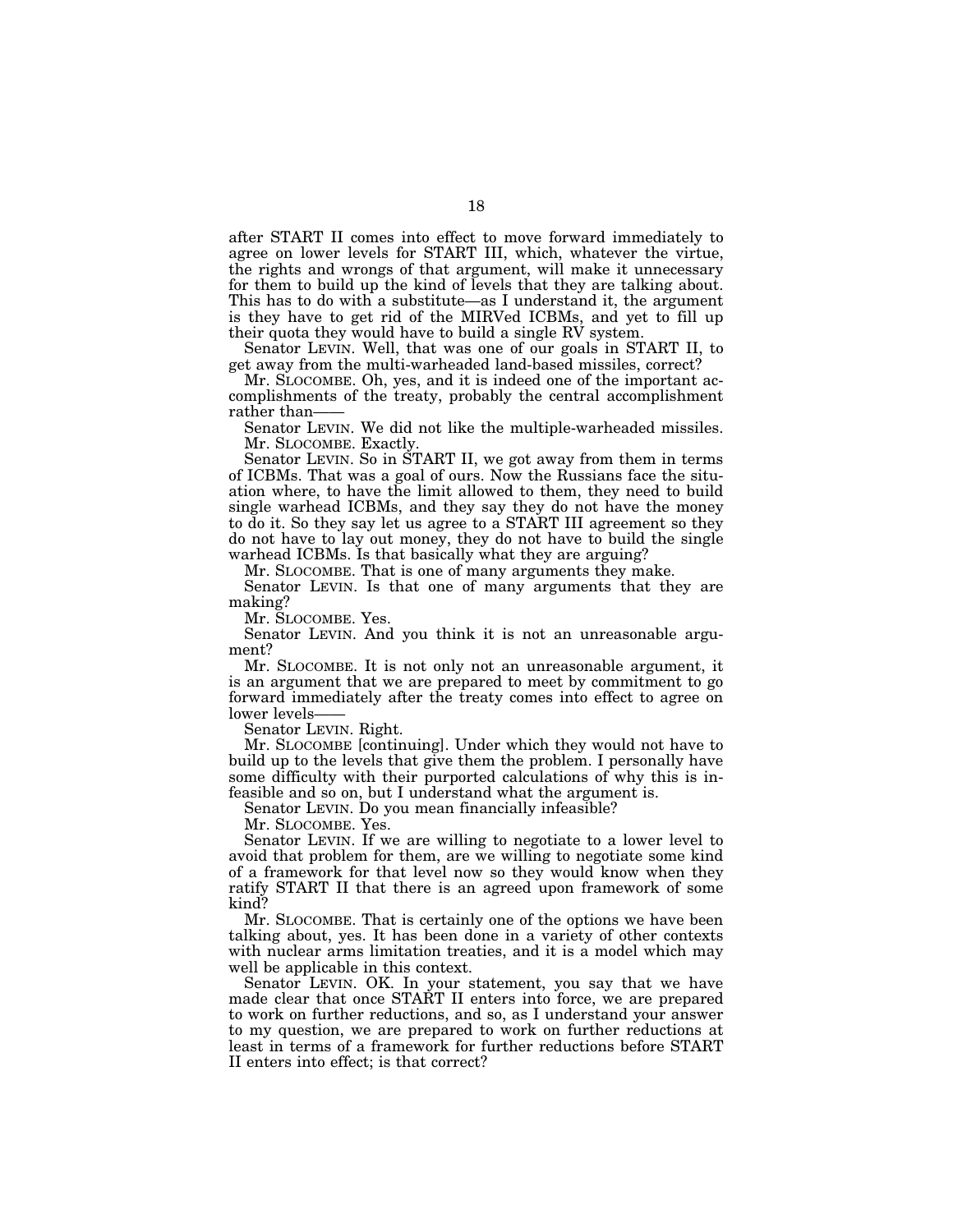Mr. SLOCOMBE. That is at least one of the options we are talking about with them as well as internally. One of the reasons that I say that their point about having to build up single RV ICBMs is only one of many arguments as relates to this question of why it is important to get the START II limitations in place as a legally binding agreement because we do not want to reopen a lot of other contentious issues where I think if we say, well, now, let us renegotiate the number, there would be very heavy pressures to do that, and as you know, Senator, these are difficult agreements to reach. There have, in fact, been four of them. It is important to go step by step. Each one then can be followed by a better agreement, but if you do not take the agreements which have been entered into and get them nailed down, various pressures arise, indeed, to some degree in both countries, to go back and renegotiate a lot of other issues.

Senator LEVIN. Do you agree we want to negotiate lower limits to START II?

Mr. SLOCOMBE. I do not agree we want to negotiate lower limits. I do not want to change the limits.

Senator LEVIN. I did not say in START II. You want to negotiate lower limits than exist in START II?

Mr. SLOCOMBE. Yes, as a next step.

Senator LEVIN. So do they.

Mr. SLOCOMBE. That is correct.

Senator LEVIN. It is important to them, before they ratify START II, that there be some awareness of those lower limits so they do not then need—from their perspective—to start building a single warhead ICBM that would then be prohibited in any follow-on agreement. And I am trying to find out from you why you seem to be reluctant to say what I have read 20 times in 20 different newspapers.

Mr. SLOCOMBE. No, I am not reluctant at all. This is an eminently solvable problem and one of the good ways to solve it is this framework agreement approach that you are talking about.

Senator LEVIN. And if we are able to achieve that framework approach, then, in fact, we are prepared to work on further reductions, at least in terms of a framework even before START II enters into effect; is that correct?

Mr. SLOCOMBE. The short answer is yes.

Senator LEVIN. Thank you. Thank you, Mr. Chairman. Senator COCHRAN. Senator Stevens.

## **OPENING STATEMENT OF SENATOR STEVENS**

Senator STEVENS. Thank you very much, Mr. Chairman. I am sorry to come in late, Mr. Secretary. I have gone over your statement quickly. I had it last night also. Tell me where do you think our ballistic missile defense system fits into this picture.

Mr. SLOCOMBE. It is certainly an important element of our overall defense policy. I see it as having two roles. One has to do with theater missile defense, and these both relate to the proliferation issue. We face an immediate ballistic missile threat, a short-term ballistic missile threat from not a lot but a number of rogue States, North Korea, Iran, potentially Iraq, to the degree we do not keep them under the sanctions regime. So we have an immediate prior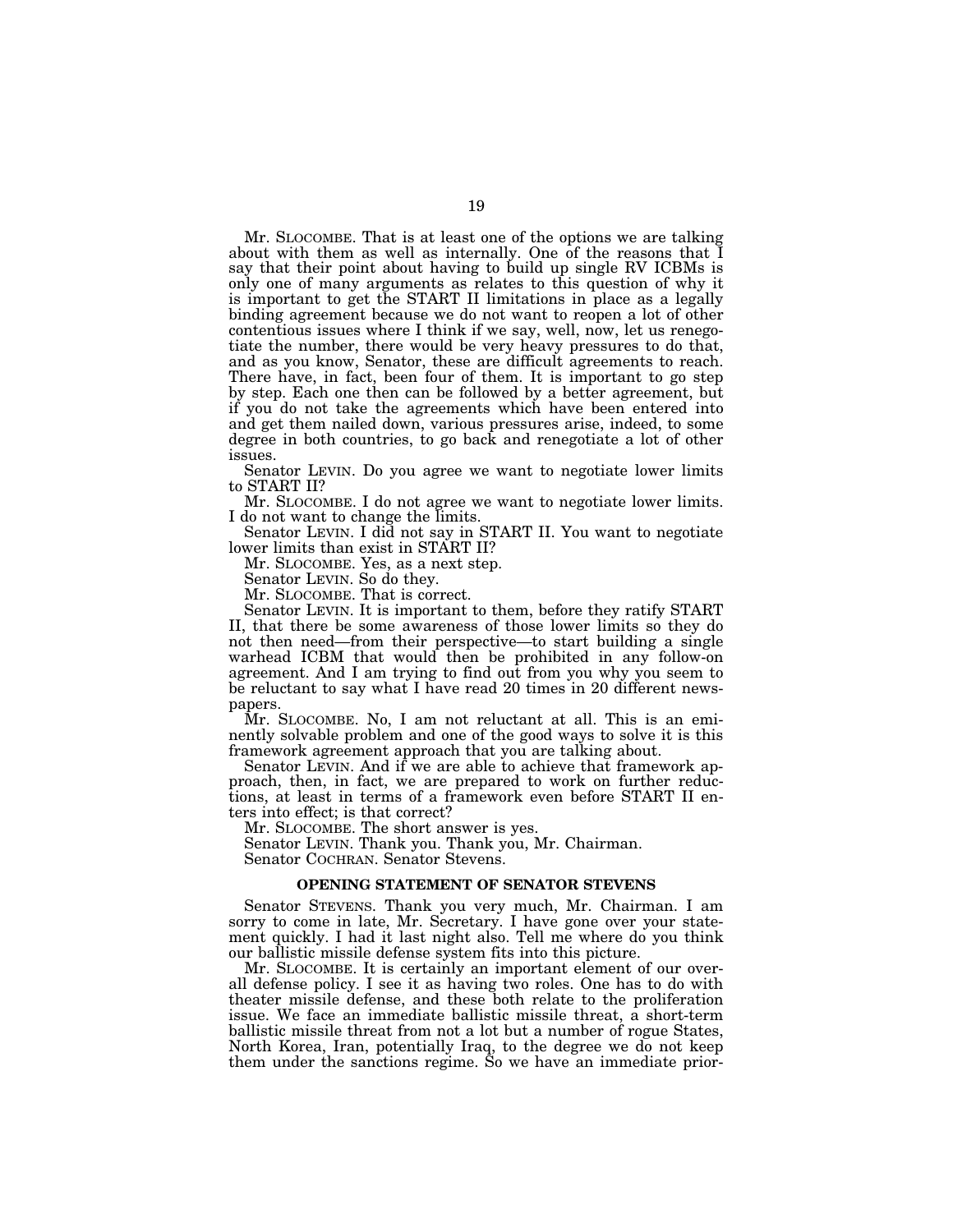ity for tactical theater missile defense. That is where the focus of our effort goes.

Second, I and the administration are quite willing to acknowledge that if we saw a rogue State, a potential proliferant, beginning to develop a long-range ICBM capable of reaching the United States, we would have to give very, very serious attention to deploying a limited national missile defense so as to be able to protect against that threat, and that is the thrust of our policy. So I agree. Ballistic missile defense both at the theater and the national missile defense level are a part of the policy. At the moment, we do not see that, we do not see the threat at the national missile defense level, but in any event, we are embarked on what now I guess one should call the two plus three program. That is to have now within 2 years developed limited national missile defense system capable of being deployed within a 3-year period but without a commitment at this point to deploy it because at this point we do not see the threat emerging.

Senator STEVENS. Well, I and the senator from Hawaii noted with interest that national intelligence estimate said the continental United States, the 48 States, do not face a threat within 15 years. But we happen to come from states that are outside the continental limits, and we see a threat within 15 years.

Mr. SLOCOMBE. I understand that aspect of the problem.

Senator STEVENS. Does not the nuclear deterrence have something to do with reining in that threat?

Mr. SLOCOMBE. Nuclear deterrence has an important element in reining in the threat worldwide including against U.S. forces who are deployed.

Senator STEVENS. Well, until we have a capable national missile defense, would you recommend that we pursue a policy of not having a nuclear deterrence?

Mr. SLOCOMBE. No.

Senator STEVENS. Thank you, Mr. Chairman.

Mr. SLOCOMBE. No, I believe that for the foreseeable future, we are going to need a deterrent capability to deal with a wide range of threats including proliferants. But that is not the only thing on which we rely, and there is a role for missile defense as well.

Senator STEVENS. Well, Mr. Chairman, let me reengage a little bit here. You said there is no reasonable prospect that all declared de facto nuclear powers will agree in the near term to give up all their nuclear weapons. As long as one such State refused to do so, it would be necessary for us to retain nuclear force on our own. But I am asking you is that the only requirement for us to have a nuclear deterrence?

Mr. SLOCOMBE. No.

Senator STEVENS. If we have one State that retains nuclear force?

Mr. SLOCOMBE. I believe that as long as one State that is known to have nuclear weapons does not agree to give them up, the notion of other countries unilaterally, at least of the United States—other countries can decide for themselves—the notion of the United States unilaterally giving up nuclear weapons would not be in our national interest. I am not sure I am——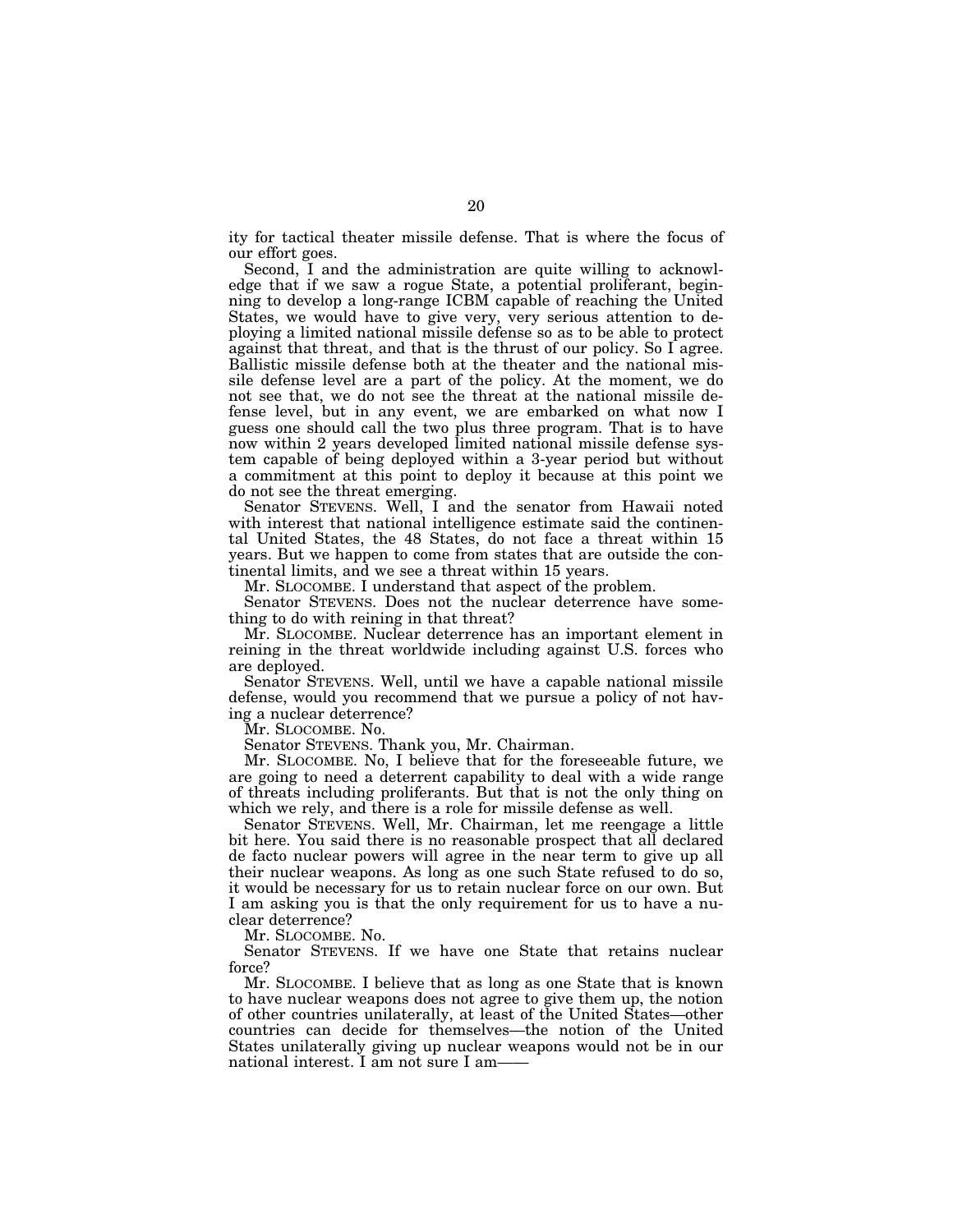Senator STEVENS. I am trying to understand whether you are saying if we have an agreement from those who have nuclear power now that they would give up all their nuclear weapons, as far as you are concerned, we would have no use for deterrence?

Mr. SLOCOMBE. No, that is not my view, and I think it is not what the statement says.

Senator STEVENS. That is what I understood, and I thank you very much. I agree with you.

Senator COCHRAN. Mr. Secretary, I understand the administration supports a production complex that could help ensure the continued safety, reliability, and effectiveness of nuclear weapons that you have talked about our needing for future deterrent purposes. My question is about the testing of these weapons. You mentioned the negotiation, the successful negotiation, I think was your word, of the Comprehensive Test Ban Treaty. There is a proposal to have a Science-Based Stockpile Stewardship and Management program. I think it would be managed by the Department of Energy and the Department of Defense under a joint arrangement. Do you expect this stewardship program is going to fulfil the need to ensure the continued safety, reliability, and effectiveness of the nuclear weapons that the administration proposes that we maintain? How are we going to know that these weapons are reliable if we do not test them?

Mr. SLOCOMBE. First of all, yes, I do anticipate that it will meet that objective. That is certainly the purpose of the program. As it goes forward, there will be a system in which annually the Department of Energy and the Department of Defense based on the advice of military and technical experts will have to certify that the stockpile is safe and reliable as indeed they do today.

I believe that the Stockpile Stewardship program and things which can be done without testing will enable those certifications to be made. The certifications, of course, are made on a detailed analysis of the condition of the weapons and the expected behavior under various conditions and so on. As you know, the President has said that if—and let me just read the statement—''In the event that I were informed by the Secretary of Defense and the Secretary of Energy advised by the Nuclear Weapons Council, the directors of DOE's nuclear weapons laboratories, and the commander of the U.S. Strategic Command, that a high level of confidence in the safety or reliability of a nuclear weapon type, which the two secretaries consider to be critical to our nuclear deterrent, could no longer be certified, I would be prepared in consultation with Congress to exercise our supreme national interest rights under the CTBT in order to conduct whatever testing might be required.''

Senator COCHRAN. The Department of Energy under the Nuclear Posture Review is required ''to maintain capability to design, fabricate and certify new warheads.'' Some weapons experts have stated that any new nuclear weapons design would require testing prior to production and deployment. Under that circumstance, would you also expect that we would exercise our supreme national interest and permit such testing of newly designed nuclear warheads?

Mr. SLOCOMBE. First of all, it is not absolutely clear that a newly developed nuclear weapon would require testing. If it were the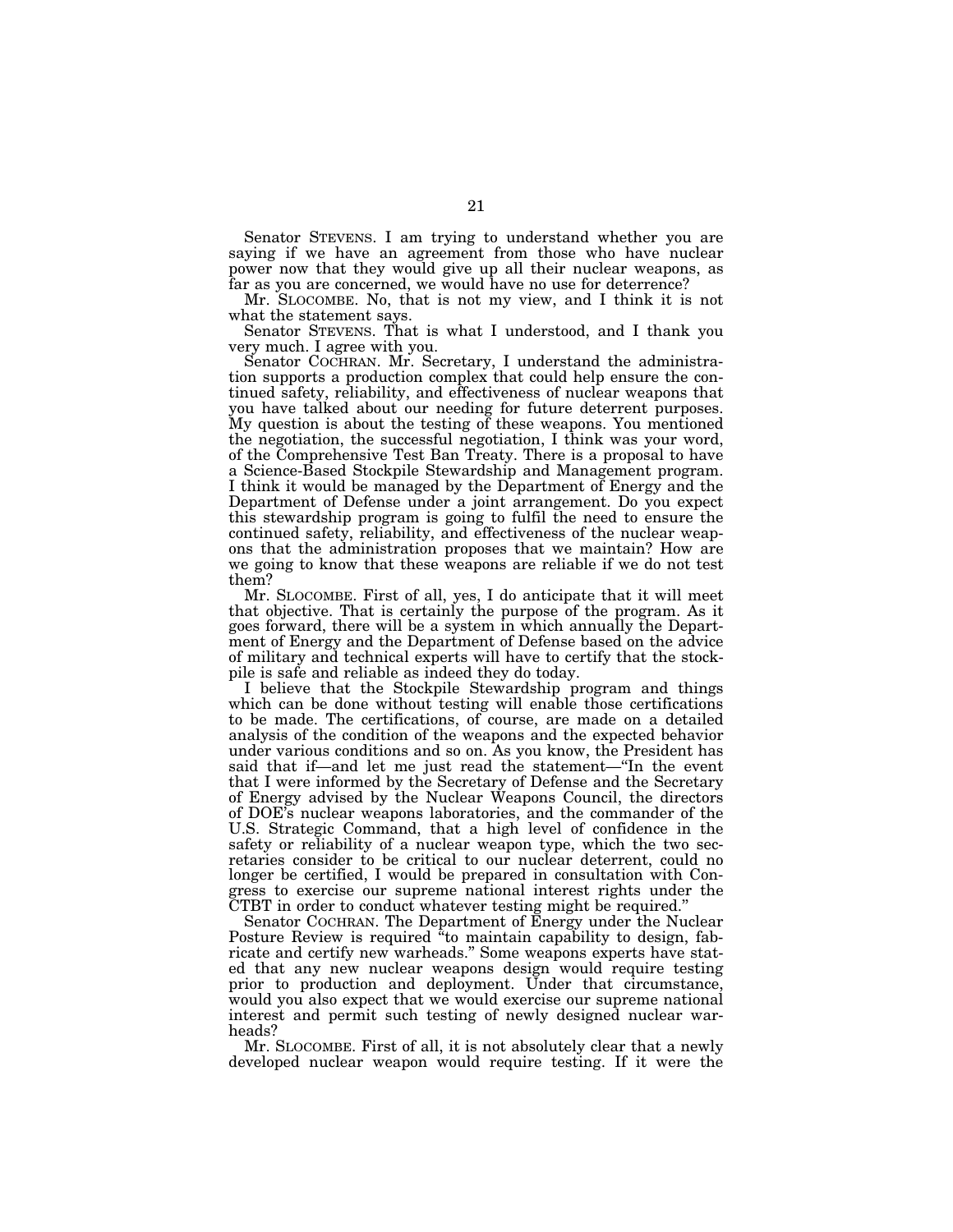judgment that it was impossible or that we could not maintain an adequately reliable stockpile because we had to design a new weapon, for example, because of concerns about an old one, then the procedure that I outlined would apply. To be clear, we maintain the capacity to design new weapons. We do some design of potential backups and replacements. Under current circumstances, we do not foresee a requirement to design new weapons from the ground up, but we will retain that capacity, the capacity to do so.

Senator COCHRAN. You mentioned Secretary Perry's admonition that we should lead and hedge. And I wonder if one of the ways that we should follow up Senator Stevens' question, is by developing and deploying a national missile defense system?

Mr. SLOCOMBE. We are developing both a national missile defense capability and a variety of theater missile defense capabilities, and as I have explained in answer to Senator Stevens' question, it is certainly our policy that we will go forward with deployment of the theater systems as they become available, and that if we believe that we see a threat to which the national missile defense is an appropriate response, we would be in a position to do that.

Senator COCHRAN. Would you agree that ballistic missile defense systems could help deter rogue regimes, some of whom have limited financial resources, from pursuing a policy of ballistic missile development?

Mr. SLOCOMBE. Yes. It is not the only factor in deterrent. Nuclear weapons can be delivered by a variety of devices other than ballistic missiles, and indeed to some degree it seems to me that a country which has somehow kluged together a limited ballistic missile capability and had only a few missiles of uncertain reliability might be reluctant to commit what would also be a rather limited nuclear arsenal to deliver it that way. But I concede that the sign of the effect is certainly the way you put it. It is not a perfect deterrent.

I also just for the record should make clear that what we are talking about, what I think everybody is talking about now in terms of a national missile defense system, is a missile defense against the kind of threat you are describing. That is a very limited attack from a rogue State, not a fully developed missile attack from a first-class power.

Senator COCHRAN. But you did say that you were in favor, and the administration was, pursuing the development of a national defense system.

Mr. SLOCOMBE. Oh, yes.

Senator COCHRAN. A national ballistic missile defense system?

Mr. SLOCOMBE. Yes, but I think in the whole controversy, the whole argument on all sides, has been about developing a system which is aimed very much at a limited attack.

Senator COCHRAN. OK. Senator Levin, do you have any other questions?

Senator LEVIN. Well, there are a lot of issues involved in the national missile defense debate.

Mr. SLOCOMBE. Oh yes.

Senator LEVIN. One of them, would you not agree, is whether or not to make a commitment to deploy that system before the tech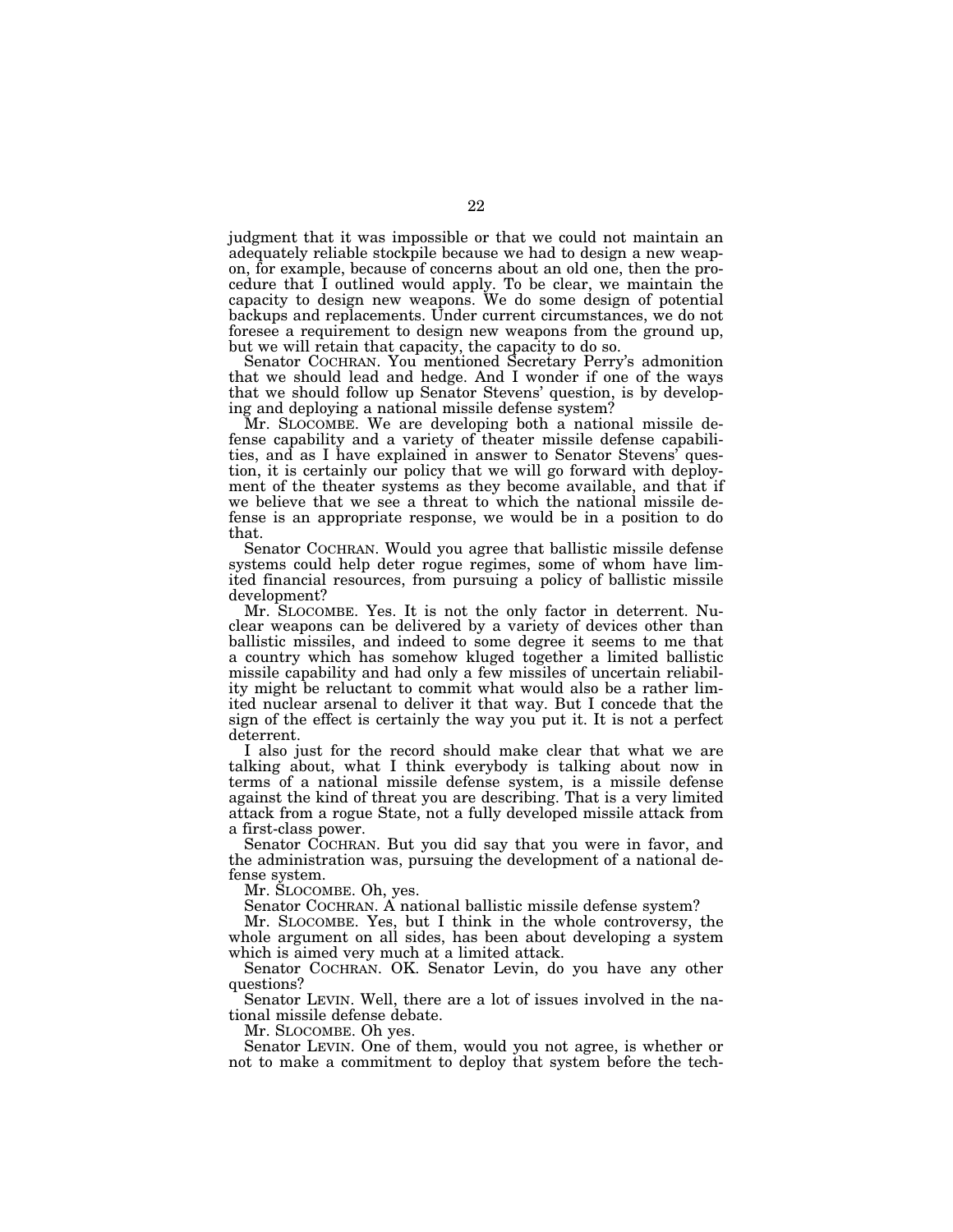nology is developed and before there is an assessment of the threat?

Mr. SLOCOMBE. Absolutely. It is certainly a core part of our policy that we will develop a system, we will have something which could be developed and therefore we could make a decision to move to deployment within a couple of years for exactly the reasons you State. We think it would be imprudent to go forward to that deployment unless we had much, much better evidence than we have now that we faced an actual as opposed to a potential threat. And one reason for that is once you commit to deployment, you have to commit to a specific system. If you can continue development, you can improve the technology and have a better system. Also, to the degree you know something about the threat you are defending against, you are able to design the system more adequately to meet the particular threat.

Senator LEVIN. And is it also not true that, since one of our goals is nuclear reductions, a commitment to deploy a system which violates the Anti-Ballistic Missile treaty might, in fact, end the possibility of significant reductions because the Russians have indicated that those reductions are dependent on not having to face defenses which are in violation of that ABM treaty?

Mr. SLOCOMBE. This is another argument they make. We believe that, first of all, the development program will be consistent with the ABM Treaty.

Senator LEVIN. Is this a statement that they have made? Forget the argument. But have they not made the statement?

Mr. SLOCOMBE. Oh, yes. My point is that they have a whole long list of arguments they make for why they have not ratified the treaty.

Senator LEVIN. Excuse me one second, but is it not true that they have said specifically that one of the reasons that they may not ratify START II is the possibility that we would violate an agreement relative to defenses—the ABM Treaty—is that not true?

Mr. SLOCOMBE. Yes, that is true. That is one of many arguments that they have made.

Senator LEVIN. Thank you, Mr. Chairman.

Seantor COCHRAN. Senator Stevens, any further questions of this witness? Secretary Slocombe, thank you very much for being here and for assisting our Committee in the way that you have.

Mr. SLOCOMBE. Senator, before I leave, having looked at Richard Perle's statement, I am reminded that Dorothy Fosdick worked for this Committee for many years.

Senator COCHRAN. Yes.

Mr. SLOCOMBE. And I did not always agree with Dorothy Fosdick, but she was a distinguished public servant, and I and her many friends in the Department of Defense mourn her loss.

Senator COCHRAN. Thank you very much for your thoughtful statement.

Senator STEVENS. I might say that having traveled with Dickie Lincoln for many times, on many occasions—I know Richard Perle has got a comment in there in his statement also—she was a wonderful person and worked very closely with Senator Jackson when he was Chairman and went on to other things with Senator Jack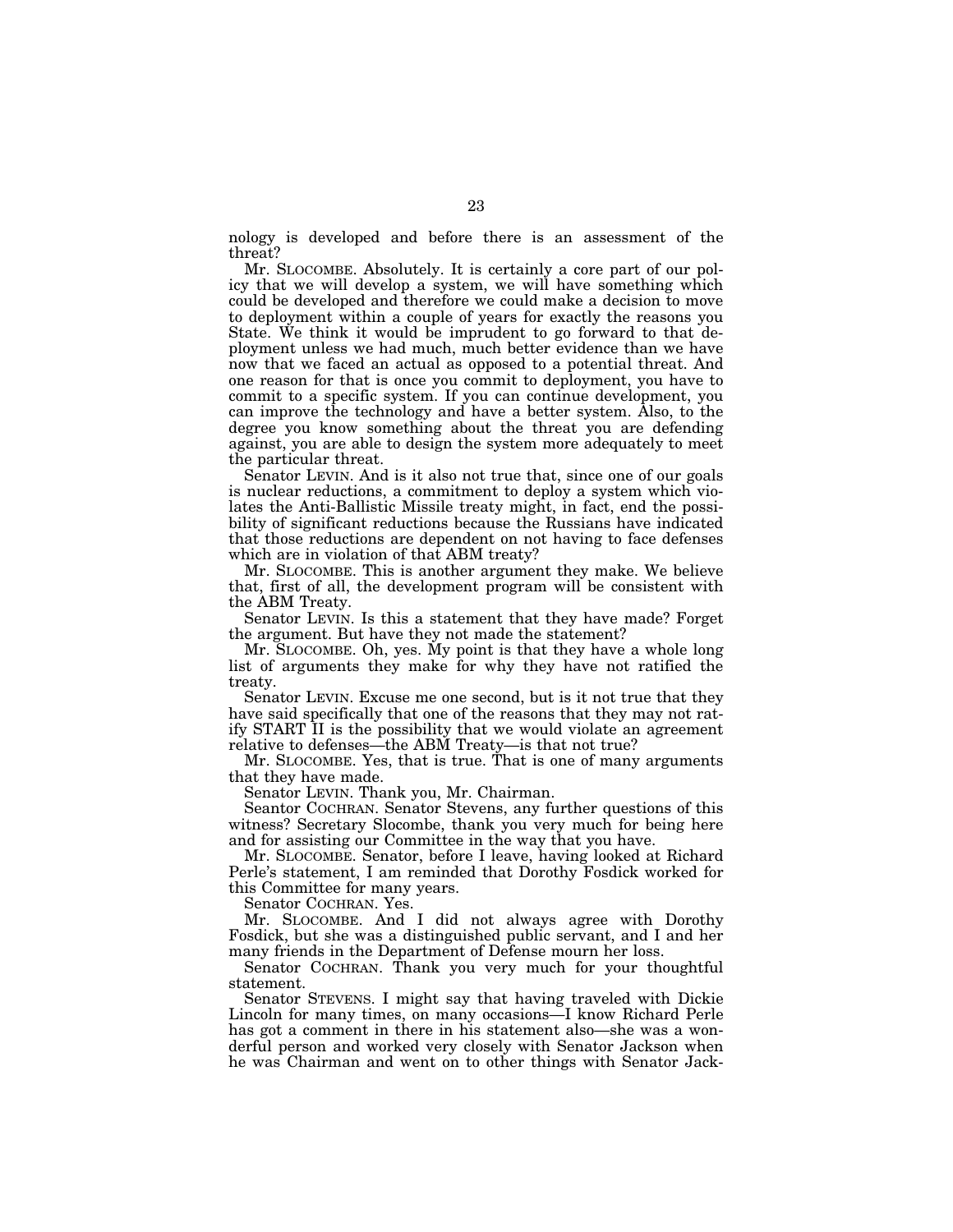son. I had not known that she had passed away, but I agree with you, she was a wonderful asset to this Committee.

Senator COCHRAN. Thank you, Senator. Thank you very much, Mr. Secretary.

Mr. SLOCOMBE. Thank you.

[The prepared statement of Mr. Slocombe follows:]

## PREPARED STATEMENT OF SECRETARY SLOCOMBE

*Introduction*

Mr. Chairman, I am delighted to meet with this subcommittee today to discuss a topic of great importance to the American people and to our security and that of the world as a whole: nuclear weapons and deterrence.

Nuclear deterrence has been the subject of much debate over the decades, and, appropriately, this debate has been resumed after the end of the Cold War. Most recently, the nuclear question has been given prominence by respected individuals and committees who advocate a radical change—setting as a policy goal the complete abolition of nuclear weapons.

Indeed, such calls underscore the continuing American and global interest in a deliberate process to further reduce—and ultimately eliminate—nuclear weapons. The U.S. has embraced this commitment for many years. When the Nuclear Nonproliferation Treaty was signed in 1968, we signed on to Article VI of the NPT, which calls for the parties to undertake ''to pursue negotiations in good faith relating to cessation of the nuclear arms race at an early date and to nuclear disarmament, and on a treaty on general and complete disarmament under strict and<br>effective international control." In 1995, when the NPT was indefinitely extended,<br>we reiterated this pledge to work toward the complete eliminat ons in the context of general and complete disarmament. President Clinton, in a speech to the United Nations this past September, said he looks forward to a new century ''in which the roles and risks of nuclear weapons can be further reduced, and ultimately eliminated.''

The United States has made remarkable progress in fulfilling our NPT Article VI commitment. The nuclear arms race has, in fact, been halted. The United States has been reducing its nuclear stockpile in a consistent fashion through both its unilateral and bilateral initiatives. For example, the 1987 Treaty on Intermediate-Range Nuclear Forces eliminated an entire category of U.S. and Russian nuclear weapons. In 1991 we and our NATO allies decided to retire all nuclear artillery shells, all nuclear warheads for short-range ballistic missiles, and all naval nuclear anti-submarine warfare weapons. None of these weapons is deployed today, and the majority of them have been destroyed.

Over the past four years, the Clinton Administration has worked hard to secure detargeting of U.S. and Russian strategic missiles; the entry into force of the START I Treaty; the complete denuclearization of Ukraine, Belarus and Kazakstan; the indefinite extension of the NPT; Senate ratification of START II; and negotiation of the Comprehensive Nuclear Test Ban Treaty. And we have made clear that, once START II enters into force, we are prepared to work on further reductions in strategic nuclear arms as well as limiting and monitoring nuclear warheads and materials. Thus, lifting the threat of nuclear weapons destruction and limiting their spread has been and remains at the top of President Clinton's foreign policy agenda.

However, we are not yet at the point where we can eliminate our nuclear weapons.

For the foreseeable future, we will continue to need a reliable and flexible nuclear deterrent—survivable against the most aggressive attack, under highly confident constitutional command and control, and assured in its safety against both accident and unauthorized use.

We will need such a force because nuclear deterrence—far from being made wholly obsolete—remains an essential ultimate assurance against the gravest of threats. A key conclusion of the Administration's National Security Strategy is that the United States will retain strategic nuclear forces sufficient to deter any future hostile foreign leadership with access to strategic nuclear forces from acting against our vital interests and to convince it that seeking a nuclear advantage would be futile. To summarize the argument I will develop in more detail:

- We have already made dramatic steps in reducing U.S., Russian, and other, nuclear arsenals and potentials. We have also taken important steps to ensure safety, security—and non-diversion.
- We can and should do more on both the reduction and safety/security fronts.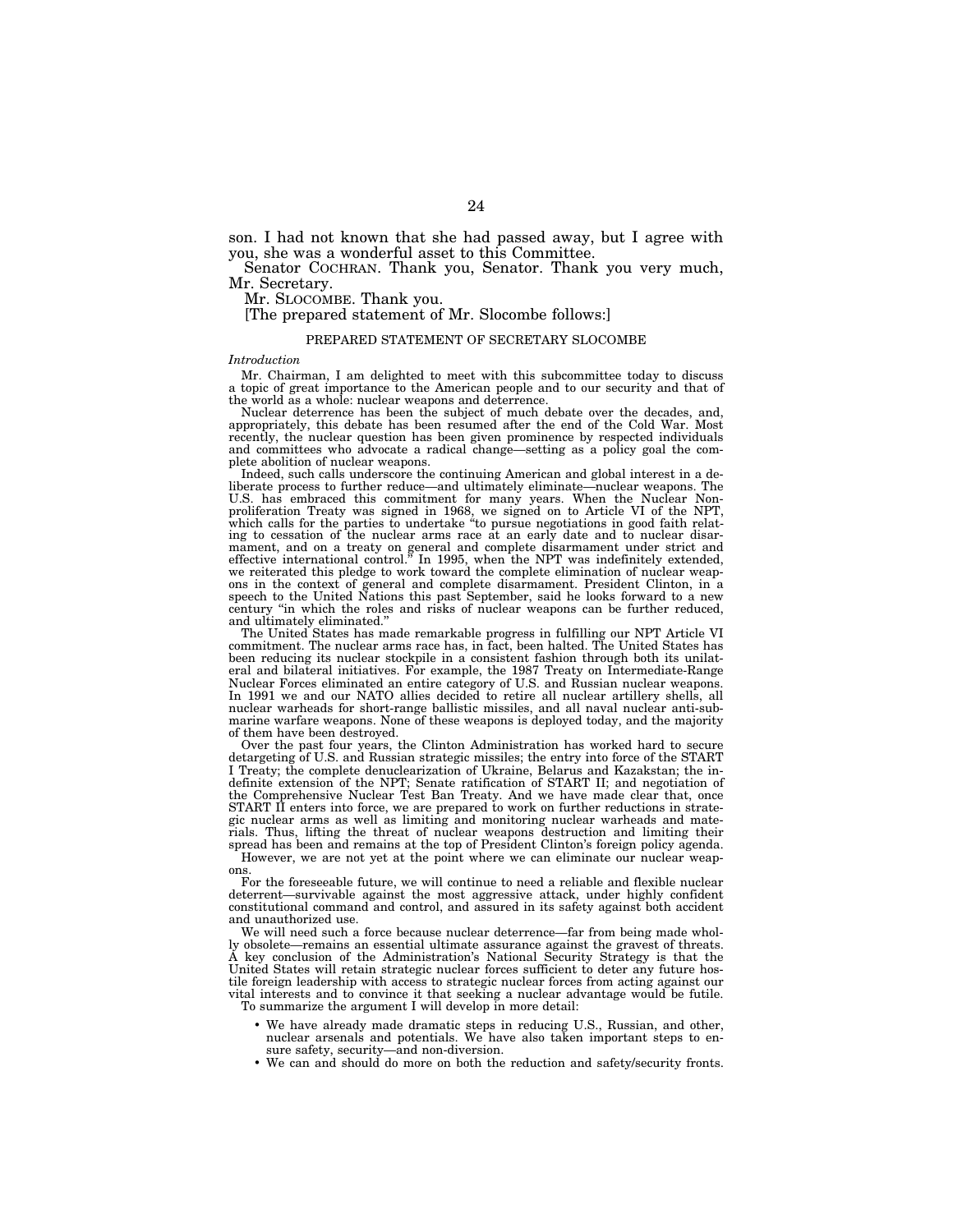- Nonetheless, nuclear weapons remain essential to deter against the gravest
- threats, actual and foreseeable. Abolition, if understood as a near-term policy, rather than, as President Clinton has stated, an ultimate goal, is not a wise and surely not a feasible focus of policy. • Therefore, assuring the reliability of our nuclear forces and the nuclear stock-
- pile remains a high national security priority.

Let me turn to the rationale behind our nuclear forces, how and why we have been able to reduce our dependence on them in recent years, and then address why abolition in the near future is not a good idea. I should note that while there is a good deal that cannot be said in an unclassified session, the broad outlines of our nuclear policies have been available for years.

## *Nuclear Deterrence: The Cold War Experience*

Because the past has lessons for the future, let me review briefly how our nuclear forces have strengthened our security. *First,* they provided a principal means by which the United States deterred conventional and nuclear aggression by the Soviet Union and Warsaw Pact against itself and its allies. *Second,* the extension of the U.S. nuclear umbrella allowed many of our allies to forego their own nuclear weapons, even though they had the technological know-how to develop them. *Third,* although the East-West competition spilled over into numerous regional conflicts during the Cold War, the nuclear capabilities possessed by the superpowers instilled caution, lest the United States and the Soviet Union be brought into direct, and possibly nuclear, confrontation.

It is a remarkable fact that for almost half a century, the U.S. and its allies faced the USSR and its coerced auxiliaries in a division over ideology, power, culture, and the very definition of man, the state, and the world, and did so armed to the greatest extent huge sacrifice would afford, and yet did not fight a large-scale war. No one can say for sure why that success was achieved for long enough for Communism to collapse of its own internal weakness. But can anyone really doubt that nuclear weapons had a role?

Some argued, even in the Cold War, that the danger of a nuclear holocaust was so great that the risk of possessing these weapons far outweighed their benefits. I do not agree. Nuclear deterrence helped buy us time, time for internal forces of up-heaval and decay to rend the Soviet Union and the Warsaw Pact and bring about the end of the Cold War.

## *The U.S. nuclear deterrent has been transformed in the post Cold War period*

But the Cold War *is* over, and it is important to recognize the great degree to which our nuclear deterrent and indeed that of Russia has been transformed from that period. The role of nuclear weapons in our defense posture has diminished we welcome this trend and expect it will continue in the future. U.S. spending on strategic forces has declined dramatically from Cold War levels—from 24 percent of the total DoD budget in the mid-1960s, to 7 percent in 1991, to less than 3 percent today. Moreover, we currently have no procurement programs for a next generation bomber, ICBM, SLBM or strategic submarine. The programs we do have are designed to sustain the effectiveness, safety and reliability of remaining forces, and to ensure the continued high quality of our people.

Russian spending on strategic forces has also declined substantially. The Russian Federation has some strategic systems under development—for example, a new single warhead ICBM (the SS–X–27) and a new strategic ballistic missile submarine but these programs are fewer in number (and their development pace slower) than at the height of the Cold War. These systems will replace deployed systems that will reach the end of their service lives over the next decade; or that would be eliminated under START II.

Stabilizing agreed reductions in nuclear forces have been, and continue to be, a primary objective of the United States. The U.S. and Russia have taken great strides in this regard in recent years. START I will reduce each side's deployed strategic weapons from well over 10,000 to 6,000 accountable weapons. Russia, like the U.S., is actually somewhat ahead of schedule in meeting the START I reduction requirements. START II, when it is ratified by the Russian Duma and enters into force, will further reduce to 3,000–3,500 each side's weapons. Following START II's entry into force, we are prepared to engage in negotiations further reducing strategic nuclear forces.

Meanwhile, the U.S. has unilaterally reduced its non-strategic nuclear weapons (NSNF) to one-tenth of Cold War levels. While Russia pledged in 1991 to make significant cuts in its non-strategic nuclear forces and has reduced its operational NSNF substantially, it has made far less progress thus far than the U.S., and the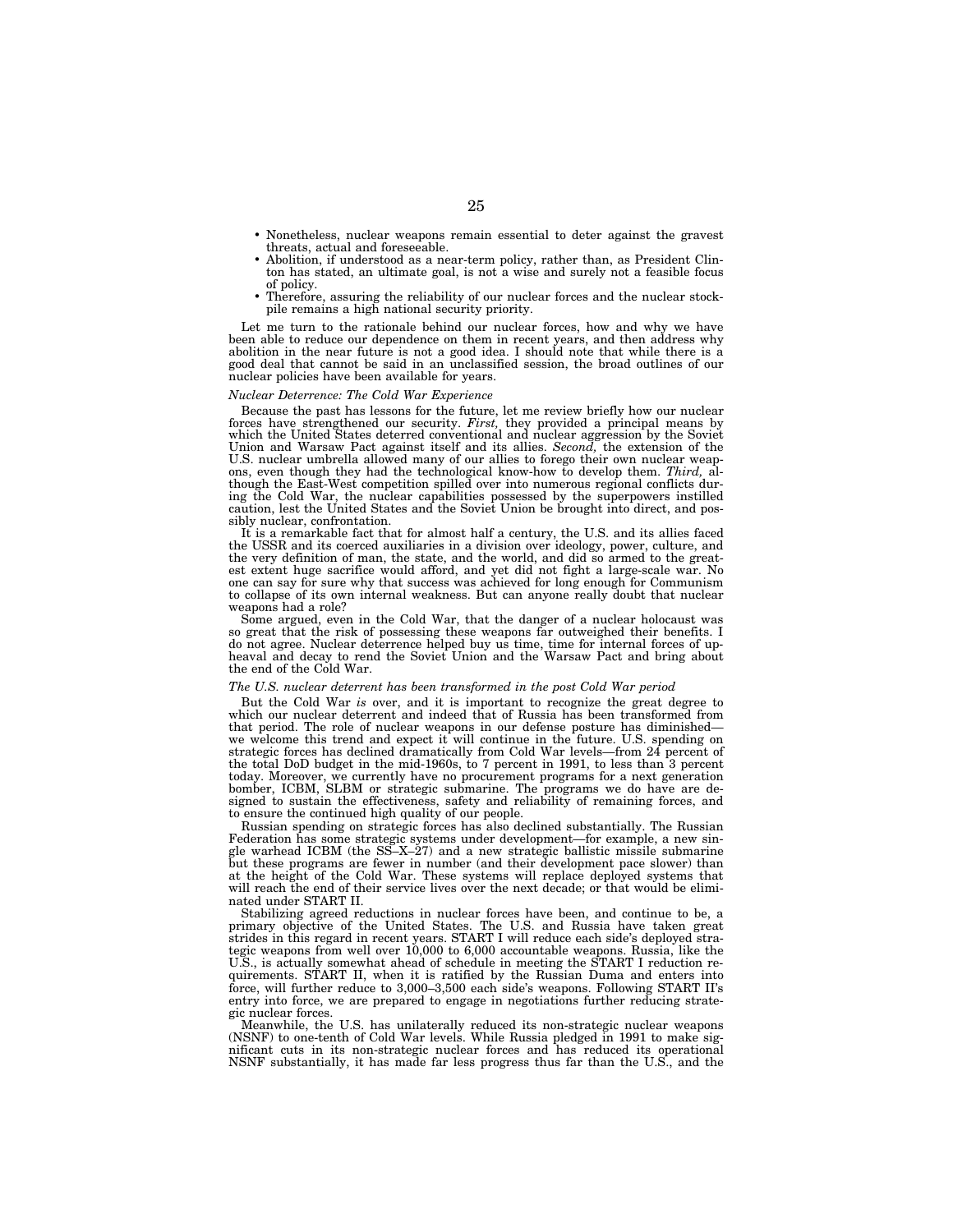Russian non-strategic arsenal (deployed and stockpiled) is probably about ten times as large as ours.

In addition to START reductions, there have been qualitative changes in our nuclear arsenal. There used to be nuclear land-mines, artillery, infantry weapons, sur-face-to-surface missiles, surface-to-air weapons, air-to-air weapons, depth-charges, and torpedoes; all these have gone. In 1991 and 1992, the U.S. unilaterally eliminated several nuclear weapons systems (e.g., Lance, FB–111, SRAM–A), halted a<br>number of planned or on-going development programs (e.g., Small ICBM, Peace-<br>keeper Rail Garrison, Lance Follow-on), took nuclear bombers off al from alert, well ahead of the required schedule, those ICBMs and strategic missile submarines planned for elimination under START I. In 1994, further reflecting the changed international situation, the U.S. and Russia agreed to no longer target their ballistic missiles against each other on a day-to-day basis.

Nor is the non-proliferation picture all bleak. No nation has openly joined the nu-clear club since China in 1964. There are only three unacknowledged nuclear powers. South Africa has abandoned its capability, as Ukraine, Belarus and Kazakstan have theirs. Argentina and Brazil have renounced the option, as Sweden and Canada did long ago. North Korea's program is frozen. Iraq is under a special and highly intrusive UNSCOM regime. The vast majority of countries support a permanent<br>Non-Proliferation Treaty—mostly a benefit which non-nuclear countries confer on<br>one another, not a favor they do for the nuclear powers. We hav to nuclear testing.

## *Why nuclear deterrence?*

The question, however, is rightly asked: Granted all these reductions, with the end of the Cold War, why do we continue to maintain a nuclear deterrent at all?

In September 1994, the Clinton Administration answered this question in its Nuclear Posture Review, the first comprehensive post-Cold War review of U.S. nuclear policy. The NPR recognized that, with the dissolution of the Warsaw Pact, the demise of the Soviet Union, and the embarkation of Russia on the road to democracy and a free market economy, the strategic environment has been transformed. Conventional forces, therefore, could and should assume a larger share of the deterrent role. We concluded, nonetheless, that nuclear weapons continue to play a critical role in deterring aggression against the U.S., its overseas forces, its allies and friends. This conclusion is entirely consistent with NATO's Strategic Concept, adopted in 1991 after the end of the Cold War, which states that the fundamental purpose of NATO's nuclear forces is to preserve peace and prevent coercion and any kind of war.

Why did we reach this conclusion? Most importantly, because the positive changes in the international environment are far from irreversible.

There are broadly, two classes of threats to which nuclear weapons remain important as deterrents.

First, Russia has made great progress and we do not regard it as a potential military threat under its present, or any reasonably foreseeable government. We wisely invest substantially in the Cooperative Threat Reduction program, in future arms control—and we share with the current Russian leadership (and most of their opponents) a determination not to let our relations return to a state of hostility in which these weapons would be a threat.

All that said, Russia continues to possess substantial strategic forces and an even larger stockpile of tactical nuclear weapons. And because of deterioration in its conventional military capabilities, Russia may be placing even more importance and reliance on its nuclear forces. We cannot be so certain of future Russian politics as to ignore the possibility that we would need again to deter the Russian nuclear force.

Second, even if we could ignore the Russian nuclear arsenal entirely, there are unfortunately a range of other potential threats to which nuclear weapons are a deterrent. One cannot survey the list of rogue states with potential WMD programs and conclude otherwise. I do not, by the way, regard such states as undeterrable, either in the long-run sense of the incentives to acquire WMD capability, or the short-run sense of incentives to use such a capability. Indeed, the knowledge that the U.S. has a powerful and ready nuclear capability is, I believe, a significant deterrent to proliferators to even contemplate the use of WMD. That this is so will, I think, be clear if one thinks about the proliferation incentives that would be presented to the Kaddafis and Kim-Chong-Ils of the world if the U.S. did *not* have a reliable and flexible nuclear capability.

In view of this, it would be irresponsible to dismantle the well-established—and much reduced—system of deterrence before new and reliable systems for preserving stability are in place.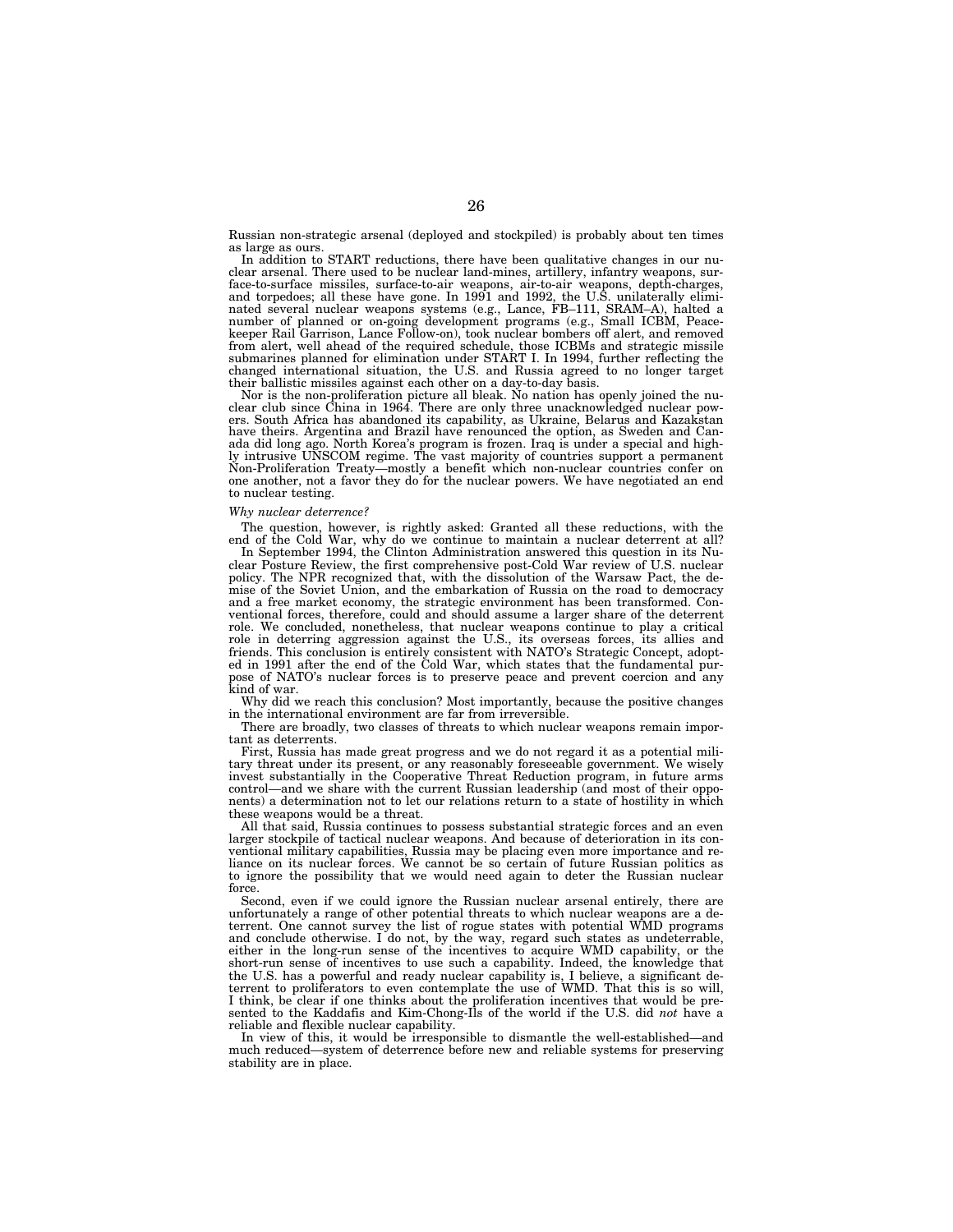### *Argument: Our weapons cause others to seek their own.*

What about the argument that our weapons promote proliferation, that states seek to acquire nuclear weapons in response to possession by nuclear weapons states? A more compelling case to me is that proliferant states acquire nuclear weapons not because we have them but for reasons of their own—to counter regional adversaries, to further regional ambitions, and to enhance their status among their neighbors. And, insofar as our nuclear capability is an issue, if a successful proliferator knew he would not face a nuclear response by the U.S., it would scarce-ly reduce his incentives to acquire a WMD capability. The incentives to proliferate would hardly be reduced if a rogue state would, through a successful nuclear weapons program, acquire a nuclear monopoly, not a token capability facing far stronger

forces possessed by the U.S. and other world powers. Some people claim that once proliferation does occur, U.S. nuclear forces lack any utility in deterring rogue leaders from using nuclear weapons because those leaders will not regard the costs, even of nuclear retaliation, as sufficiently great. But experience suggests that few dictators are indifferent to the preservation of key instruments of state control, or to the survival of their own regimes (or, indeed, their own persons). Thus, I believe the reverse is true—our nuclear capabilities are more likely

to give pause to potential rogue proliferants than encourage them. The important role of U.S. nuclear capability in preventing the spread of nuclear weapons often goes unnoticed. The extension of a credible U.S. nuclear deterrent to allies has been an important nonproliferation tool. It has removed incentives for key allies, in a still dangerous world, to develop and deploy their own nuclear forces, as many are technically capable of doing. Indeed, our strong security relationships have probably played as great a role in nonproliferation over the past 40 years as has the NPT.

## *Argument: Nuclear weapons should be eliminated because they are dangerous and unsafe.*

Of course, nuclear weapons are dangerous; they contain high explosives and fissile material. But they are not unsafe in the sense that they are susceptible to accidental or unauthorized use. Our nuclear weapons meet the highest standards of safety, security, and responsible custodianship. Moreover, we place high priority on maintaining and improving stockpile safety. Our nuclear safety record is extraordinary. Although a few accidents involving nuclear weapons have occurred, no accident has ever resulted in a nuclear detonation and the last accident of any kind was almost twenty years ago.

We believe the likelihood of accidents has been dramatically reduced since the end of the Cold War. Our strategic bombers are no longer on alert; our surface ships and attack submarines no longer carry nuclear weapons. The Army and Marines have eliminated their nuclear weapons. Older weapons with less modern safety features have been removed from the stockpile. Technical safety mechanisms have been improved. Detargetting means that the missiles, even if somehow launched in error, would no longer be aimed at targets in Russia. The number of nuclear weapon storage sites have been decreased by 75 percent and weapons consolidated. As a result of all these changes our weapons are much less exposed to accident environments.

In addition, nuclear weapons security has been a key element of DoD's Cooperative Threat Reduction Program with Russia from the beginning. A total of up to \$101 million in CTR assistance has been made available under these CTR agreements for projects to enhance security of nuclear weapons under MoD control. In addition to agreements already signed on armored blankets and security upgrades to nuclear weapons railcars, other nuclear weapons transportation and storage security projects are underway or being developed.

On balance, the safety risks of maintaining a smaller nuclear arsenal are far outweighed by the security—and non-proliferation—benefits that we continue to derive from nuclear deterrence.

## *The Bottom Line on Abolition*

I would summarize the case for retaining nuclear weapons for the foreseeable future as follows:

- There is no reasonable prospect that all the declared and de facto nuclear powers will agree in the near term to give up all their nuclear weapons. And as long as one such state refuses to do so, it will be necessary for us to retain a nuclear force of our own.
- If the nuclear powers were, nevertheless, to accept abolition, then we would require—and the Congress would rightly demand—a verification regime of extraordinary rigor and intrusiveness. This would have to go far beyond any currently in existence or even under contemplation. It would have to include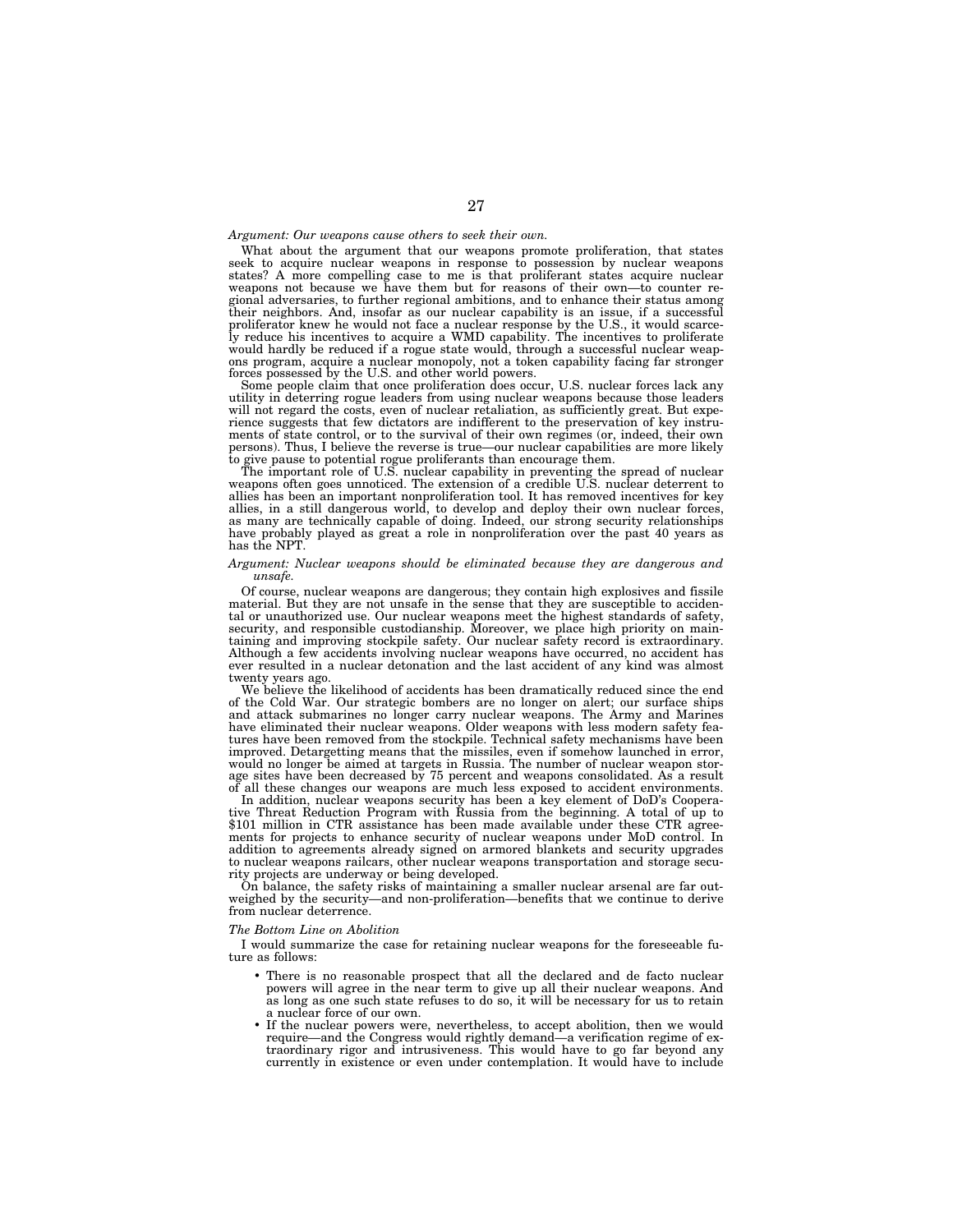not merely a system of verification, but what the ''international generals statement<sup>"</sup> calls "an agreed procedure for forcible international intervention and interruption of current efforts in a certain and timely fashion.'' The difficulties with setting up such a system under current world conditions are obvious. Such a regime would have to continue to be effective in the midst of a prolonged and grave crisis—even during a war—between potentially nuclear-capable powers. For in such a crisis, the first question for all involved would be that of whether—or when—to start a clandestine nuclear program. For the *knowledge* of how to build nuclear weapons cannot be abolished.

• Finally, we who are charged with responsibility for national security and national defense must recall that we are not only seeking to avert nuclear war we are seeking to avert major conventional war as well. As I indicated earlier, during the Cold War nuclear weapons played a stabilizing role in that they made the resort to military force less likely. The world is still heavily armed with advanced conventional weapons and will increasingly be so armed with weapons of mass destruction. The existence of nuclear weapons continues to serve as a damper on the resort to the use of force.

## *Need to Maintain Safe and Reliable Nuclear Weapons Stockpile*

Because nuclear deterrence is to remain part of our national security policy for the foreseeable future, the U.S. nuclear deterrent must remain credible—weapon systems must be effective and their warheads safe and reliable. The quality, reliability, and effectiveness of the forces themselves (including their communication and command systems) and the people who operate them, is one of our top priorities in DoD. With respect to the nuclear devices themselves, DoE has an aggressive, wellfunded, program designed to ensure our weapons remain safe and reliable in the absence of nuclear testing. The Department of Defense fully supports this program. Today, we have high confidence in the safety and reliability of our nuclear deterrent force; the stockpile stewardship and management program is designed to provide the tools to assure this in the future.

### *Summary*

Our objective is a safe, stable world. But we must develop our national security policy with the understanding that nuclear weapons and the underlying technical knowledge cannot be disinvented whether or not the U.S. retains its weapons. In this connection, the U.S. will continue to lead the way to a safer world through the deep reductions in nuclear forces undertaken in START and through Nunn-Lugar cooperative threat reduction and other actions. At the same time, we will maintain a smaller nuclear force as a ''hedge'' against a future that is uncertain and in a world in which substantial nuclear arsenals remain.

Successive U.S. administrations have embraced the objective of nuclear disarmament as our ultimate goal. Two years ago at the NPT Review and Extension Conference, the U.S. reaffirmed its commitment to this goal in the Conference's statement of principles and objectives. In an uncertain world, however, the path to this goal is not clearly marked. What is clear is that the ultimate goal will be reached only through realistic moves forward, as genuine security permits, with each step building on those before it.

We will continue to strive to make the world a safer place for our children and grandchildren. In this regard, the United States is committed to Article VI of the NPT which calls for the complete elimination of nuclear weapons in the context of general and complete disarmament. Until these conditions are realized, however, I believe that nuclear weapons will continue to fulfill an essential role in meeting our deterrence requirements and assuring our nonproliferation objectives.

A further problem is that among some military colleagues, there is a deeply-felt concern that by urging nuclear arsenal reduction we are somehow denigrating the important—indeed vitally important—role that these nuclear-armed military forces successfully served during the Cold War. It would be a regrettable mistake to be drawn into such a view. During that time our very survival was at stake. Our nuclear weapons served their Cold War purpose, and served successfully. Security was successfully preserved, and war with the Soviets was successfully avoided. I at least, and many others who served in the military forces—including notably our highlytrained, highly-skilled nuclear forces—have no doubt that our nuclear forces played a central, crucial, indispensable role in that process. I myself was drawn into the argument ''Better Red than dead.'' My response was always ''Better neither than either,'' and that in fact was the outcome, thanks in crucial part to our highly capable nuclear weapons and forces.

But the Cold War is gone. And now it is time to look at the new possibilities and new era.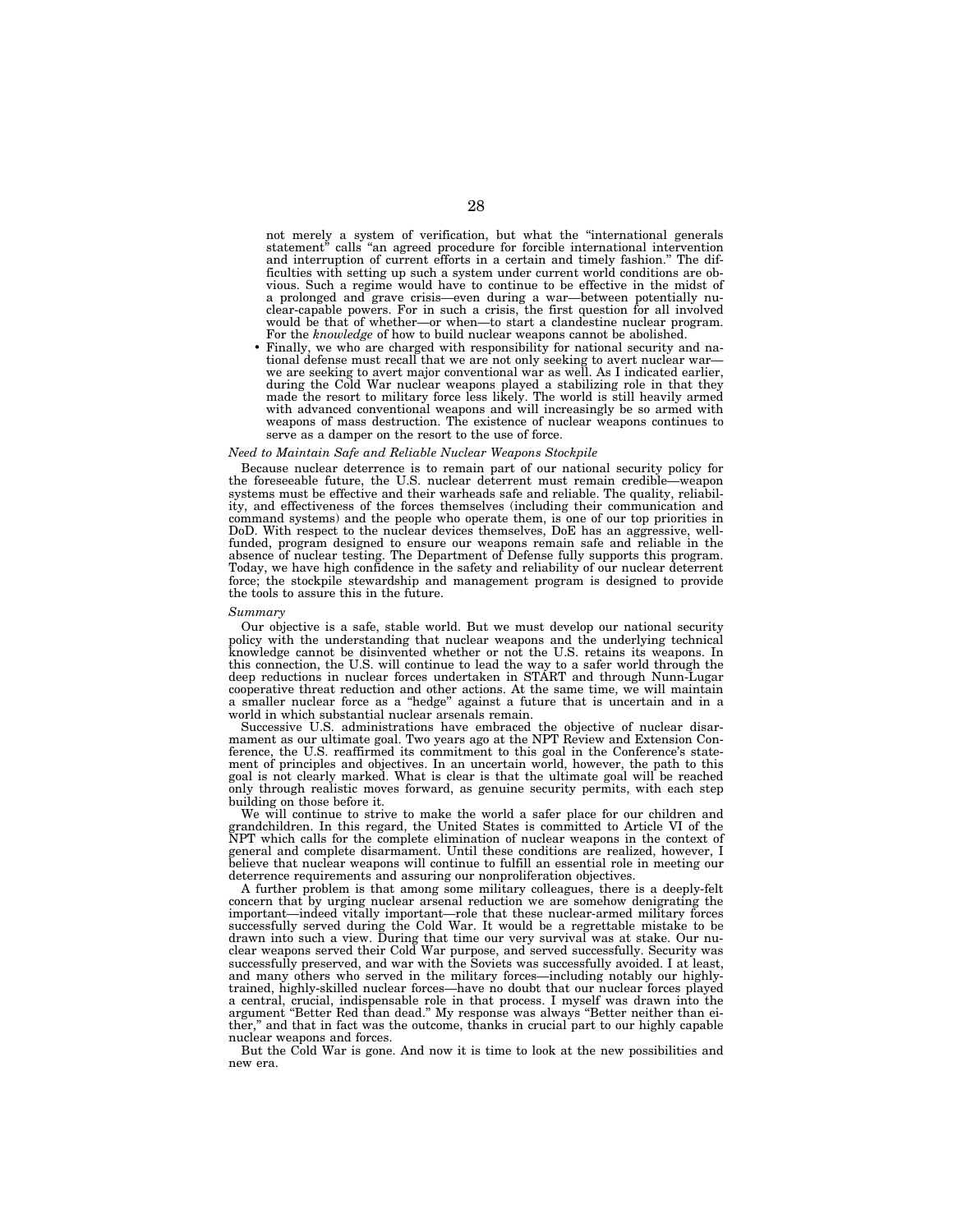Senator COCHRAN. Let me invite our other witnesses to come forward now, General Goodpaster and Richard Perle. I mentioned in my opening statement something about the background and qualifications of our distinguished witnesses who will make up our concluding panel for today's hearing. We are very pleased and honored that both of these gentlemen would be able to come today and present their views and comments to the Subcommittee on the subject that we have under review.

General Andrew Goodpaster's public service is well known and has spanned 7 decades. We congratulate you on your distinguished service to the United States, and we welcome you to the hearing. You may proceed.

## **TESTIMONY OF GENERAL ANDREW J. GOODPASTER, U.S. ARMY (RETIRED), CO-CHAIR, THE ATLANTIC COUNCIL OF THE UNITED STATES**

General GOODPASTER. Thank you very much, Mr. Chairman. Before I begin, I might say that in addition to my service before I retired from the military, I still have some connection with nuclear affairs in that I serve as a member of the President's Council of the University of California which has oversight over the two weapons laboratories, Los Alamos and Livermore, in addition to Berkeley Laboratory. My statement today is a personal statement and in no way reflects views that may be held by any of those organizations.

But I welcome the opportunity to present these views. I think the issue is timely with regard to shaping future programs, and it is very important to future security. I proceed from two fundamental propositions. First, that American security should be the basis for our nuclear weapons policies and actions, and, second, that the central role for nuclear weapons should be to limit and reduce the nuclear danger to American security.

What I would like to do, Mr. Chairman, is make my full statement available to the Committee and just give highlights in the interest of time.

Senator COCHRAN. We appreciate that, General, and your full statement will be made a part of the record without objection.

General GOODPASTER. On the basis I just stated, I think that the future of nuclear deterrence should be seen as one of three components of a coordinated three-pronged effort. The first, cooperative nuclear threat reduction, most importantly between Russia and the United States. The second, sustained comprehensive nonproliferation and counter-proliferation efforts. And the third, nuclear deterrence focused on preventing use or threat of use of nuclear weapons by others against us or our allies.

This must be a sustained and coordinated effort, and American leadership will be essential if this is to be moved forward. Now the motivation for such an effort is clear, in my opinion. And I quote from President Eisenhower, who had a talent for getting to the heart of issues of this kind, that nuclear weapons are the only thing that can destroy the United States. And second, as many have said, the Cold War is indeed over, and we have an opportunity to realign military policy and posture to consolidate a major enhancement of American security, which has now become possible.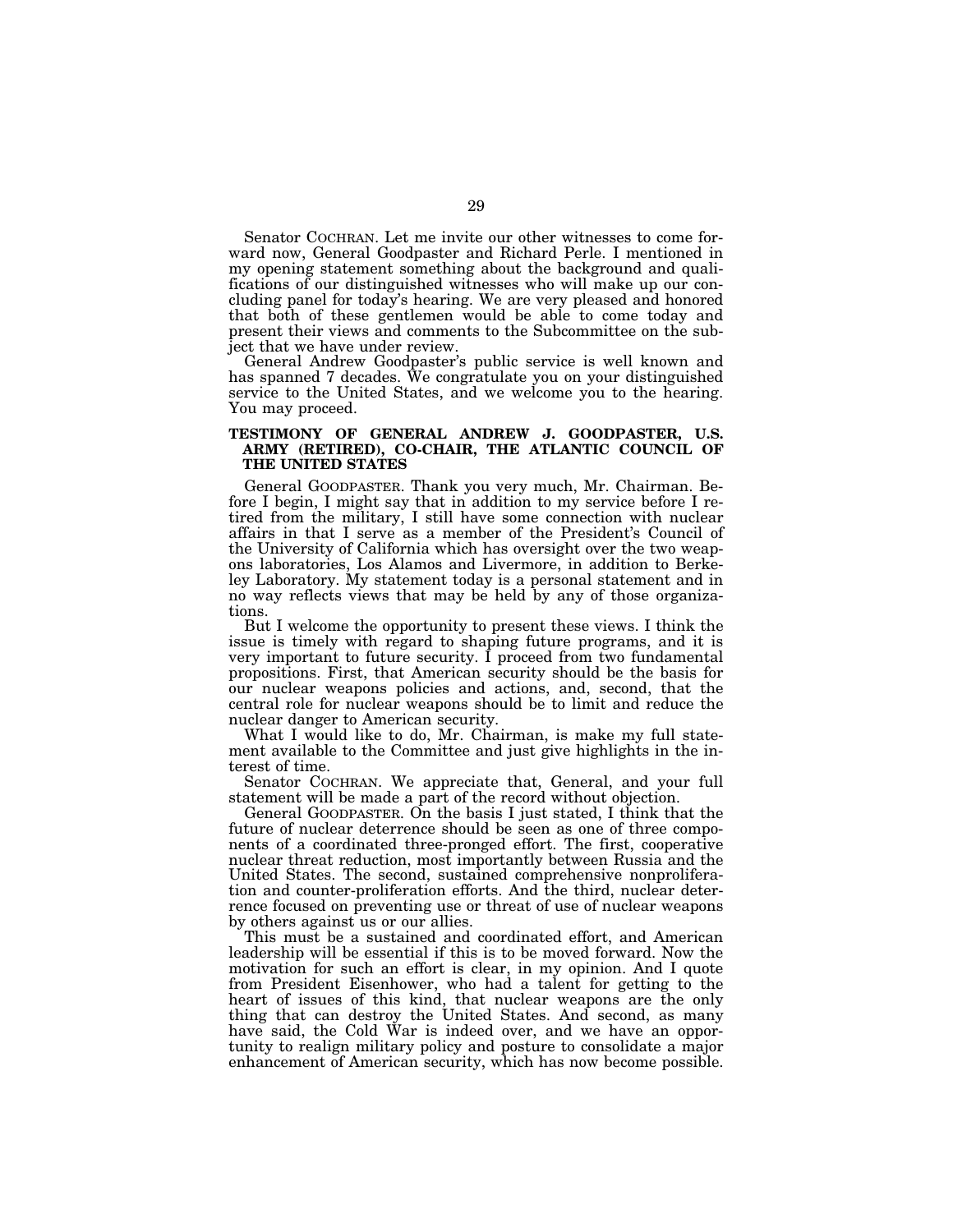Secretary Perry said that fewer weapons of mass destruction in fewer hands makes the United States and the world safer, and I very much agree.

I would like to insert both in my full statement and to read at this time a concern that has been expressed by some of my senior military colleagues, that by urging nuclear arsenal reduction, we are somehow denigrating the important, vitally important role that these nuclear-armed military forces successfully served during the Cold War. It would be a regrettable mistake, in my view, to be drawn into such a view. During that time, our very survival was at stake. Our nuclear weapons served their Cold War purpose and served it well. I might say, as NATO's Commander-in-Chief, I had some 7,000 nuclear weapons under my responsibility, and they played a vital part, in my opinion, in maintaining the peace in Europe that we have enjoyed since World War II.

Security was successfully preserved. War with the Soviets was successfully avoided. I at least and many others who served in the military forces, including notably our highly trained, highly skilled nuclear forces, have no doubt that our nuclear forces played a central, crucial, indispensable role in that process. I might say I myself was drawn on many occasions into the argument ''better Red than dead.'' My rejoinder was always ''Better neither than either,'' and that, in fact, was the outcome thanks in crucial part to our highly capable nuclear weapons and nuclear forces. But the Cold War is gone, and now it is time to look at the new possibilities and the new opportunities of this new era.

I think we must make a very clear distinction between eliminating most nuclear weapons and eliminating all of them. No one now knows whether, when, how to eliminate all in a prudent way. This can be, as our country has stated, our ultimate goal, but it can only be an ultimate goal at this time. On the other hand, it should be the beacon toward which we work. At the same time, we do know how to eliminate most nuclear weapons, and it will be in our interest to do so, and that really is my proposal. That effort is realistic. It will be beneficial to American security, and it will be worth the time, the hard work, that it will demand for a long time to come in order to make a prudent course of action.

It will take 10 years or more to get down to the START II level of nuclear weapons. We could eliminate nuclear weapons at the rate of about 2,000 a year, which was the rate at which they were built. And during that time, we can see how well the Nonproliferation Treaty, the Comprehensive Test Ban Treaty succeed, and how the world security environment develops, and how far we can get with the Cooperative Nuclear Threat Reduction programs. And at the end of that time or as that time goes along, we should be in much better position to assess the practical possibility and the prudence of attempts to eliminate all. I myself regard the argument over complete abolition at this time as diversionary and to a degree counterproductive. As I say, no one knows whether, when, how to eliminate all nuclear weapons in a prudent way.

What we can do now is proceed with cooperative nuclear threat reduction and that requires in the first instance the safeguarded mutual downsizing of American and Russian nuclear arsenals, and that should be our top priority. We should move the START II rati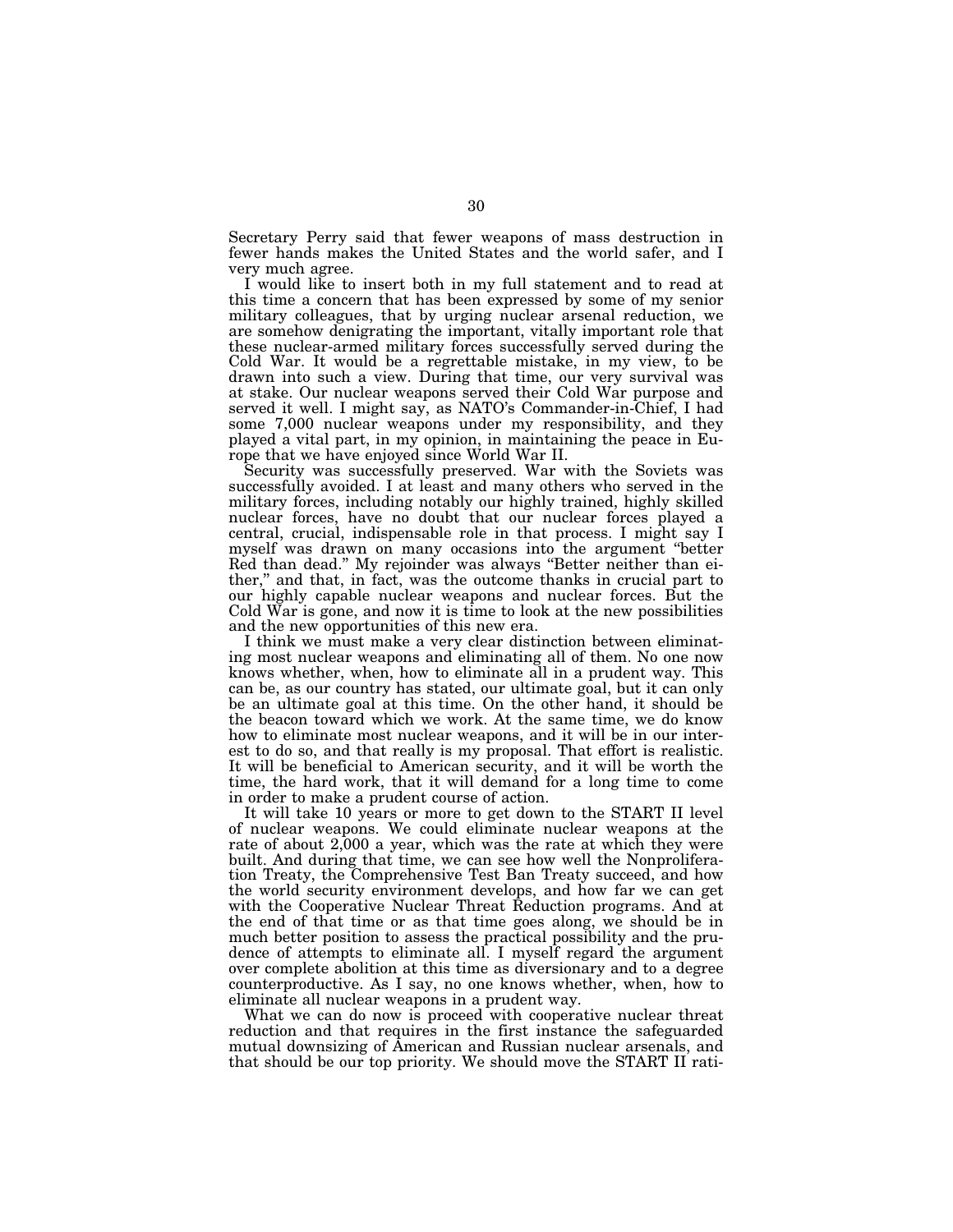fication by the Duma along, and already discussed has been the idea of developing a statement of principles for START III to come into effect, and the negotiation for START III to begin when START II has been ratified. That should provide impetus to the Duma ratification of START II.

And there could be an agreement that there would be no adverse change in deployments of nuclear weapons during that process of negotiation, and that would meet another of the concerns expressed by the Russians concerning the enlargement of NATO nuclear deployments. Along with this, we should continue reductions on a five-nation basis as the American and Russian reductions proceed to what I term the lowest verifiable level consistent with stable security to which agreed commitment can be reached. I myself have proposed for consideration a level of 100 to 200 weapons. That sounds like a small number against the thousands and tens of thousands that we have had, but it is not a small number when you think of Hiroshima or Nagasaki or the damage at Chernobyl. I have found that the Russians are very conscious now of what damage a single weapon can do, and that some of the discussion about exchanges of very large numbers of weapons is, as Eisenhower used to say, it is just a form of insanity.

I mention that much hard work has to be done. It needs to be done step by step in setting policy, in formulating proposals, in carrying out negotiation, in restructuring our forces, in new targeting plans and doctrines, in stockpile management, in verification procedures. The Nunn-Lugar initiative, the Cooperative Threat Reduction initiative, has been tremendously valuable and should be sustained and extended.

The second of the three-prongs that I mentioned is nonproliferation and counter-proliferation. I spell that out in a bit of detail in my full remarks. We start from the Nonproliferation Treaty indefinitely extended in 1995. That is the cornerstone, and it is reinforced by the Comprehensive Test Ban Treaty. There is a well-defined array of measures, both national and international, by which nonproliferation and counter-proliferation can be supported and extended. They include detection, use of our intelligence means to know at an early time what anyone else is doing, particularly what they may be doing to acquire the weapons materials out of which the weapons are made. That is the most demanding requirement that a proliferant will have to meet either through developing the materials himself or acquiring them from some other source, and that remains extremely important. That is the second element, which is to deny his access to materials of that kind and the equipment and the manufacturing capabilities that would enable him to build these weapons, to do that so far as possible.

To dissuade through incentives and disincentives is next, and there we can draw upon the experience of Brazil and Argentina and South Africa among others in deciding not to go that route. But then if nevertheless he develops the weapons, to deter him from their use, and you deter through the capability to punish him quickly and in devastating fashion and to defeat and destroy, destroy his capability, decisively and devastatingly.

No single one of these would be sufficient. Together they are a powerful contribution to American security. And those two prongs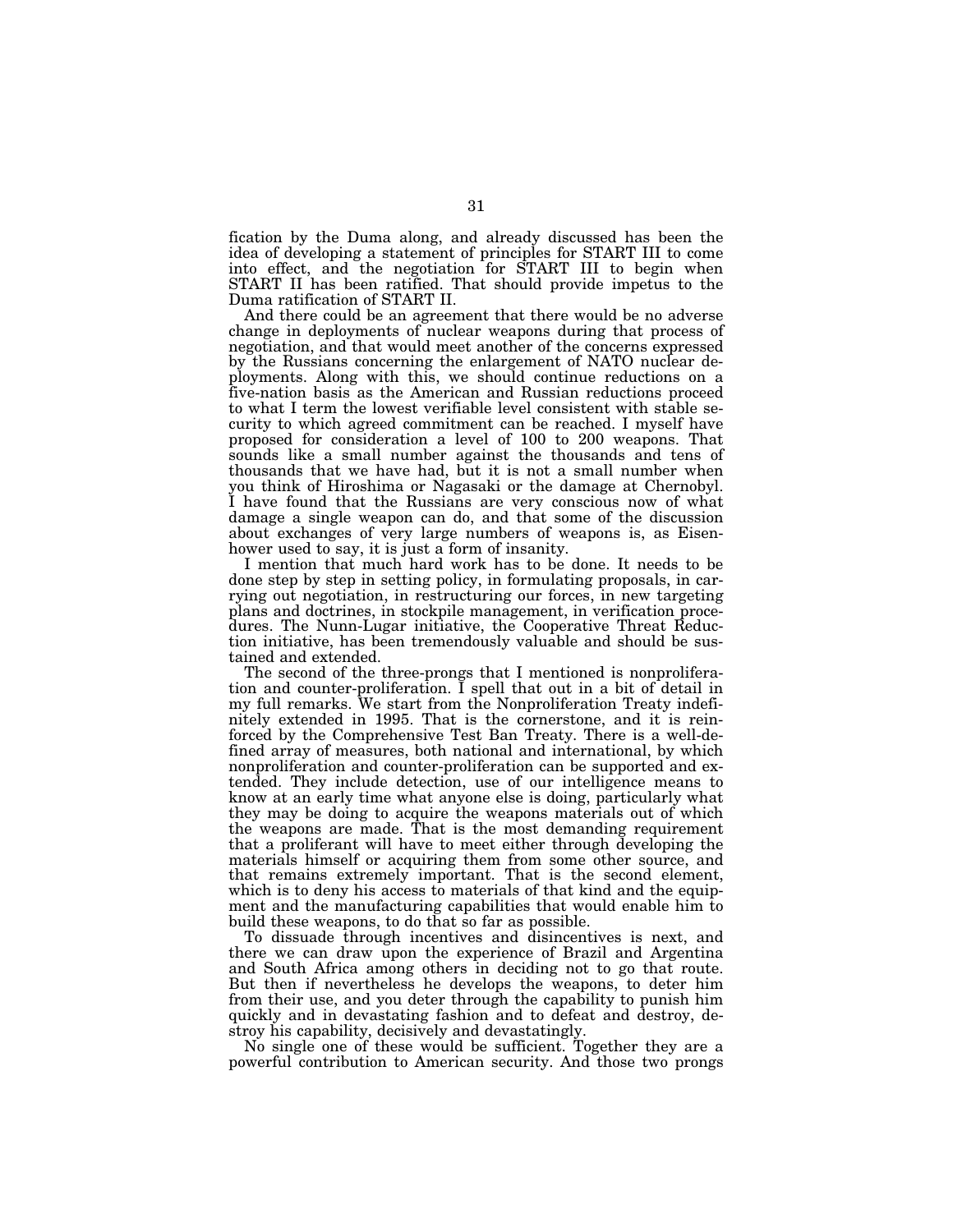of policy now, I think, tell us what our nuclear deterrence policy should be. The basis for it is that so long as nuclear weapons exist or could be produced, the United States must maintain its own nuclear weapons arsenal that is safe, reliable, operationally effective, and adequate in types and numbers. Two roles for those weapons are involved. The first is to assure that no use or threatened use of nuclear weapons against us or our allies would occur by anybody that has those weapons, and the second, as I mentioned earlier, is to deter nations that are now non-nuclear from building or otherwise acquiring them.

I myself reject giving primary status in the overall role of our nuclear deterrent to other roles such as against chemical and biological weapons use or threat. Our primary reliance there should be on our conventional capability, but we will, in fact, have nuclear weapons for many, many years, and there will be what some have called an existential deterrent that they provide against people using or threatening chemical and biological attack against us if indeed we ever had to make use of those nuclear weapons.

More important in my mind is that we should not through reliance on nuclear weapons use that as an excuse for failing to provide the kind of conventional capability that we ought to have to respond to chemical or biological threat.

Other uses have also been argued, for example that if you remove the nuclear weapons or reduce to a low level, you will be making the world safe for conventional war. It is sometimes said that our nuclear weapons should have the broad role of war prevention. That, I think, is an issue that requires the judgment of our political leaders. Does the added contribution of going beyond preventing the use of nuclear weapons to preventing all forms of conflict justify a continuing reliance on nuclear weapons that can destroy the United States? It is a hard issue, but that is an issue that will need to be considered and decided.

A third argument is that this could cause Germany and Japan to go nuclear. I think that all of these if they are closely examined will be found to be unpersuasive. The constraints against Germany and Japan going nuclear are very great. First of all, there is no need for them, no foreseeable need for them to do it, and, second, if that were ever to become a serious possibility, it would be destabilizing in terms of the security that they both now enjoy.

Out of this comes the requirement for Stockpile Stewardship and Management, which involves, as earlier stated, responsibilities of both the Department of Energy and the Department of Defense. The Science-Based Stockpile Stewardship program is of very great importance in that regard. As our weapons age, there will not now be the capability of testing and this will be very demanding of our nuclear laboratories. A second point, our laboratories are called upon to maintain the capability, the capacity, for producing new weapons. The designers, those with experience, are like many of the rest of us, beginning to age a bit, like the weapons themselves, and this confronts the laboratories with another problem. So the importance of maintaining that Science-Based Stewardship program can hardly be overemphasized.

On the military side, there are comparable needs. As our nuclear posture changes with continuing weapons reductions of the kinds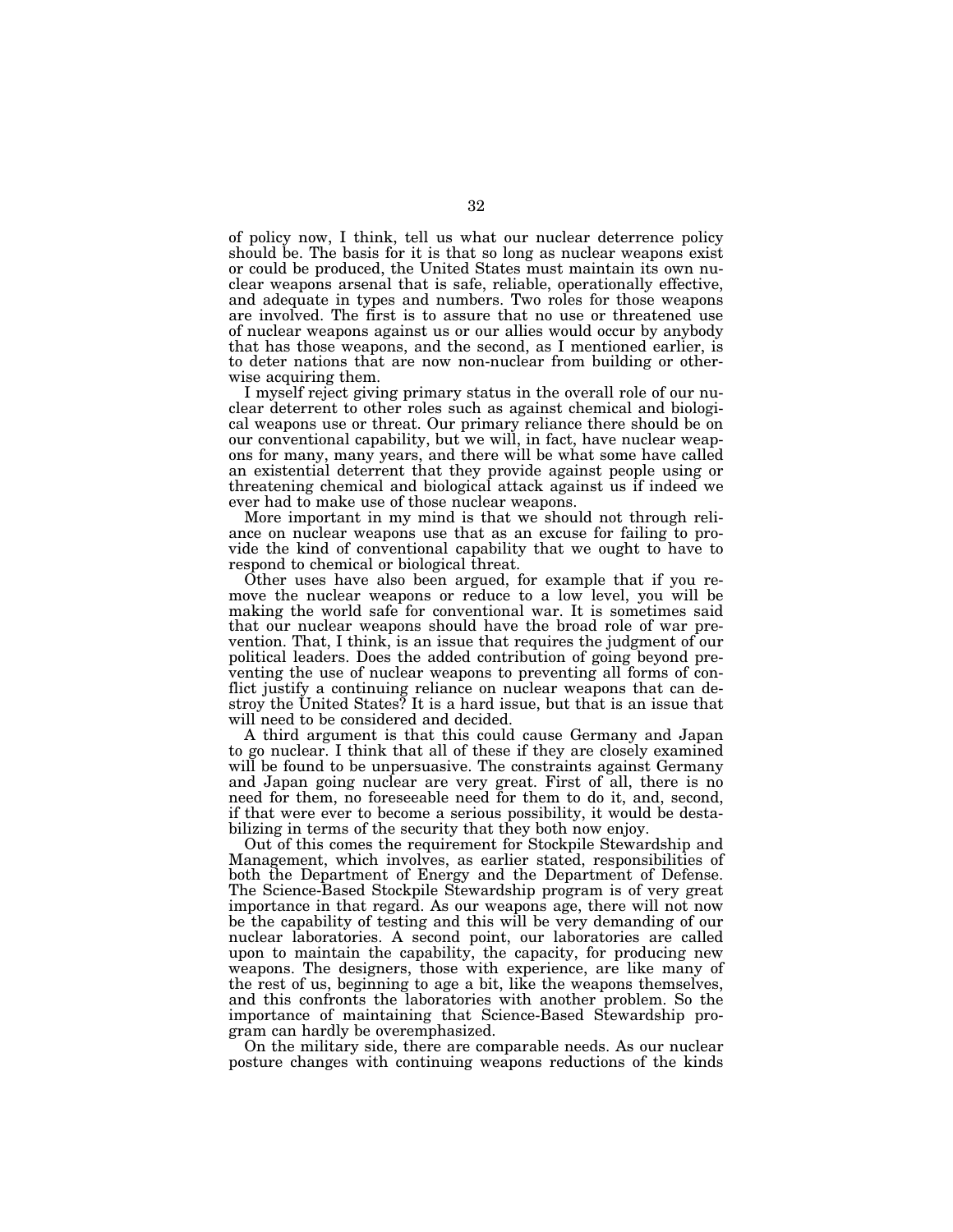contemplated, there will be a need, as I mentioned, few new targeting doctrines, new alert provisions, new operational plans. All will need to be developed and supported at proper levels of effectiveness through training, through force modernization, through intelligence activities, particularly concerning potential proliferants, as well as tight coupling to the higher decision-making and the policy echelons of our government.

These are some of the principal prerequisites to maintaining our nuclear deterrent at the effectiveness required, providing assurance that the weapons we possess are at all times safe, reliable, and adequate to deter or respond to breakout or clandestine violations of agreements that other nations may have made with us on the levels and types of weapons to be retained, or to take account of an adverse turn in the major nations' relationships. Those are capabilities that we should have.

I would like to conclude simply by commenting that this poses a special challenge. It is the challenge of doing two things at once: downsizing while maintaining effectiveness, but that is simply comparable to the challenge that we face for our armed forces as a whole at this time, and that is being met I think very satisfactorily. The real point is that when you apply this in the nuclear area, you have to realize that this area has a special impact on American security so it becomes all the more important that we carry out the downsizing and maintain the effectiveness at the same time in this area. Thank you for the opportunity to present these views, Mr. Chairman.

Senator COCHRAN. Thank you, General Goodpaster. I hope it will not embarrass you for me to wish you a happy birthday. I know that February 12 is your birthday, and we congratulate you.

General GOODPASTER. Thank you very much.

Senator COCHRAN. And wish you many more.

General GOODPASTER. I share it with two men for whom I have

the highest regard: President Lincoln and General Omar Bradley. Senator COCHRAN. That is pretty good company.

General GOODPASTER. I think so.

[The prepared statement of General Goodpaster follows:]

## PREPARED STATEMENT OF GENERAL ANDREW J. GOODPASTER

Mr. Chairman and Members of the Subcommittee:

Thank you for the opportunity to present my views on the subject "The Future<br>of Nuclear Deterrence." It is an issue that ranks in the highest order of importance<br>for American security (and that of others) in the coming cen seems to me most timely. In that regard, I myself have recently joined in a public statement bearing on this matter with Gen. Lee Butler, U.S. Air Force (Ret.), former Commander-in-Chief of the Strategic Air Command and the U.S. Strategic Command, in an initiative with which some sixty or more retired senior military officers around the world are also associated.

My approach with regard to the whole nuclear weapons issue is quite simple: It is that U.S. security, viewed in its fundamentals, should be the governing priority that guides U.S. policy and action in this field. On this basis, the future of nuclear deterrence should be seen as one key element in a coordinated three-fold U.S. effort serving this objective, consisting of these main components:

- Cooperative nuclear threat reduction, most importantly between Russia and the U.S.;
- Non-proliferation efforts aimed at preventing the spread of nuclear weapons to additional nations or other sources of violence;
- Nuclear deterrence focussed on preventing the use or threat of use of nuclear weapons by others against the U.S. or U.S. allies.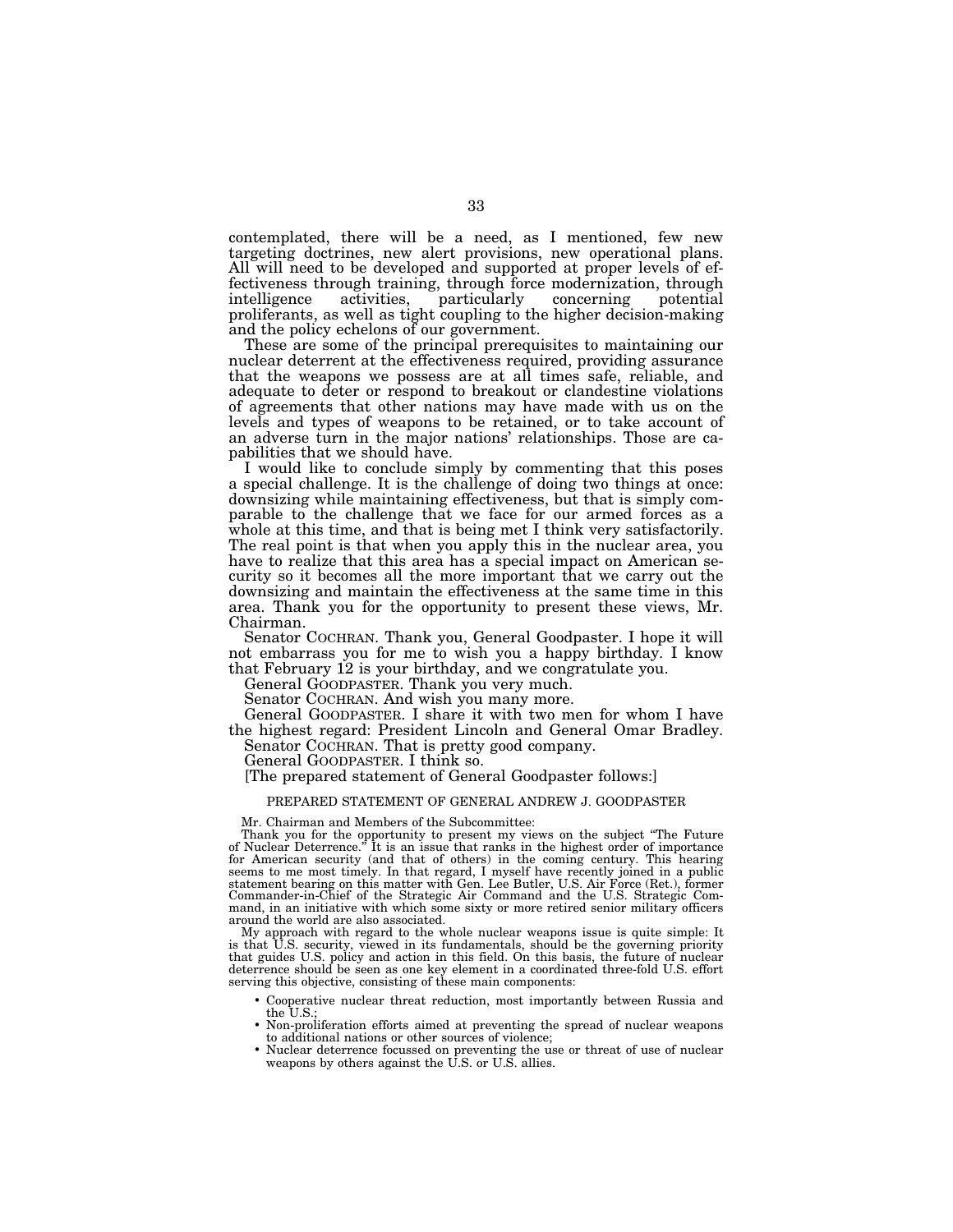A great many specific actions have been taken, and more are underway to carry these efforts forward. They should be sustained, focussed and reinforced.

But before discussing each of them in turn, I would like to offer a few preliminary observations.

To do what needs to be done means giving high priority to the issue and sustained commitment to the effort, amidst a vast number of other demands. This will not be easy. Nor can such action be taken for granted, despite the merits of the case, when matters that seem urgent at any moment are in an inherent battle for priority with those that are often more fundamentally important. It will take firm top-level decision and determined follow-up leadership over many years to move the needed nuclear policies and action forward.

But this can and must be done. Two considerations fundamental to security interests and possibilities should now shape the nuclear future:

- First, as so often emphasized by President Eisenhower (who had a talent for getting to the heart of such questions) nuclear weapons are the only thing that can destroy the United States of America.
- Second, the Cold War is over and unlikely to return; there is opportunity if we act on it to re-orient our policies accordingly.

We therefore stand at a time that offers us a real possibility of dealing with the nuclear weapons issue in a way that will greatly reduce the risks they pose to U.S. security. To that end, and because of the enormous, unique power of destruction that is concentrated in nuclear weapons, it is my strong recommendation that we set as our over-riding goal the reduction of this danger to U.S. security. To the extent the existence of these weapons supports other purposes, those consequences should be treated as secondary, and not allowed to interfere with that primary aim. To be specific, nuclear weapons should not be drawn into a game of balance-of-power politics. They should not be used for political purposes to further inter-state interests beyond reducing the nuclear danger. As stated, these weapons are different from others in the dangers to U.S. national security they represent.

The view I am presenting today is that it is in our security interest (and that of others, including our allies) to go as far and as fast as we prudently can toward elimination of these weapons. I share the view recently expressed by former Secretary of Defense William Perry that ''fewer weapons of mass destruction in fewer hands makes America and the world safer.''

The elimination of *most* is realistic, beneficial in terms of enhanced security and well worth the time, attention and best efforts it will demand from us for a long time to come. The elimination of *all,* is for the present still well beyond our grasp; no one today knows whether, when or how it can prudently be done. But in practical terms the United States is far from needing to make that decision. Ten years or more will be required to dismantle the weapons already marked for elimination at 2,000 or so a year, roughly the same rate at which we and the Soviets were each able to build them during the Cold War. During the time it will take we can see how well the Non-Proliferation Treaty succeeds, what is done with the Comprehensive Test Ban Treaty, and how the world security environment develops, particularly as among the major nations. During that time we should make sure that the U.S. nuclear weapons arsenal is safe, reliable and adequate to our needs.

## *Cooperative Nuclear Threat Reduction*

The safeguarded mutual downsizing of Russian and U.S. nuclear weapons arsenals should be pursued at high priority in the coming years. To this end, both on its own merits and for its contribution to nuclear threat reduction, the building of a positive security relationship with Russia should take its place in the very top rank of our foreign policy and security policy efforts. Only the parallel efforts to build a positive security relationship with China, and to keep healthy and strong our security relationships with our allies are of comparable importance. These are the "blue chips", as I view them, of U.S. national interests. The vast range and ongoing stream of other U.S. foreign interests, while significant, should be kept subordinate to these over-riding concerns. For the U.S. and Russia, the simple proposition is that in order to reduce to a minimum the number of nuclear weapons held by the other party, it is well worth reducing to the same level ourselves.

START II ratification, still stalled in the Russian Duma, should be moved off dead center, bringing the numbers of strategic weapons in Russia and the United States down to the 3,000–3,500 the treaty prescribes. A specific proposal with which I myself have been associated and which is beginning to attract wider interest and support, is to join with the Russians in preparing a ''Statement of Principles'' for START III negotiations (as was done for START II) to come into effect when the Duma ratifies START II. This action can respond to Russian interest in going on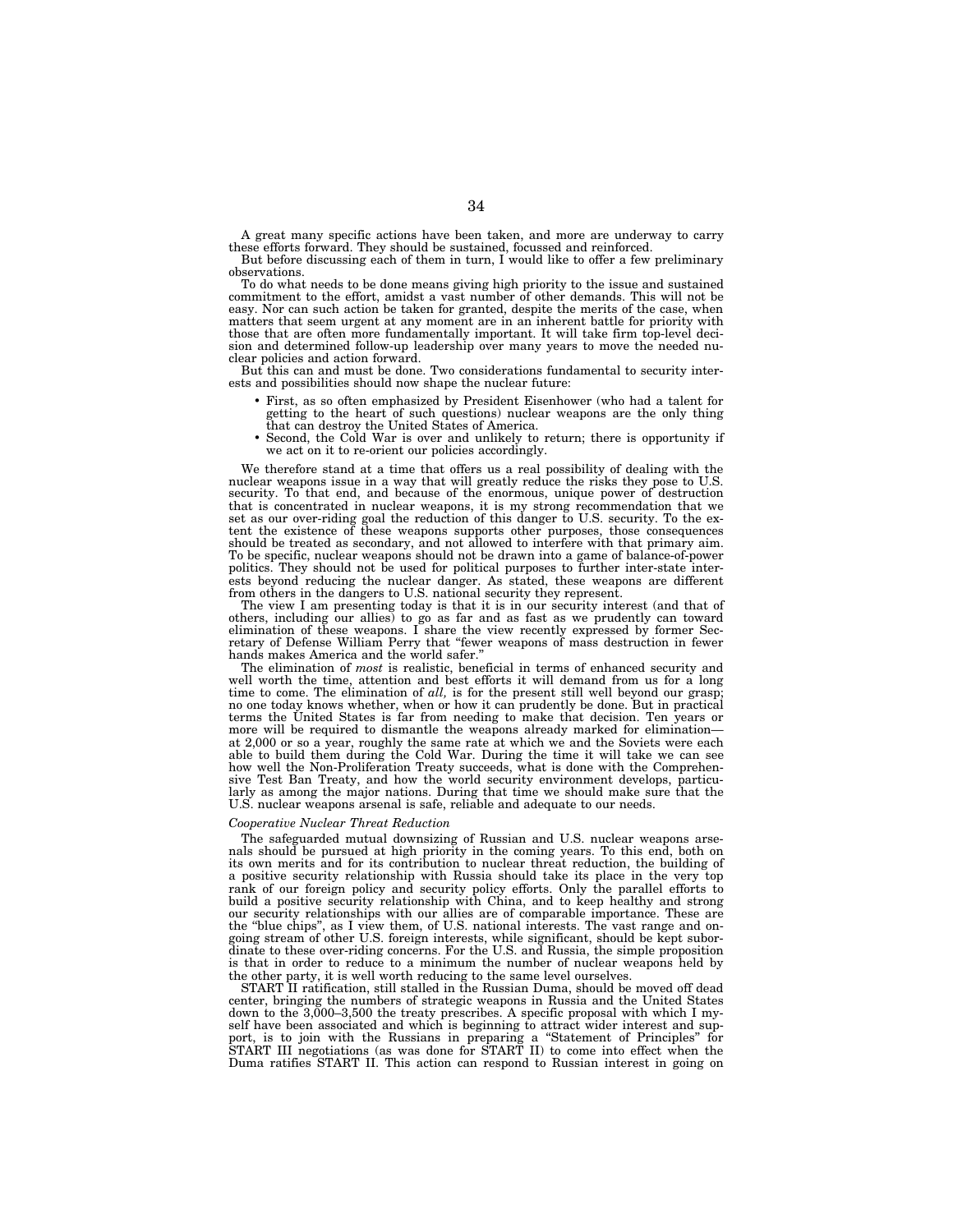down from the START II level of 3,000–3,500 weapons to a new level of 2,000—a step beneficial to both Russia and the United States, and a useful step en route to further reductions. Present weapons deployments in Europe could be maintained without change as negotiations proceed, thus removing this issue as a source of concern with regard to NATO nuclear expansion. The verification provisions contained in START II could be readily applied to START III.

Beyond START II and START III, what is needed is what can be termed a *Minimum Nuclear Forces Plan,* the key component efforts of which would include:

- Further U.S. and Russian reductions down to a level at which the other nuclear weapons nations—Britain, China and France—should join in, thus opening the way to multilateral reductions;
- Bringing all nuclear arsenals step by step to the lowest verifiable level consistent with stable security, as rapidly as world conditions permit (for consideration, a possible level of 100–200 for each nation has been proposed);
- Removing nuclear weapons from alert status, placing the warheads in secure storage;
- Applying these arrangements to *all* nuclear weapons, discarding the distinction between tactical and strategic weapons, limiting nuclear warheads rather than launchers, and subjecting all weapons to inspection and verification procedures; and
- Adopting as a common ultimate goal—the elimination of all nuclear weapons, to be accomplished when determined to be feasible, verifiable and consistent with the needs of stable security.

For cooperative nuclear threat reduction along these lines, there is a great deal of work to be done—in policy-setting and negotiations, in force restructuring, stockpile safety and reliability, verification operations and the like. These are the places where effort and attention need to be focussed and sustained. The Nunn-Lugar initiative has been of tremendous value to U.S. security, and should be sustained and augmented.

Many challenging tasks and prerequisite steps for the nations involved are embedded in the proposals I suggest. None appear to be unmanageable. Consultations in depth and negotiations with Russia and other nuclear weapons states, as well as with allies such as Germany and Japan in particular, will be needed, along with development of verification procedures for levels of weapons below START II, assessments of stability against potential breakout, cheating, clandestine or terrorist challenges and the like. All will need to be carefully evaluated and subjected to bilateral and multilateral consideration and consultation. If we are to be serious and responsible about reducing the nuclear danger to U.S. security, attention and effort should now be concentrated on these practical issues. When and if the practical issues such as those are ultimately successfully resolved, and only then, we will have created an option, suitable for consideration and decision at that time, of going for total elimination.

## *Non-Proliferation*

The Non-Proliferation Treaty (NPT), indefinitely extended in 1995, is the cornerstone of world efforts to prevent the spread of nuclear weapons to additional nations. It is reinforced by the Comprehensive Test Ban Treaty (CTBT) signed by the United States, the other declared nuclear weapons nations and many others (although excluding India). The principal component measures of a comprehensive non-proliferation effort by the world's major nations, acting collectively and individually, are by now well recognized Among the major means of carrying out these efforts are:

- Detection of actions by potential proliferants leading to the production of nuclear weapons even if limited in numbers and crude in design. Access to nuclear weapons materials—plutonium and/or highly enriched uranium—is assessed to be the most critical and demanding step such proliferants face.
- Denial of weapons components, materials or means of manufacture; this involves the sustained participation of the nations with highest technological capabilities, as well as firm control over existing weapons arsenals and weapons materials and components to guard against theft, illicit sale or diversion. Such denial also involves efforts to forestall the movement of trained weapons scientists and technicians to the countries of potential proliferants.
- Dissuasion of such potential proliferants from pursuing a nuclear weapons course. Diplomatic and economic actions—incentive and disincentive—are included. The examples of negative decisions—including those of South Africa, Argentina and Brazil—provide valuable practical support.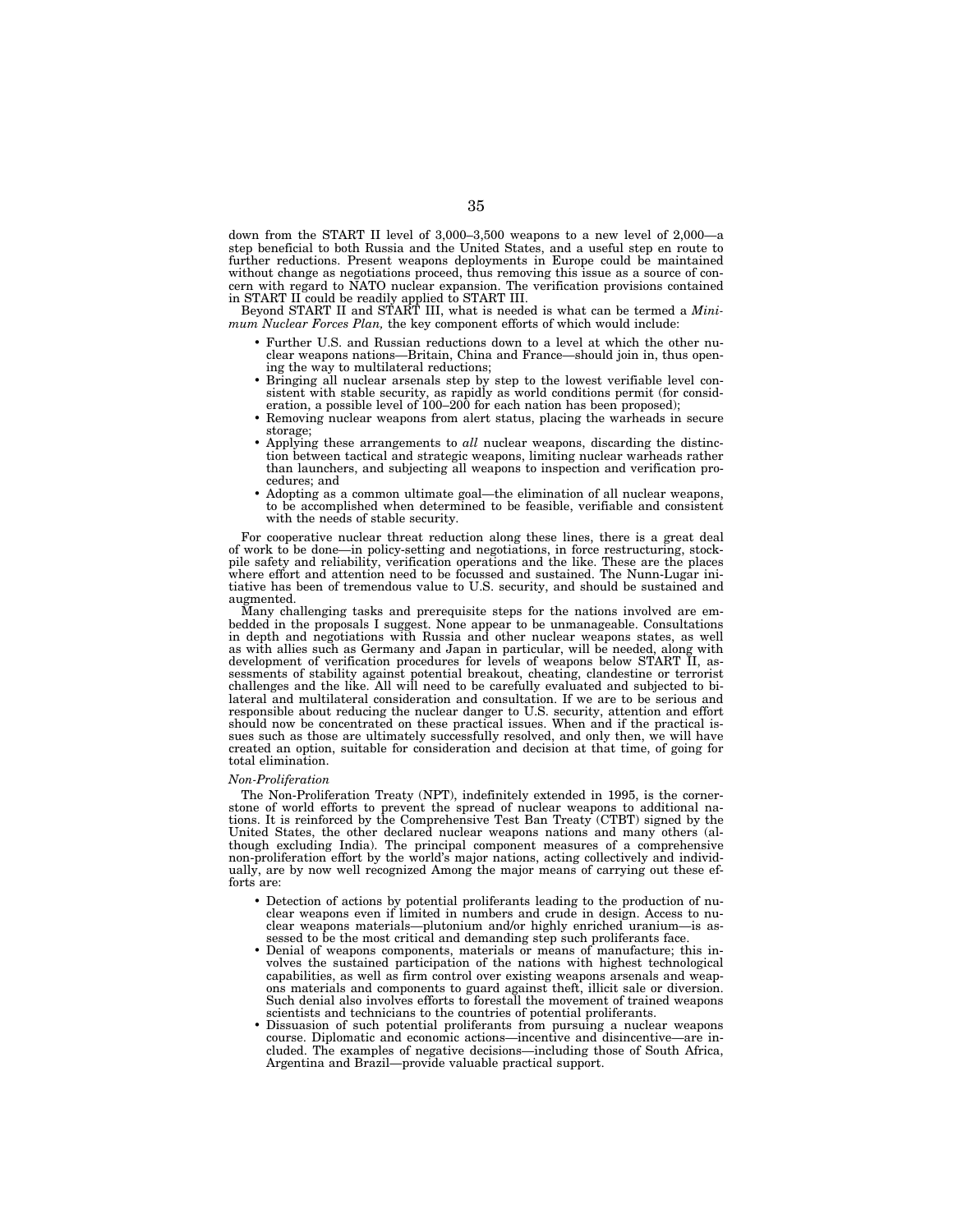- Deterrence from use or threat of use of these weapons, should nations nevertheless develop them, is the next stage; it must have as its basis, the unques-tioned capabilities for massive and quickly decisive attack, including the use of our nuclear weapons if required. • Defeat of a nation using or threatening the use of these weapons against us
- or our allies, accompanied by swift and complete destruction of its nuclear weapons infrastructure and, so far as possible, its delivery forces and weap-ons. Theater ballistic missile defense and at least a limited national missile defense would reinforce our attacks against the elements of such weapons capability.

It is readily evident that none of these measures can be expected to be completely effective. Nevertheless, they warrant continued attention and high-priority effort. Taken together, they are a powerful contribution to reducing the nuclear danger to U.S. security.

### *Nuclear Deterrence*

So long as nuclear weapons exist elsewhere in the world, along with the possibility of their production, it will be essential for the United States to maintain an arsenal of nuclear weapons of our own, safe, reliable and secure, as well as effective and adequate in numbers. As stated earlier, such weapons will surely exist for ten or more years, and as far as anyone can now foresee, probably much longer.

The weapons we maintain will have to continue to fulfill two essential roles. The first is to provide continuing high assurance that there will be no use or threatened use of nuclear weapons against us or our allies. The second is thereby to help deter the nations now without nuclear weapons from building or otherwise acquiring them, by making clear the added level of risks they would run by doing so.

An argument for a further role that is often advanced is that nuclear weapons are also needed as a final response if other means fail to prevent chemical or biological weapons attack against our military forces or our public at large. Others argue to the contrary—that our high-capability conventional forces, if properly sustained and supported, can in combination with defensive protective measures do all that may be required. It is an issue that perhaps cannot be finally resolved in advance, at least in peacetime. But it need not be, since large stocks of nuclear weapons, as previously stated, will in any case exist for ten years or more. A much more important issue here is a possible mistaken plan to rely on nuclear weapons as an excuse to do less than to prepare all that is practically possible in conventional military capability for quick and decisive action to deal with these threats. There will always be questions, up to the moment of decision, as to whether nuclear weapons would in fact ever be used for this purpose.

Other arguments are also sometimes heard, in Europe for example—that reduced arsenals would make the world safe for conventional war, that mutual nuclear deterrence between Russia and the United States is in the interest of stable security for the countries of Central and Western Europe, that lowered U.S. levels might cause Germany or Japan to take the nuclear weapons route—but these when exam-ined closely in terms of security for the U.S. (and for the others as well) are far from persuasive. More to the point is an intensified effort to build and strengthen the positive security relationship with Russia earlier mentioned, which the end of the Cold War has offered as an opportunity of historic importance.

To maintain the nuclear deterrent of the effectiveness required, the Stockpile Stewardship and Management Program that is being conducted jointly by the Departments of Energy and of Defense plays an essential role. The Science-Based Stockpile Stewardship Program of the Department of Energy presents particular challenges in this regard. The end of nuclear testing, dictated by the Comprehensive Test Ban Treaty calls for fundamentally deeper scientific understanding of weapons phenomena than existed, or was needed,when assurance could be provided through testing. The effects of aging will have to be carefully assessed, without the confirmation provided by nuclear tests. As the generation of weapons designers decreases in number, the depth of understanding they embodied will decrease as well. All this means that sustained support for the stewardship effort will be imperative.

On the military side, comparable needs exist as the U.S. nuclear weapons posture changes with continuing weapons reductions of the kinds contemplated. New targeting doctrines, new alert provisions, new operational plans all require to be developed and supported at proper levels of effectiveness, through training, force modernization, and intelligence activities (particularly concerning potential proliferants)—as well as tight coupling to higher decision-making and policy echelons.

These are some of the principal prerequisites to maintaining our nuclear deterrent at the effectiveness required providing assurance that the weapons we possess are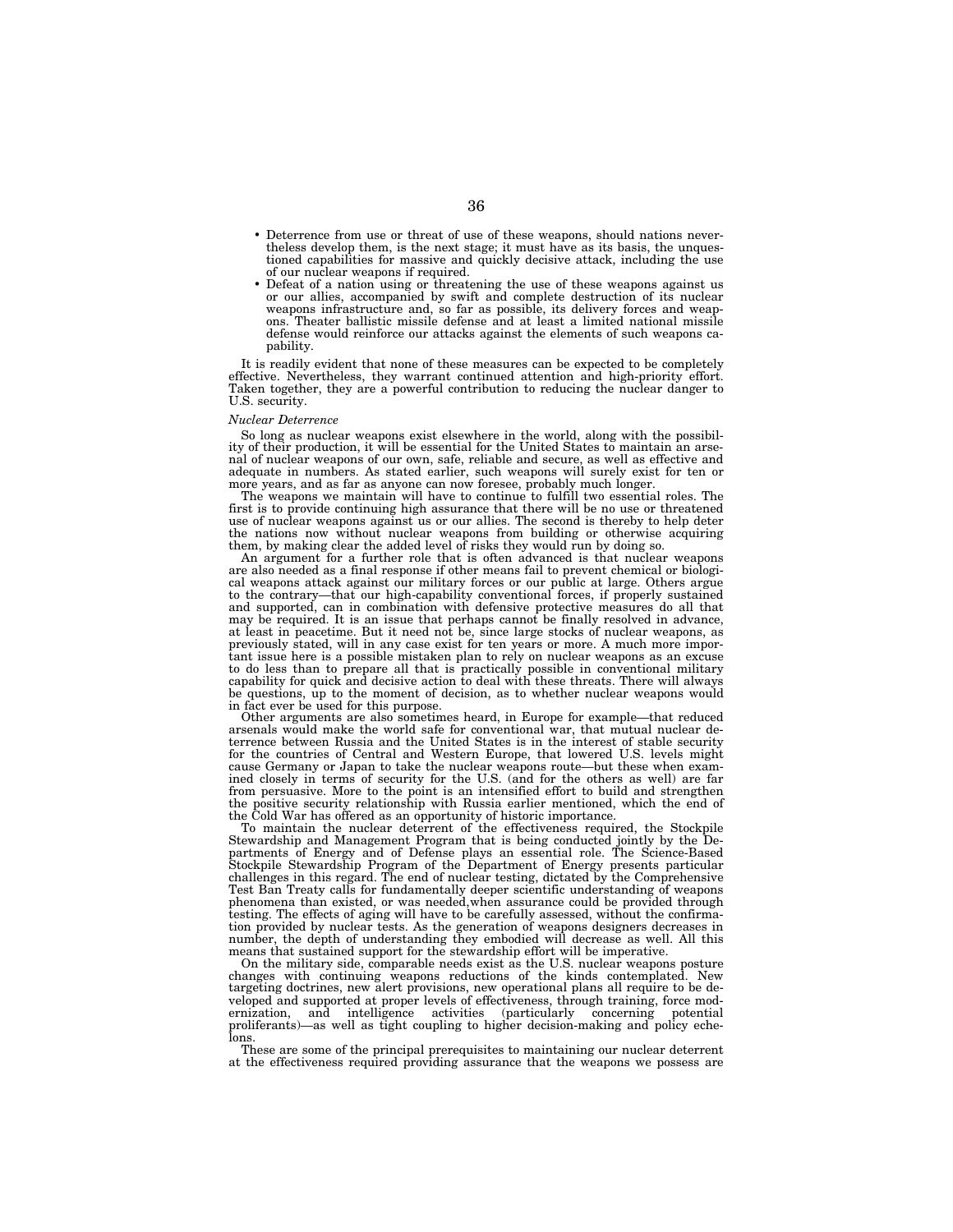at all times safe, reliable and adequate to deter (or respond to) breakout or clandestine violations of agreements with other nations on levels and types of weapons to be retained in stockpiles, or to take account of an adverse turn in major nations' relations.

I would like to conclude by anticipating the difficulties likely to be encountered in maintaining the effectiveness of our nuclear deterrent while carrying out the sustained process of downsizing that also lies ahead. To do so will require support at the same time for two lines of policy and action which some may claim to be in conflict. This is, however, no more than our country is now supporting in the whole matter of defense, that is, keeping the force effective at reduced total levels. It will be a test of governmental and public steadfastness to meet the challenge successfully in this crucially important security area of nuclear weapons policy.

Senator COCHRAN. Our next member of the panel is Richard Perle, who is a Resident Fellow at the American Enterprise Institute. He was formerly senior defense adviser during the administration of President Reagan, and he was a staff member of this Committee for a number of years working closely with former Senator ''Scoop'' Jackson. Mr. Perle, we welcome you to the Committee. You may proceed.

## **TESTIMONY OF RICHARD PERLE, RESIDENT FELLOW, AMERICAN ENTERPRISE INSTITUTE**

Mr. PERLE. Thank you very much, Mr. Chairman, and I am particularly glad to be here for those very reasons. Scoop had a particular affection for this Subcommittee. He believed it had perhaps a unique contribution to make to international security, and that it could do this best by exploring the intellectual underpinnings of our national security policy. He was a lot less interested in legislating than in educating in this Subcommittee, and I hope, although it has been mentioned, Mr. Chairman, I can digress long enough to join in remembering a former staff director of this Subcommittee, Dorothy Fosdick. Dorothy died last week at the age of 83. She directed the Subcommittee staff for nearly 20 years, I think, and was its guiding force through hundreds of hearings like this one today. She was, as senators who knew her know, a tremendously energetic, intelligent and conscientious public servant, who fought with skill and tenacity for American strength of purpose and of arms throughout the Cold War, and happily Dickie lived to see that titanic struggle end with the Western victory to which she so abundantly contributed.

One of the issues on which Dickie, as she was known throughout the Senate, worked long and hard was the subject of today's hearing, nuclear weapons, and I have little doubt that she would have organized a hearing on today's subject out of a deep concern, which I share, that the United States not embrace even as a long-term goal the objective of eliminating all nuclear weapons.

Mr. Chairman, I have read the joint statement by my friend General Goodpaster and General Lee Butler. I have known General Goodpaster for many years and hold him in the highest regard, and Dickie was a friend of his as well, an admirer. And while I know General Butler less well, I certainly credit his intelligence and experience. So it is despite my personal respect for these men that I disagree sharply with their advice as to the desirability of eliminating all nuclear weapons, and I must say that as I listened to General Goodpaster I began to wonder whether he might disagree in some sense with that advice, too. He made such a persuasive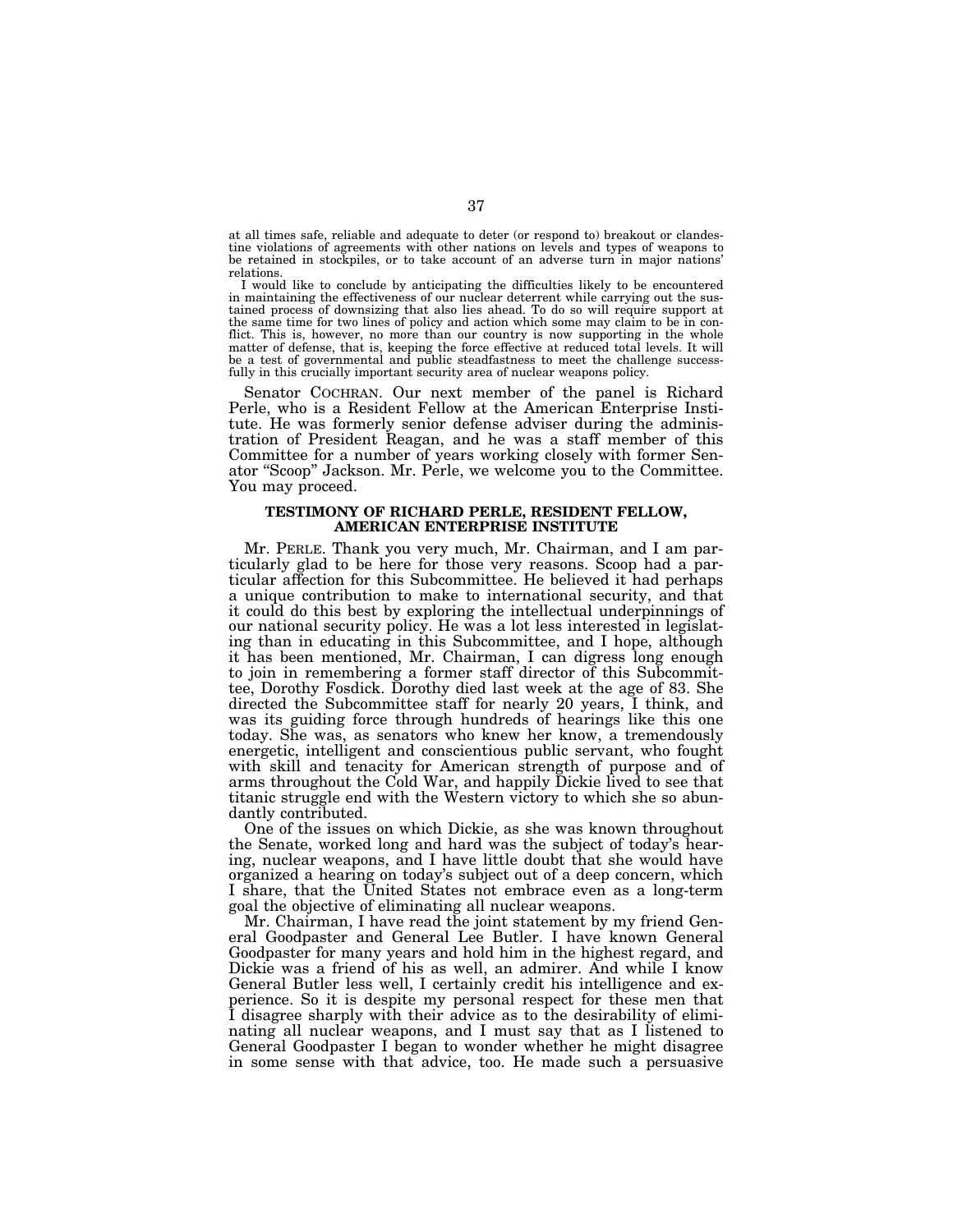case for the utility of nuclear weapons in the world we are now living in, but more of that later.

They have made the judgment that our security would be enhanced by the elimination all nuclear weapons. I believe on the contrary, that our security would be profoundly undermined by the elimination of all nuclear weapons, even if agreements providing for this could be negotiated and universally ratified. In the real world, there is no serious possibility of an agreement eliminating all nuclear weapons in the foreseeable future, and we all agree on that. Generals Goodpaster and Butler seem to recognize this even in their prepared statement when they say, ''The phased withdrawal and destruction of nuclear weapons from all countries' arsenals would take many years, probably decades, to accomplish.'' And General Goodpaster reiterated that this morning.

Elsewhere in their joint statement, however, the generals acknowledge that, ''No one can say today whether or when this final goal will prove feasible.'' Nevertheless, despite the uncertainty about whether the course they recommend will prove feasible, they urge now to undertake a serious commitment to it. I should have thought that embarking on a policy, the feasibility of which cannot be shown, is a most doubtful and risky way to shape our future security. If you cannot be sure it is feasible, maybe you should wait until you are sure it is feasible before embracing it.

Before outlining why I think it would be dangerous and unwise to embrace a goal of admitted uncertain feasibility but certain grave risks, let me say two things about a second statement with the same theme issued by a long list of flag officers from several countries the day after the Goodpaster-Butler joint statement, and I trust these statements were worked in coordination with one another. This second statement is longer but no sounder. And unlike the Goodpaster-Butler statement, which is unquestionably sincere but debatable, the second statement is tinged with hypocrisy reminiscent of the Cold War. The ''Statement on Nuclear Weapons by International Generals and Admirals,'' the title to the statement to which I refer, which advocates immediate reductions in nuclear weapons stockpiles on the way to the eventual elimination of all nuclear weapons, has been signed among others by a number of very senior retired Russian officers, including the vice-chairman of the Duma International Affairs Committee and the chairman of the Duma Defense Committee.

Now, unless I am mistaken, and it was confirmed in earlier testimony, the Duma has thus far refused to ratify the START II Treaty which calls for significant reductions in the U.S. and Russian nuclear arsenals, reductions that would still leave in place numbers of weapons that the signers of the statement consider exceedingly large. I would suggest that General Boris Gromov's time and that of his colleague General Lev Rokhlin might be profitably used to line up the votes in their Duma committees necessary to ratify START II rather than propagating high-sounding declarations about a nuclear-weapons free world. And let me just in passing remind the Subcommittee that it was one of the persistent themes of Soviet propaganda through the whole of the Cold War that complete and total disarmament was the highly desirable objective,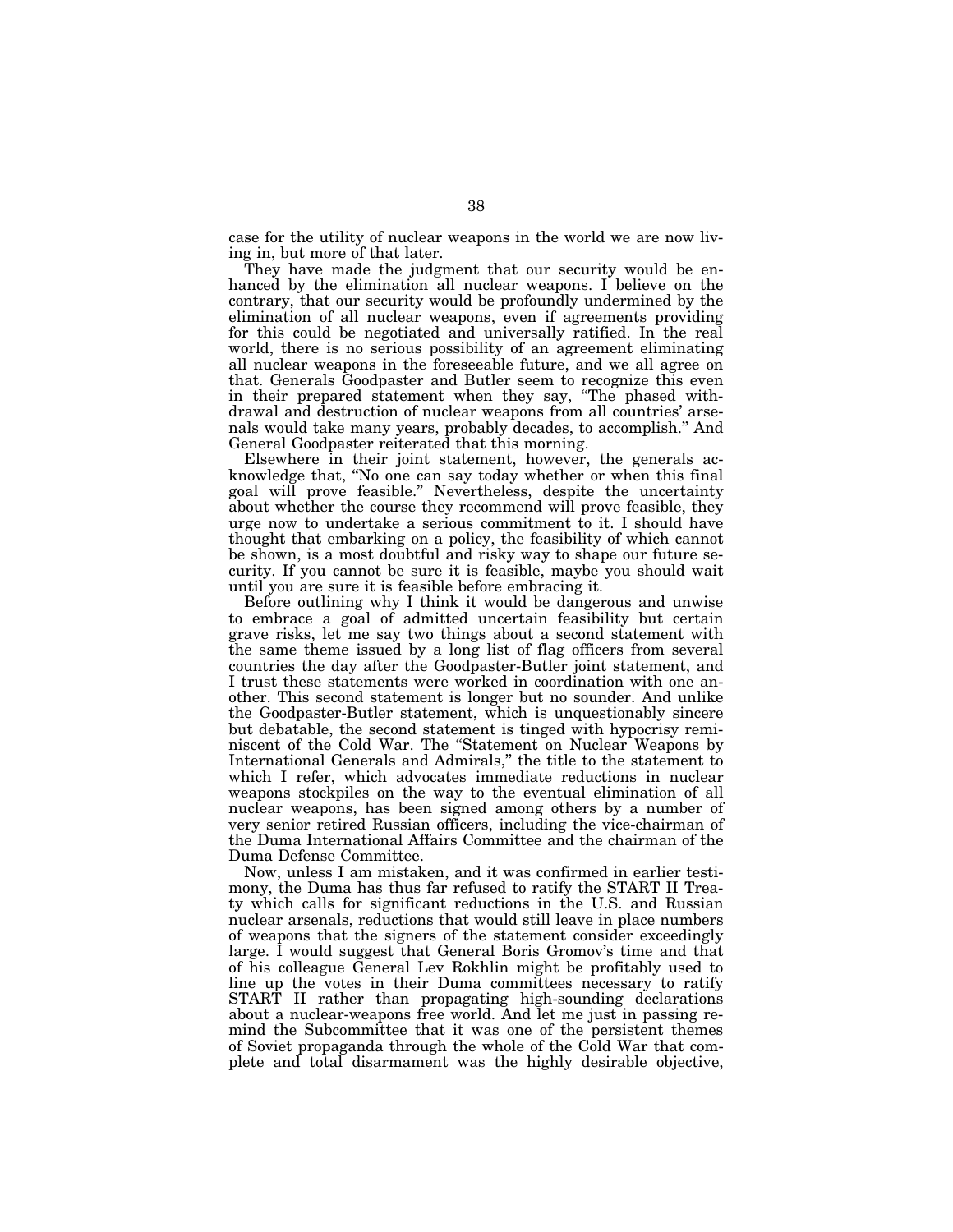while they built a massive nuclear force. There is tremendous room for hypocrisy in conjunction with utopian statements.

Second, while the statement is signed by generals and admirals from several countries and appears to derive its authority from the military credentials of the signers, it is like the statement from Generals Goodpaster and Butler a political rather than a military utterance reflecting political rather than military judgments. There is nothing wrong with political judgments, and some military men make them intelligently and effectively. But in an effort to inflate the authority with which the many signers of this statement make their political judgments, the signers refer to their ''intimate and perhaps unique knowledge of the present security and insecurity of our countries and peoples.''

This is followed immediately by a flood of political judgments about the Cuban missile crisis, various treaties and U.N. actions, the efficacy and credibility of deterrence and arms control, the likely behavior of rogue States and terrorists and the like. Now, I go out of my way to mention this, Mr. Chairman, because officials responsible for nuclear weapons policy, in my judgment, should not accord undue weight to the opinions of military men when they address topics that are quintessentially political in nature. This is true in general. It is doubly true when the stars are not on their uniforms but in their eyes.

Mr. Chairman, there are at least five important reasons why we should categorically reject and unapologetically reject the argument that the elimination of all nuclear weapons is a wise goal or would be a wise goal for the United States. First, there is no way to verify compliance with a treaty banning all nuclear weapons, not now, not tomorrow, not ever. The weapons are too small and the space in which they can be hidden too vast to allow for confident monitoring. Walt Slocombe earlier answering a question from Senator Levin said, well, it is not against the laws of physics. The idea that we could detect a hidden nuclear weapon on territory the size say of Russia is against the laws of physics, if I can put it that way. So this is not a problem we will eventually solve.

Second, the elimination of our last remaining nuclear weapon in light of the near certainty that others would cheat and hold some weapons back would be an act of supreme folly. For what possible benefit would we be wise to take such a huge risk? If one or more nations did cheat, we would by a single wildly imprudent act place this country in grave peril. No president, no prime minister, and certainly no dictator would ever do such a thing. Every State able to do so would cheat, but we perhaps alone would not. The United States would not undertake solemn treaty obligations equal in force to the supreme law of our land while secretly carrying out violations. The actual real world result would be the unilateral nuclear disarmament of the United States.

General Butler in a speech to the Stimson Center expressed indignation that his views might have been unfairly characterized as implying unilateral disarmament, but I do not see how at the end of the day giving up the last American weapon could be regarded as anything other than an act of unilateral disarmament. Ask yourself would the 18 general officers from Russia, who have signed the statement, accept that the United States, China, France, the Unit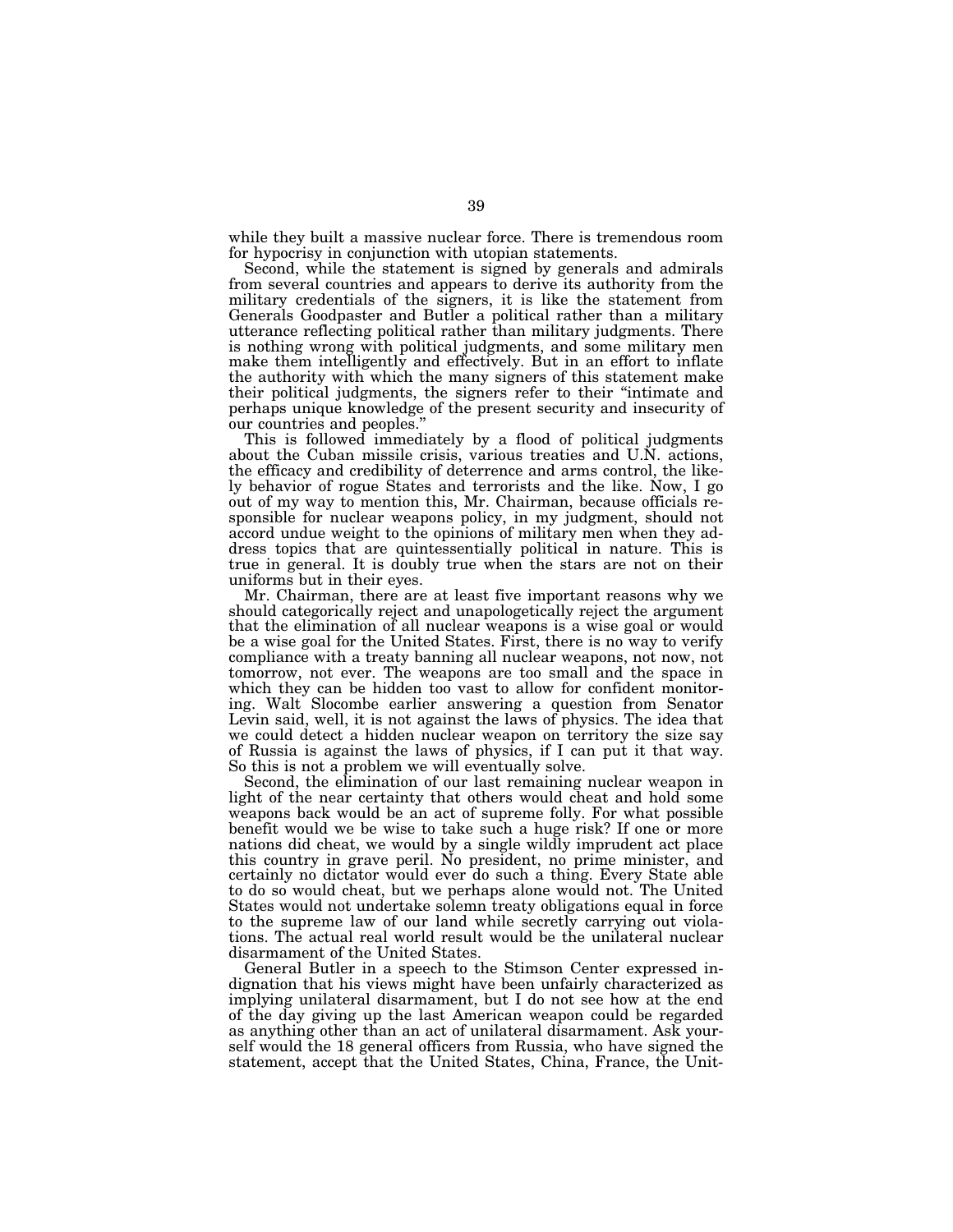ed Kingdom, India, Israel, and whoever else has nuclear weapons at the time, would all turn over their last remaining weapon? These skeptical Russian generals, the last Chinese weapon? And if they would not, how would they seek to hedge against one or more of the others hiding some of their own nuclear weapons? Why they would hold back some of their own, of course. Fear of the actions of others would be quite sufficient to cause cheating on a grand scale.

Third, even if the impossible happened, and everyone turned in his last weapon, how long would it be before the continuing technical and scientific know-how and industrial capacity in the former nuclear weapons statements was mobilized to reestablish one or more nuclear powers? If one assumes a future serene world in which sovereign States with nuclear weapons give them up in confidence that their potential adversaries have done the same, how dangerous would the weapons be in the first place? And if the world was still a dangerous place, how could one safely assume that the weapons would be given up?

The point is you cannot separate the meaning and implications of the weapons from the international political context. It is a common error, especially on the part of military and arms control professionals, to attribute to weapons themselves the properties that, in fact, derive from the political situation in which they are fielded. That, Mr. Chairman, is what strikes me as profoundly wrong about Secretary Perry's statement, quoted approvingly by General Goodpaster this morning. ''Fewer weapons in fewer hands makes the world safer.'' Now, does that mean fewer weapons in American hands makes the world safer or fewer weapons in all hands combined makes the world safer? I think the world would be safer if there were fewer weapons, and they were all in American hands frankly.

So the point is not that there is a relationship between safety and the number of weapons. There is a relationship between safety and a great many other factors, and the political context and who has the weapons and what their political purpose is and what their strategy and doctrine is goes to the heart of the issue. And silly formulations that the fewer the number of weapons or that zero is the ideal State and anything above zero is worse than the ideal State only confuses us about all the many issues we have to resolve about the appropriate size and structure and doctrine and tactics concerning our nuclear forces.

Setting aside the concern that Russian nuclear weapons could fall into unauthorized hands, and that is a very real problem, are we anything like as concerned today about thousands of Russian nuclear weapons as we were during the Cold War? Of course not. Just as Canadians and Mexicans never feared America's vast arsenal of nuclear weapons because the political context among us was benign, our concern about Russia's weapons and presumably their concern about ours is sharply and appropriately diminished with the end of the Cold War.

It is ironic, Mr. Chairman, that just when things are looking up with the end of the Cold War, along comes an international group of retired flag officers prepared to say that nuclear weapons, ''represent a clear and present danger to the very existence of human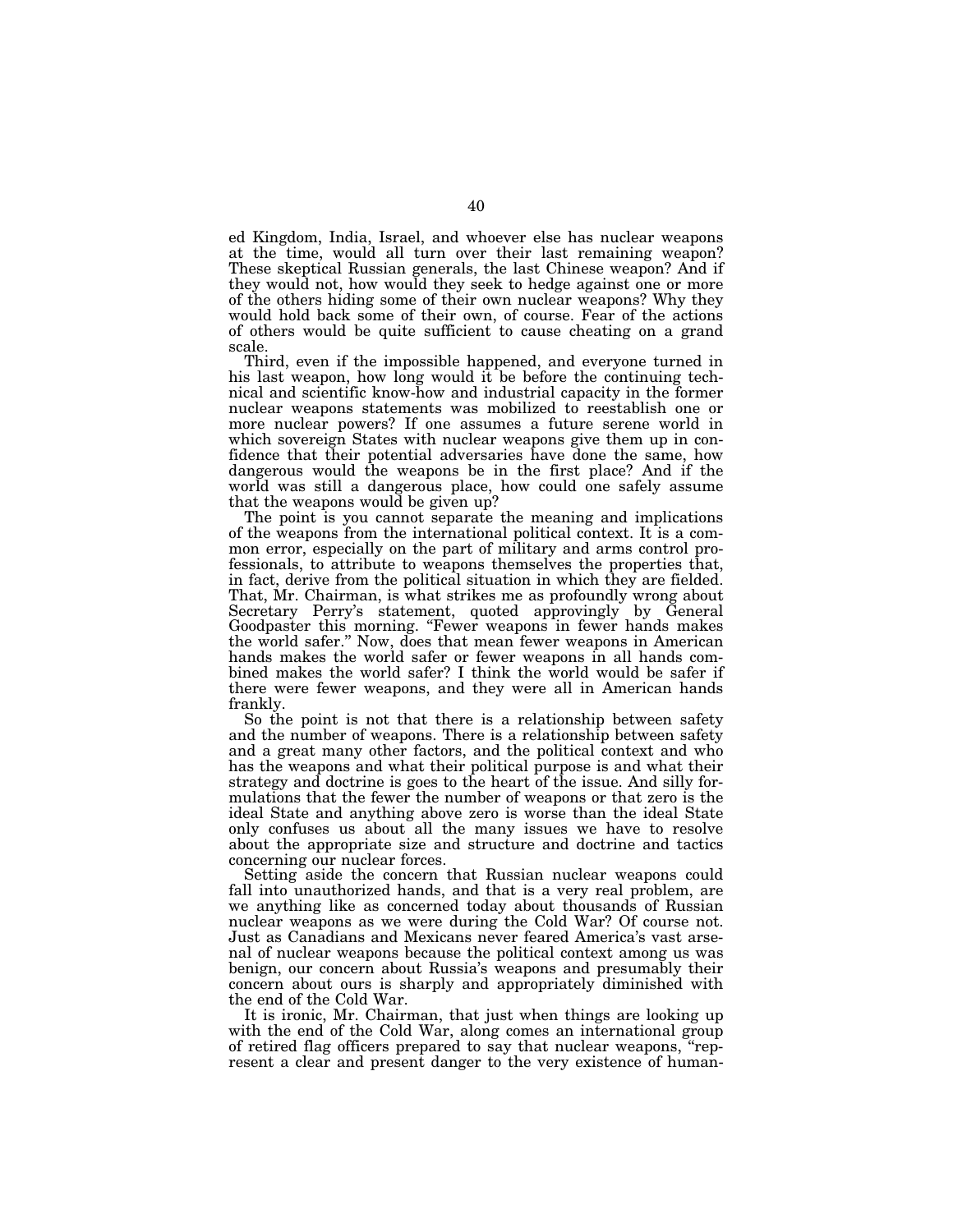ity.'' I think they are far less dangerous today obviously than they were during the Cold War, and that would be true even if there were more of them. In fact, there are fewer. General Goodpaster referred to the 7,000 nuclear weapons under his command. It is ironic that we should be testifying under these circumstances since I worked long and hard as chairman of the NATO Committee to reduce the number of nuclear weapons I inherited from General Goodpaster and his successes, and we succeeded in doing that.

Fourth, the elimination of nuclear weapons or even a commitment to eliminate them in the future would be a major encouragement to potential proliferators. Consider the daunting challenge faced by a non-nuclear State that today wishes to acquire nuclear weapons. They must mobilize very substantial financial and technical resources behind a clandestine program. If caught, as the Israelis caught the Iraqis in 1981, they may be attacked and their facilities destroyed. If they succeed, they may wind up with a handful of weapons. These would pose a serious threat to us and to others, to be sure, but the United States possesses many thousands of such weapons and other nuclear weapon States have hundreds or thousands.

Surely, a State with a handful of nuclear weapons would take seriously the substantial nuclear arsenals of the major nuclear powers. Now imagine that we and others are about to give up our last remaining nuclear weapons or that we have committed to do so in the future. The mere handful that a successful proliferator might manage to acquire suddenly looks like an arsenal bestowing great power status. Is that a situation we wish to create or encourage? I know it is popular to argue that the disarmament of the main nuclear powers is essential to discourage proliferation, and Senator Levin had some important questions about that. I think the truth is just the opposite. Does anyone seriously believe the Indians would not have developed nuclear weapons if the United States had committed to total nuclear disarmament? Or that the Pakistanis would forebear if we with or without the Indians promise to eliminate all nuclear weapons or actually did so?

Our possession of nuclear weapons does far more to discourage proliferation than to encourage it since it reassures our friends and allies that the protection we afford them is ultimately backed up by nuclear weapons, and I was delighted to see that Walt Slocombe and I are in agreement on this point.

Fifth, the elimination of all nuclear weapons would end our possession of our deterrent force that has contributed significantly to the peace among nuclear powers that has prevailed since World War II, and General Goodpaster reaffirmed that in his remarks. It is certainly true that the Cold War gave rise to tensions and disputes that might well have led to war between East and West. That no such war occurred is a result of the delicate balance of power that prevailed among nuclear weapon States. At crucial periods during the Cold War, our nuclear deterrent served to balance Soviet superiority of conventional forces in a divided Europe, and there is good reason why General Goodpaster was happy to have those 7,000 weapons. He knew what he faced in the way of a conventional threat from the Warsaw Pact. And while conventional weapons have improved dramatically, and we are less dependent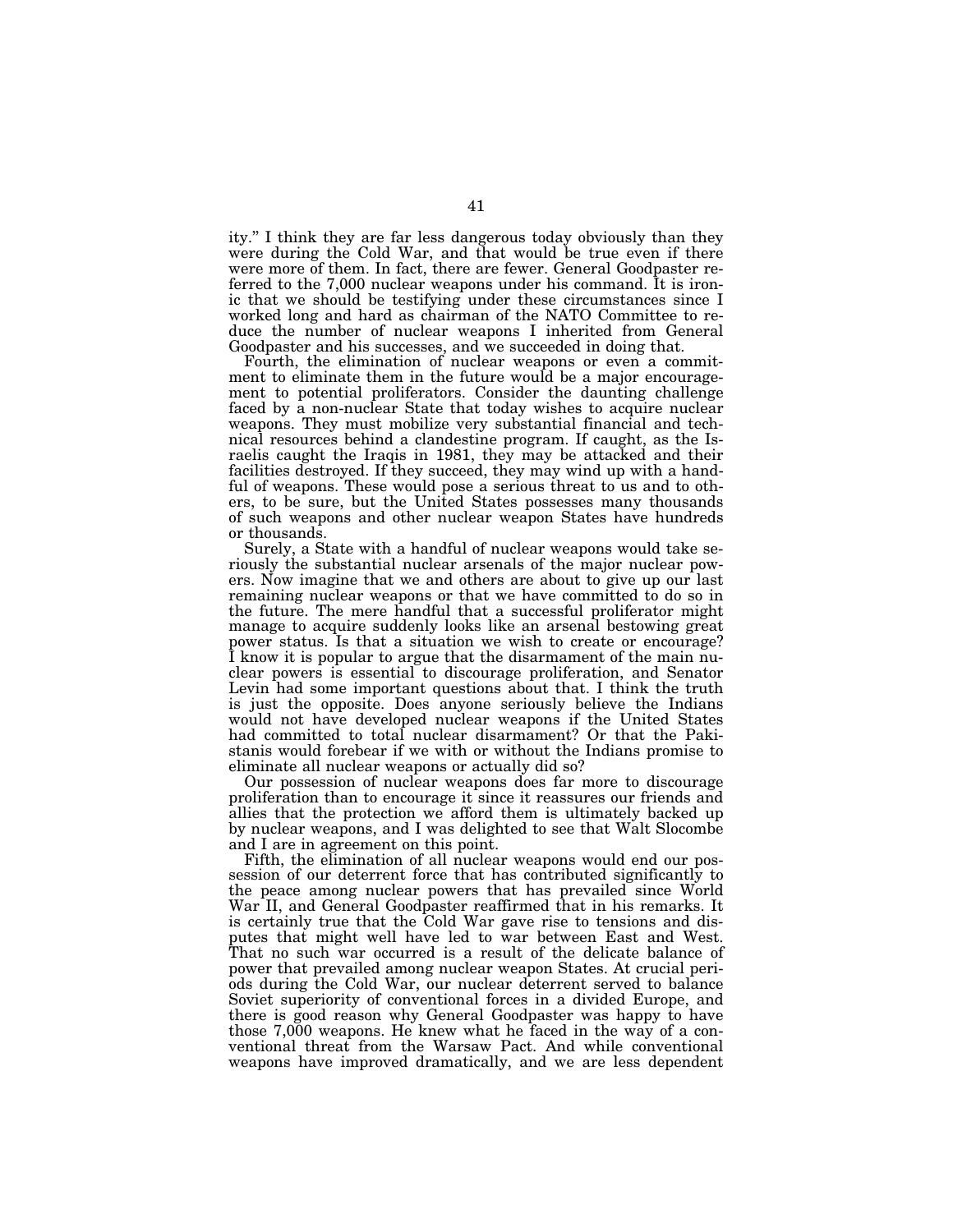on nuclear weapons than at any time since their invention, they still exert a sobering influence that cannot be achieved by other means.

Mr. Chairman, I happen to believe that the U.S. stockpile of nuclear weapons is larger than is necessary for deterrence and could be safely reduced, and in this I agree with Walt Slocombe and in spirit anyway with General Goodpaster. I would urge that we decommission those nuclear weapons no longer necessary for deterrence as we develop further the precision systems capable of military efficacy equal to nuclear weapons. This seems to me just prudent defense planning, especially since the credibility of the use of nuclear weapons in situations that can be handled without them is close to zero.

Even here, though, I would not wish to be understood as endorsing the admirals and generals when they too call for cutting back on present and planned stockpiles of nuclear weapons, and the reason for distancing my view from theirs is the underlying logic of our respective positions. I want a minimum nuclear force, not because nuclear weapons are inherently dangerous and should be eliminated, but because they can serve our security interests if they are deployed in numbers and according to a doctrine that is realistic and carefully conceived. That is a very different standard than the standard that zero is best and anything other than zero is less desirable. As General Butler knows, that is certainly not what we had when he headed the Strategic Air Command.

In place of a deliberate strategy combining nuclear and non-nuclear weapons in a way that took account of the credibility and effectiveness of their use, we had a strategic war plan that called for massive retaliation, mutual assured destruction, in response to a variety of contingencies, many of which would in the real world never have been authorized.

Even the major war scenarios entailed the use of nuclear weapons on a scale that was wholly incredible. I believe that what we now hear from General Butler is a distressed reaction to the ludicrous strategy he was sent to Omaha to superintend, and I hope thoughtful observers will conclude that further reductions in nuclear arsenals need not be accompanied by an apocalyptic utopian vision for their total elimination.

Mr. Chairman, I have tried to suggest three things this morning: that nuclear weapons cannot be safely eliminated now; that they have served and can continue to serve our security interests if managed properly; and that the goal of eliminating them entirely in some distant hazy utopia is a dangerous and unwise goal. If I might add a last point, it is to endorse the urgent need to proceed with the development of a defense against ballistic missiles, an idea that arises directly out of the concerns expressed in the statement of admirals and generals, but is, curiously, wholly absent from their considerations.

I once had occasion privately to discuss the idea of eliminating all nuclear weapons with President Reagan. I said I thought the Soviets would cheat and probably others as well. So do I, he said. That is why it could be done only after we had a fully effective SDI in place. And I think Senator Stevens captured that logic in the question he put to Walt Slocombe. Until then, Mr. Chairman, let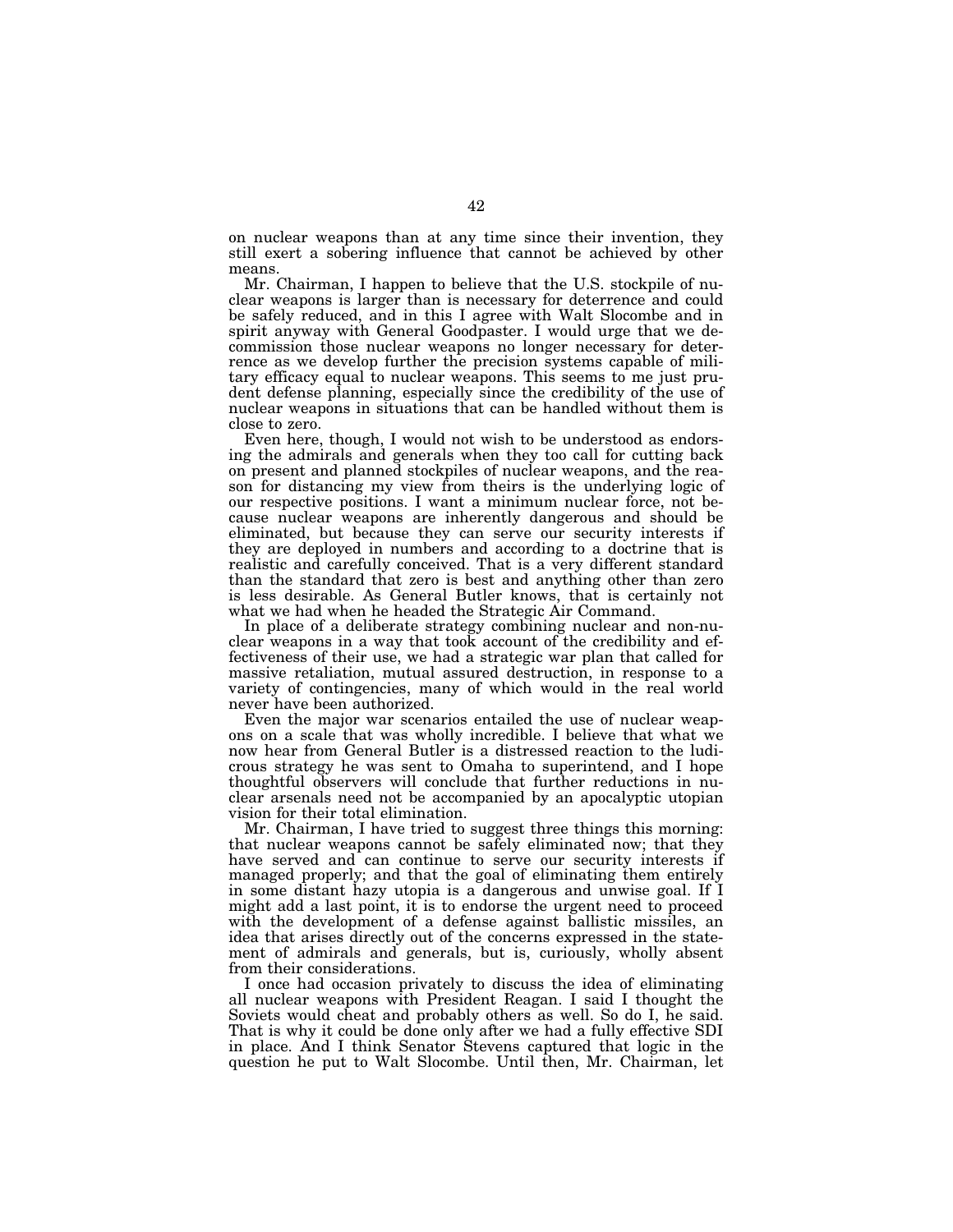us not rush to embrace goals that would make sense only in a world that does not exist. Thank you.

[The prepared statement of Mr. Perle follows:]

## PREPARED STATEMENT OF RICHARD PERLE

Mr. Chairman, it is a pleasure to appear before the Subcommittee to comment on the future of nuclear deterrence. I spent more than a decade as a member of the staff of this Subcommittee and its predecessors under the chairmanship of Senator Henry M. Jackson. It was Scoop's view that this Subcommittee had an important contribution to make to international security and that it could do this best by exploring the intellectual underpinnings of our national security policy.

I hope, Mr. Chairman, I may be permitted to digress long enough to remember a distinguished former staff director of this Subcommittee, Dorothy Fosdick, who died last week at the age of 83. Dorothy directed the Subcommittee staff for nearly 20 years and was its guiding force through hundreds of hearings like this one today. She was a tremendously energetic, intelligent and conscientious public servant who fought with skill and tenacity for American strength of purpose and of arms throughout the Cold War. Happily, she lived to see that titanic struggle end with the western victory to which she so abundantly contributed.

One of the issues on which Dorothy—or Dickie as she was known throughout the Senate—worked long and hard was the subject of today's hearing, nuclear weapons. I have little doubt that she would have organized a hearing on today's subject out of a deep concern, which I share, that the United States not embrace, even as a long term goal, the objective of eliminating all nuclear weapons.

Mr. Chairman, I have read the joint statement by my friend General Goodpaster and General Lee Butler. I've known General Goodpaster for many years and hold him in the highest regard. And while I know General Butler less well, I certainly credit his intelligence and experience. So it is despite my personal respect for these men that I disagree sharply with their advice as to the desirability of eliminating all nuclear weapons.

They have made the judgment that our security would be enhanced by the elimination of all nuclear weapons. I believe, on the contrary, that our security would be profoundly undermined by the elimination of all nuclear weapons, even if agreements providing for this could be negotiated and universally ratified.

In the real world there is no serious possibility of an agreement eliminating all nuclear weapons in the foreseeable future. Generals Goodpaster and Butler seem to recognize this when they say ''. . . the phased withdrawal and destruction of nuclear weapons from all countries' arsenals would take many years, probably decades, to accomplish.''

But elsewhere in their joint statement, the generals acknowledge that ''No one can say today whether or when this final goal will prove feasible . . .'' Nevertheless, despite uncertainty about whether the course they recommend will prove *feasible,* they urge us to undertake now a serious commitment to it. I should have thought that embarking on a policy the feasibility of which cannot be shown is a most doubtful and risky way to shape our future security.

Before outlining why I think it would be dangerous and unwise to embrace a goal of admitted uncertain feasibility but certain grave risks, let me say two things about a second statement with the same theme, issued by a long list of flag officers from several countries a day after the Goodpaster-Butler joint statement.

This second statement is longer but no sounder. And unlike the Goodpaster-Butler statement, which is sincere but debatable, the second statement is tinged with hypocrisy reminiscent of the statements emanating from the "peace" movement of the Cold War. The ''Statement on Nuclear Weapons by International Generals and Admirals,'' which advocates immediate reductions in nuclear weapon stockpiles on the way to the eventual elimination of all nuclear weapons, has been signed, among others, by a number of very senior retired Russian officers, including the vice-chairman of the Duma International Affairs Committee and the chairman of the Duma Defense Committee.

Now, unless I am mistaken, the Duma has thus far refused to ratify the START II Treaty which calls for significant reductions in the U.S. and Russian nuclear arsenals—reductions that would leave in place numbers of weapons the signers of the statement consider "exceedingly large." I would suggest that General Boris Gromov's time and that of his colleague General Lev Rokhlin might be profitably used to line up the votes in their Duma committees necessary to ratify START II rather than propagating high-sounding declarations about a nuclear-weapons free world.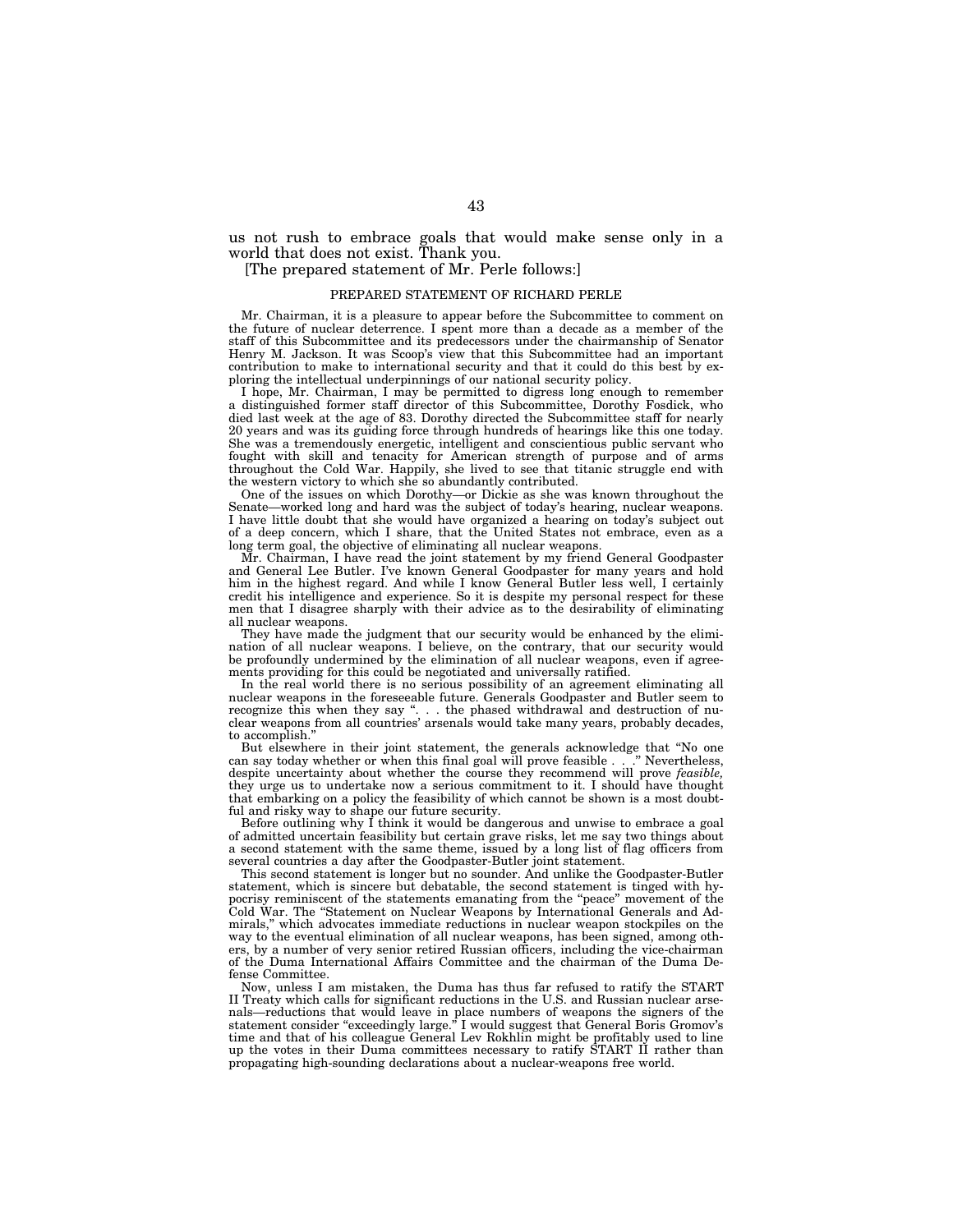Second, while the statement is signed by generals and admirals from several countries, and appears to derive its authority from the military credentials of the signers, it is, like the statement from Generals Goodpaster and Butler, a political rather than a military utterance reflecting political rather than military judgments.<br>In an effort to inflate the authority with which their political judgment will be re-<br>ceived, the signers refer to their "intimate and p present security and insecurity of our countries and peoples.'' This is followed immediately by a flood of political judgments about the Cuban missile crisis, various treaties and U.N. actions, the efficacy and credibility of deterrence, the likely behavior of rogue states and terrorists, and the like.

I go out of my way to mention this, Mr. Chairman, because officials responsible for nuclear weapons policy should not accord undue weight to the opinions of military men when they address topics that are quintessentially political in nature. This is true in general. It is doubly true when the stars are not on their uniforms, but in their eyes.

Mr. Chairman, there are at least five important reasons why we should reject categorically and unapologetically the argument that the elimination of all nuclear weapons would be a wise goal for the United States.

*First*, there is no way to verify compliance with a treaty banning all nuclear weapons. Not now. Not tomorrow. Not ever. The weapons are too small and the space in which they can be hidden too vast to allow for confident monitoring.

*Second,* the elimination of our last remaining nuclear weapon, in light of the near certainty that others would cheat and hold some weapons back, would be an act of supreme folly. For what possible benefit would we be wise to take such a huge risk? If one or more nations did cheat we would, by a single wildly imprudent act, place this country in grave peril. No President, no prime minister, and certainly no dictator would ever do such a thing. Every state able to do so would cheat. But we—<br>perhaps alone—would *not*. The United States would not unde out violations. The actual, real world result would be the unilateral nuclear disarmament of the United States.

Ask yourself, would the eighteen general officers from Russia who have signed the statement accept that the United States, China, France, the United Kingdom, India, Israel and whoever else has nuclear weapons at the time would all turn over their last remaining weapon? And if they would not, how would they seek to hedge against one or more of the others hiding some of their nuclear weapons? Why, they would hold back some of their own, of course. Fear of the actions of others would be quite sufficient to cause cheating on a grand scale.

*Third,* even if the impossible happened and everyone turned in his last weapon, how long would it be before the continuing technical and scientific know-how and industrial capacity in the former nuclear-weapon states was mobilized to re-establish one or more nuclear powers?

If one assumes a future serene world in which sovereign states with nuclear weapons give them up in confidence that their potential adversaries have done the same, how dangerous would the weapons be in the first place? And if the world was still a dangerous place, how could one safely assume that the weapons would be given up? The point is you can't separate the meaning and implications of the weapons from the international political context. It is a common error, especially on the part of military and arms control professionals, to attribute to weapons themselves the properties that in fact derive from the political situation in which they are fielded.

Setting aside the concern that Russian nuclear weapons could fall into unauthorized hands, are we anything like as concerned today about thousands of Russian nuclear weapons as we were during the Cold War? Of course not. Just as Canadians and Mexicans never feared America's vast arsenal of nuclear weapons because the political context among us was benign, our concern about Russia's weapons—and presumably their concern about ours—is sharply, and appropriately, diminished. It is ironic, Mr. Chairman, that just when things are looking up with the end of the Cold War, along comes an international group of retired flag officers prepared to say that nuclear weapons ''represent a clear and present danger to the very existence of humanity.

*Fourth,* the elimination of nuclear weapons, or even a commitment to eliminate them in the future, would be a major encouragement to potential proliferators. Consider the daunting challenge faced by a non-nuclear state today that wishes to acquire nuclear weapons. They must mobilize very substantial financial and technical resources behind a clandestine program. If caught—as the Israelis caught the Iraqis in 1981—they may be attacked and their facilities destroyed. If they succeed, they may wind up with a handful of weapons. These would pose a serious threat to us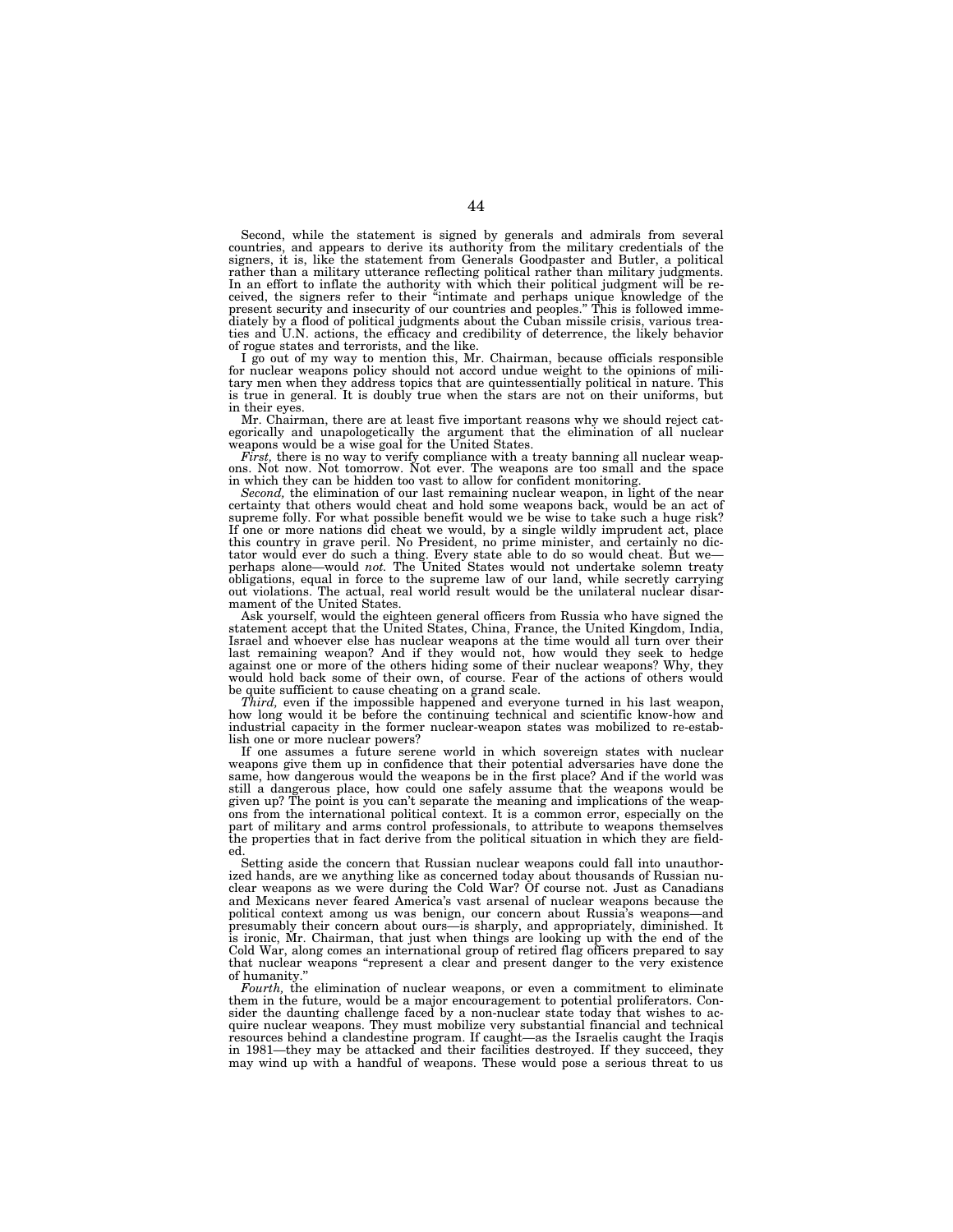and to others, to be sure. But the United States possesses many thousands of such weapons and other nuclear weapon states have thousands or hundreds. Surely a state with a handful of nuclear weapons would take seriously the substantial nuclear arsenals of the major nuclear powers.

Now imagine that we and others are about to give up our last remaining nuclear weapons, or that we have committed to do so in the future. The mere handful that a successful proliferator might manage to acquire suddenly looks like an arsenal bestowing Great Power status. Is that a situation we would wish to create?

I know it is popular to argue that the disarmament of the main nuclear powers is essential to discourage proliferation. I think the truth is just the opposite. Does anyone seriously believe the Indians would not have developed nuclear weapons if the United States had been committed to total nuclear disarmament? Or that the Pakistanis would forebear if we, with or without the Indians, promised to eliminate all nuclear weapons. Our possession of nuclear weapons does far more to discourage proliferation than to encourage it since it reassures our friends and allies that the protection we afford them is ultimately backed up by nuclear weapons.

*Fifth*, the elimination of all nuclear weapons would end our possession of a deterrent force that has contributed significantly to the peace among nuclear powers that has prevailed since World War II. It is certainly true that the Cold War gave rise to tensions and disputes that might well have led to war between East and West. That no such war occurred is a result of the delicate balance of power that prevailed among nuclear weapon states. At crucial periods during the Cold War our nuclear deterrent served to balance Soviet superiority of conventional forces in a divided Europe. And while conventional weapons have improved dramatically, and we are less dependent on nuclear weapons than at any time since their invention, they still exert a sobering influence that cannot be achieved by any other means. Mr. Chairman, I happen to believe that the U.S. stockpile of nuclear weapons is

larger than is necessary for deterrence and could be safely reduced. I would urge that we decommission those nuclear weapons no longer necessary for deterrence as we develop further the precision systems capable of military efficacy equal to nuclear weapons. This seems to me just prudent defense planning, especially since the credibility of the use of nuclear weapons in situations that can be handled without them is close to zero.

Even here, though, I would not wish to be understood as endorsing the admirals and generals when they too call for cutting back on present and planned stockpiles of nuclear weapons. The reason for distancing my view from theirs' is the underlying logic of our respective positions: I want a minimum nuclear force not because nuclear weapons are inherently dangerous and should be eliminated, but because they can serve our security interests if they are deployed in numbers and according to a doctrine that is realistic and carefully conceived.

As General Butler knows, that is certainly not what we had when he headed the Strategic Air Command. In place of a deliberate strategy combining nuclear and non-nuclear weapons in a way that took account of the credibility and effectiveness of their use, we had a strategic plan that called for massive retaliation—*mutual assured destruction*—in response to a variety of contingencies, many of which would, in the real world, never have been authorized. Even the major war scenarios entailed the use of nuclear weapons on a scale that was wholly incredible. I believe that what we now hear from General is a distressed reaction to the ludicrous strategy he was sent to Omaha to superintend. And I hope thoughtful observers will conclude that further reductions in nuclear arsenals need not be accompanied by an apocalyptic utopian vision for their total elimination.

Mr. Chairman, I have tried to suggest three things this morning: That nuclear weapons cannot be safely eliminated now; that they have served and can continue to serve our security interests if managed properly; and that the goal of eliminating them entirely in some distant hazy utopia is dangerous and unwise. If I might add a fourth it is to endorse the urgent need to proceed with the development of a defense against ballistic missiles, an idea that arises directly out of the concerns expressed in the statement of admirals and generals, but is, curiously, wholly absent from their considerations.

I once had occasion privately to discuss the idea of eliminating all nuclear weapons with President Reagan. I said I thought the Soviets would cheat, and probably others as well. ''So do I,'' he said. ''That's why it could be done only after we had a fully effective SDI in place.''

Until then, Mr. Chairman, let's not rush to embrace goals that would make sense in a world that does not exist.

Senator COCHRAN. Thank you very much, Mr. Perle, and thank you both for the comments and the remarks that you have provided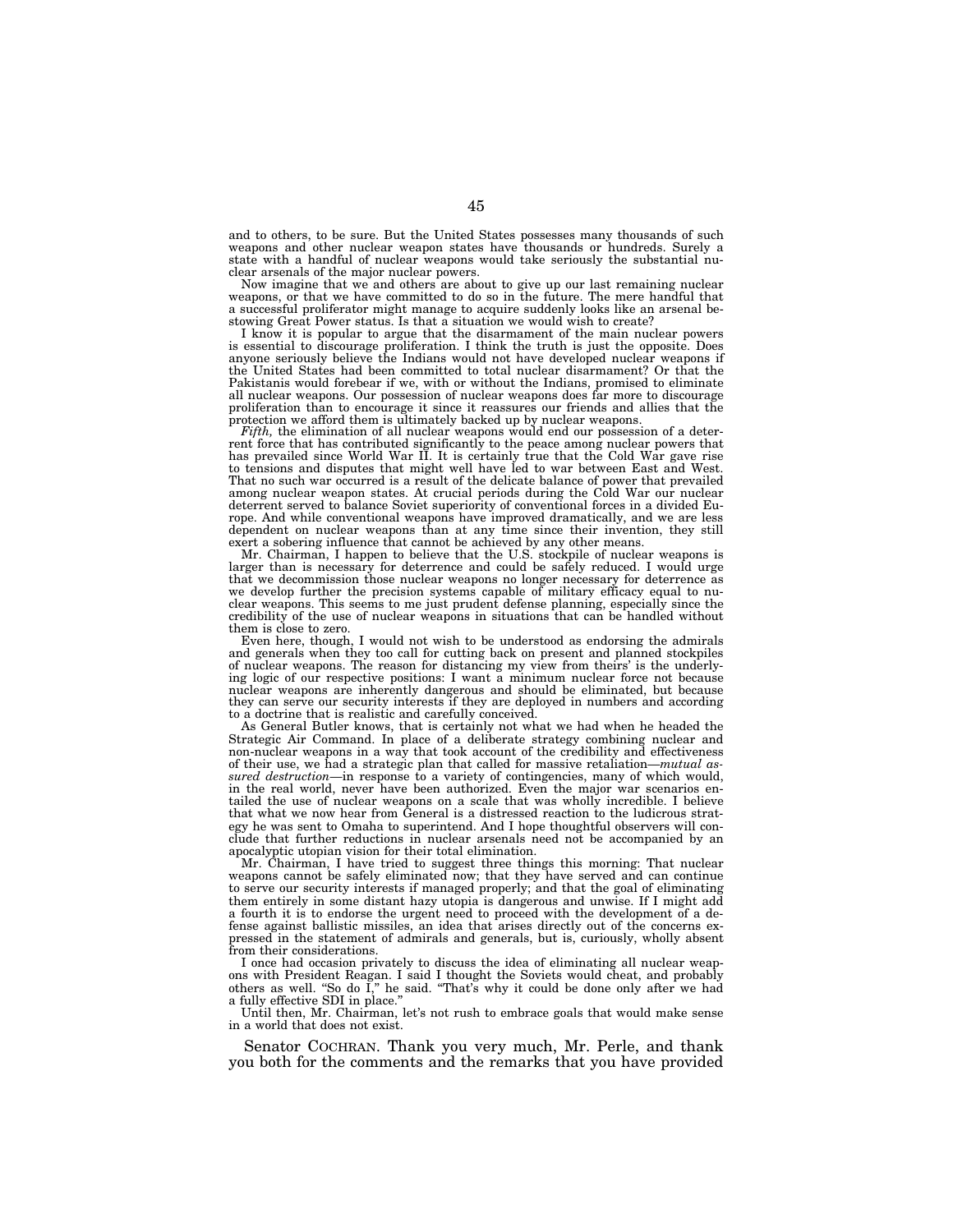to the Committee today. I must say that this is truly educational, and reading the statements in preparing for this hearing has given me a greater depth of understanding and appreciation of the issues involved in this subject than I had before, and I know that other senators have had similar experiences. I hope that this Subcommittee can continue a series of hearings on this and similar subjects so we can explore the underpinnings of our policies in this regard. We all want to do what we can to contribute toward the security interests of the United States and also the safety and security of mankind. I do not think that is too lofty a goal to undertake to accomplish, and the United States at this particular moment in its history is uniquely situated to do more than anyone, do more than any other country, in the furtherance of that goal.

So I do not see anything wrong with having goals like world peace or agreements to deal more sanely with weapons and the potential for mass destruction. Verification is, of course, essential in all of this. President Reagan's admonition about trusting but verifying is all too important for us to forget, and so in the real world there are essential factors that we must take into account that have a limiting effect on what our ambitions may be at the moment. As Senator Levin pointed out and others have mentioned, Secretary Slocombe when he testified, I think mankind generally shares in the goal and the hope that is reflected in the provisions of some of these agreements like the NPT.

But the real question, it seems to me, is what is happening here in the real world today, and whether or not we may have seen some news accounts getting maybe carried away with the hype of stories. I notice, for example, in the Christian Science Monitor, General Goodpaster wrote an essay, and he talked along the lines that he has commented today on this subject, but yet if you look at the headline of the essay in the Christian Science Monitor, the article from December 16, ''Nuclear Weapons: Time to Phase Them Out? Yes. Utility is Low and Risks High.'' But in the lead sentence, what General Goodpaster says is there are compelling reasons for major new initiatives to reduce the world's nuclear weapons arsenals. Well, that is a lot less than what is in the headline, and that is the lead, and the rest of it goes on from there.

I am not suggesting that people write headlines to capture attention and sell newspapers—heaven forbid—but we know that happens. I think we have seen here today some that have been referred to where the hype has prevailed over the content. So I think to some extent the media hype that has become almost overwhelming in this discussion and in this debate. Having said that, let me just ask a couple questions of General Goodpaster.

Senator STEVENS. Mr. Chairman, would you yield just a second? Senator COCHRAN. Senator Stevens. I would be happy to yield.

Senator STEVENS. I have to leave, but I just wanted to thank General Goodpaster and Richard Perle for coming and tell you, Mr. Chairman, that I congratulate you for starting this series of hearings, and I hope that we will keep up this inquiry because I too was taken with the statement of the generals, but I understand a lot better after reading General Goodpaster's statement today, and, General, being as I think the last Eisenhower appointee to serve in the Congress, I welcome you here. I remember distinctly as a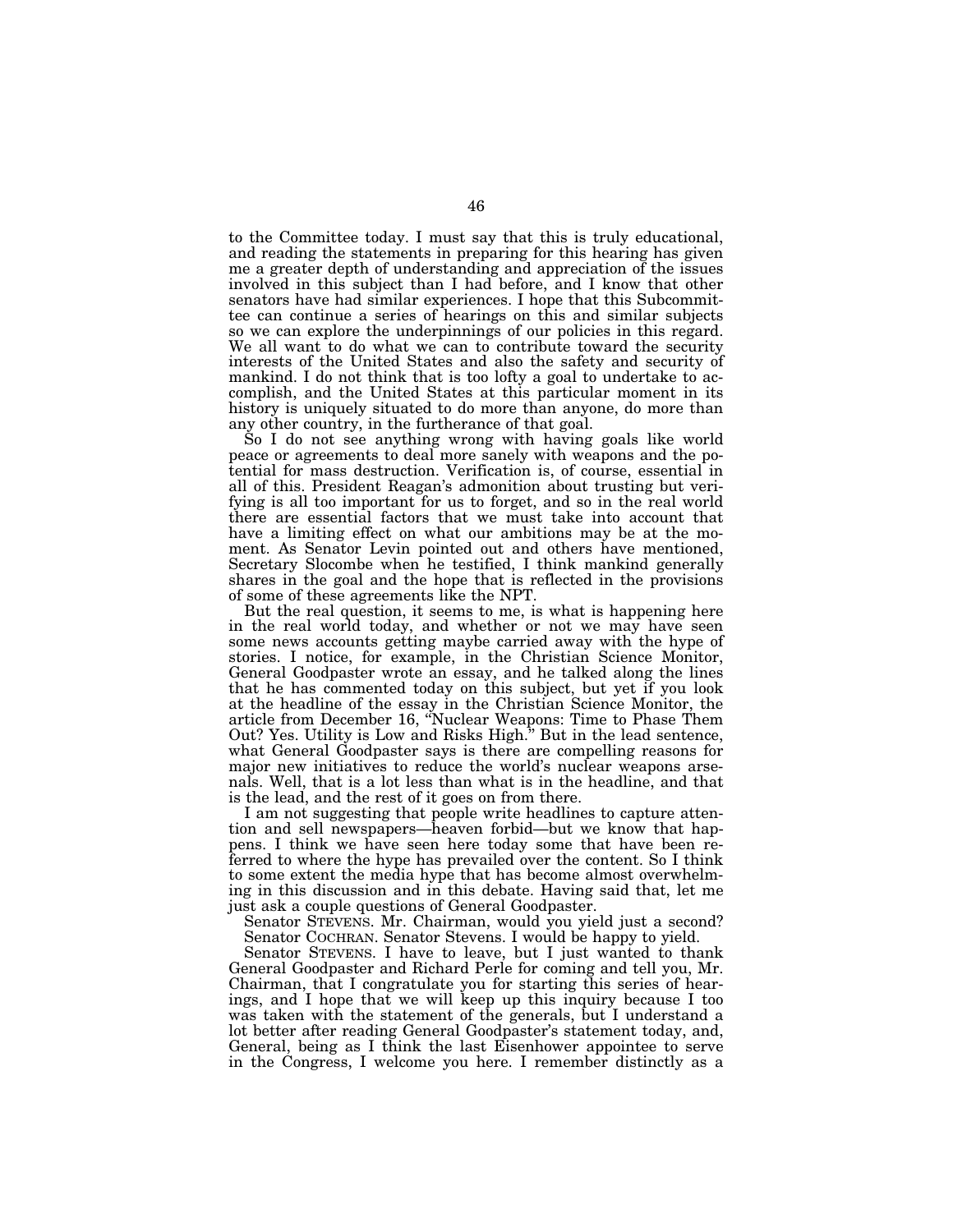young man walking into the White House and seeing you there. You are a great encouragement to all of us, your vitality and your interests and the things you are involved in. So I join in saying happy birthday to you and welcome you here.

General GOODPASTER. Thank you, sir. Nothing like durability. [Laughter.]

Senator COCHRAN. Thank you, Senator Stevens. There is a question about whether or not nuclear deterrence would have an effect in diminishing the ambition of others to use weapons that are nonnuclear, such as biological and chemical weapons. I must inquire as to whether or not you think, and I'll ask this of both our distinguished witnesses, the recent experience of the Gulf War is informative on that score. There have been a couple of statements that have come out of discussions with those who were involved with the Iraqi military. An Iraqi intelligence official, General Samurai, has openly discussed the fact that the decision about whether to use chemical weapons or biological weapons against the troops on our side in that conflict was affected by our nuclear arms capability.

I am going to read his quote. It says, "I do not think Saddam was capable of taking a decision to use chemical weapons or biological weapons against the allied troops because the warning was quite severe and quite effective. The allied troops were certain to use nuclear arms, and the price will be too dear and too high.'' There was another statement attributed to Tariq Aziz, the foreign minister of Iraq, in a conversation with Secretary of State James Baker. He talked about the overwhelming conventional power that would be brought to bear against Iraq, but also a suggestion that ''Iraq could survive and this leadership will decide the future of Iraq.

Some think that there is utility in the nuclear capability in terms of deterrence against the development of other weapons systems besides nuclear weapons and the threat or use of them. That seems to be either not taken into account or discounted in the statement that General Goodpaster and Butler issued. Am I reading that correctly, General?

General GOODPASTER. I think the question of the adequacy of our conventional forces for that role, that question is open. I do not believe it can be fully resolved today. I take refuge in the fact that it does not have to be resolved today because of the continued existence of our nuclear weapons, and I would hope that by the time we get to what I call the lowest verifiable level where we could consider the possibility of complete elimination, by that time it can be resolved and would be resolved in favor of sole reliance on conventional arms alone, but in practical terms in the world that we live in, the continued existence of our nuclear capability has significant weight, I believe, as a deterrent to other countries, rogue countries, developing and threatening the use or actually using these weapons.

Senator COCHRAN. Mr. Perle, any reaction to the idea of the utility of nuclear weapons in terms of deterrence against the development of weapons of mass destruction development and threats of use of those weapons?

Mr. PERLE. I think it was almost certainly in Saddam Hussein's mind that if he went beyond a certain point, we might well respond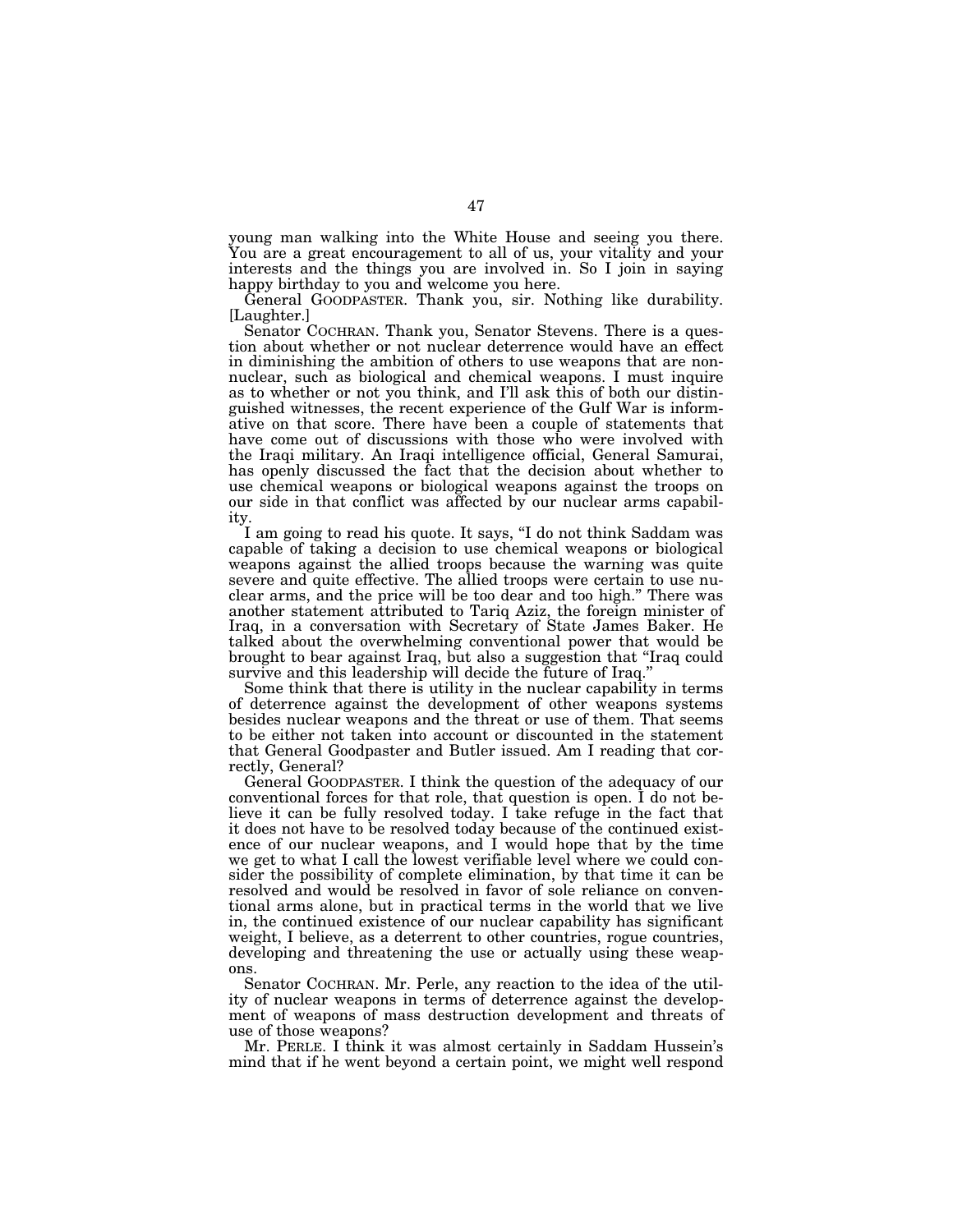with a nuclear weapon, and it will always be in the mind of a nonnuclear State that has to contemplate that. So there is a deterrent shadow even against the use of other weapons of mass destruction or for that matter against particularly egregious actions. We would be foolish to give that up, and I do not think anyone is suggesting that we give that up now, and it is not clear to me why we would want to give it up in the future either.

Senator COCHRAN. In addition to the statement about bringing down the numbers of nuclear weapons dramatically on our side and working toward agreements with others to do likewise, there is a suggestion that reducing the alert status of nuclear weapons may also contribute to further stability and less risky relationship with other countries. What is your reaction to that, Mr. Perle? I know that is in the Christian Science Monitor essay by General Goodpaster, where he advocates reducing the alert status of nuclear weapons.

Mr. PERLE. I think it is important to do everything we can to diminish the likelihood that a nuclear weapon might ever be used in circumstances where we did not intend to use it. And the so-called hair trigger has been a problem from the beginning. A great many systems have been developed to try to control that, and I think we have a very good system of control in place. I would not dismiss out of hand changes in alert status that might reduce still further the possibility of an accidental or unintended use of nuclear weapons.

Senator COCHRAN. I think General Goodpaster pointed out correctly that there already has been a lot of change in terms of targeting and other doctrines and policies on the part of Russia and the United States with respect to the nuclear weapons arsenals. And I suppose the changes in alert status have already taken place in many instances, and there have been descriptions by Secretary Slocombe about the numbers of weapon systems that have been set aside and are not available for use anymore by the United States. Have there been changes that maybe the general public does not know that you could tell us about that would give us some evidence of how this works or how it is a part of the new emerging nuclear doctrine of the United States?

General GOODPASTER. There have been changes that bear on the State of alert and the risks that that represents. First of all, the complete elimination of the SS–20 on their side and the Pershings and cruise missiles on our side was a very important step, and one of the drivers behind that step was to eliminate this hair trigger situation that existed with respect to those weapons. On the matter of changing the alerts, of course, there have been the agreements to detarget the weapons that we have. Those agreements are significant but limited in that the weapons could be retargeted quite quickly. Further steps in reducing the alert status will require very, very careful consideration, and in that consideration I would hope that great attention would be given to the importance of reducing, finding ways to assure that the alert status of the Russian missiles, in particular that the alert status of those missiles has, in fact, been reduced at a time when the situation of their armed forces is really almost chaotic. That is a special risk, it seems to me, that requires special attention.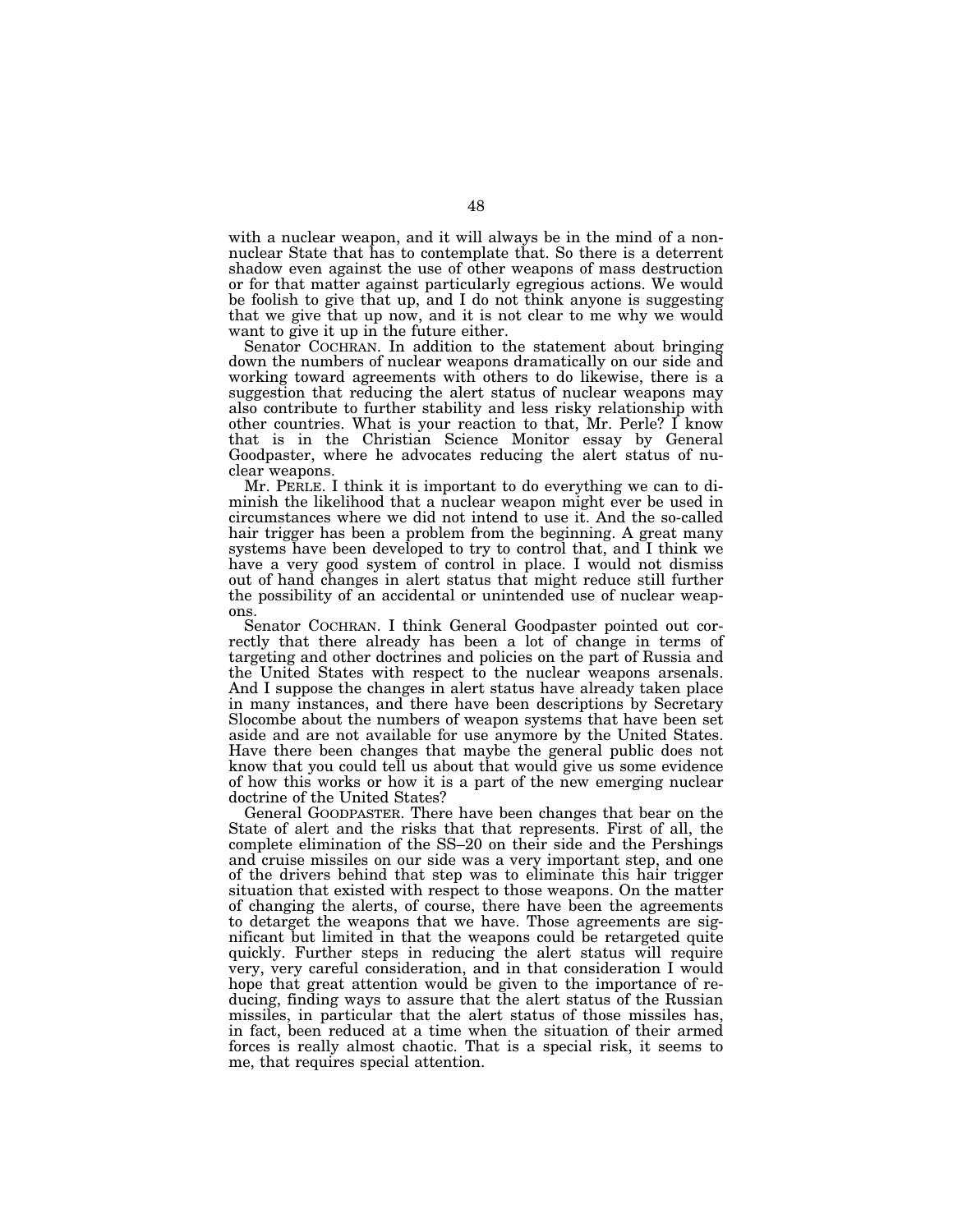Mr. PERLE. Could I just add, Mr. Chairman?

Senator COCHRAN. Mr. Perle.

Mr. PERLE. The principal reason for the high alert status, which was important during the Cold War, was a concern that a wellcrafted concerted attack on our retaliatory capability could so degrade it that we would not, in fact, have a credible deterrent. Of all the things one could do to lessen the burden of quick response and therefore the need for alert forces, the development of a ballistic missile defense seems to me a terribly important one. That is to say if we were confident that the critical elements of our deterrent would survive an attack, we would not feel it necessary to maintain an ability to respond instantly.

So this is why I was surprised that there was no reference to a defense in this statement of the admirals and generals since a defense would permit us to do a great many things of the kind that they suggest, reducing numbers of weapons, reducing their alert status as well.

Senator COCHRAN. Senator Levin, do you have questions?

Senator LEVIN. Thank you, Mr. Chairman. First, let me wish you also a happy birthday, General. I will not ask you what number, but how old are you? [Laughter.]

General GOODPASTER. Eighty-two, today.

Senator LEVIN. Congratulations.

General GOODPASTER. That used to seem like a big number, but it has gotten a great deal smaller.

Senator LEVIN. Well, my father-in-law is 99 this week so you've got a ways to go. It seems to me that once General Goodpaster has said that nobody knows whether, when or how to eliminate nuclear weapons in a prudent way, that the real issue now should shift to how we can get to the next and whether we should get to the next level of reductions. Whether you accept the ultimate elimination as a goal or not, there seems to be some agreement that we ought to reduce it below the current level or that we might want to reduce it below the current level. So I would like to focus on that. It strikes me that it is in our interest that Russia not develop a new single warhead ICBM. It is in their interest, they say, too, because they do not have the money. It would seem to me it is in our interest that no new nuclear weapon systems be developed by anybody else. Would you agree with that?

Mr. PERLE. No, I do not think I would agree with that.

Senator LEVIN. OK. I said by anybody else-

Mr. PERLE. I think you always want to keep technical options open.

Senator LEVIN. I thought you said you would rather there be no weapons in anybody's hands other than ours?

Mr. PERLE. Except ours, yes.

Senator LEVIN. So that is why I said would it not be then in our interest that no weapon be developed by anybody else?

Mr. PERLE. Other than—oh, yes, anybody else. Yes, I agree with that.

Senator LEVIN. All right.

Mr. PERLE. Unless, unless-

Senator LEVIN. That may be the last thing we agree on. At least I want to establish that.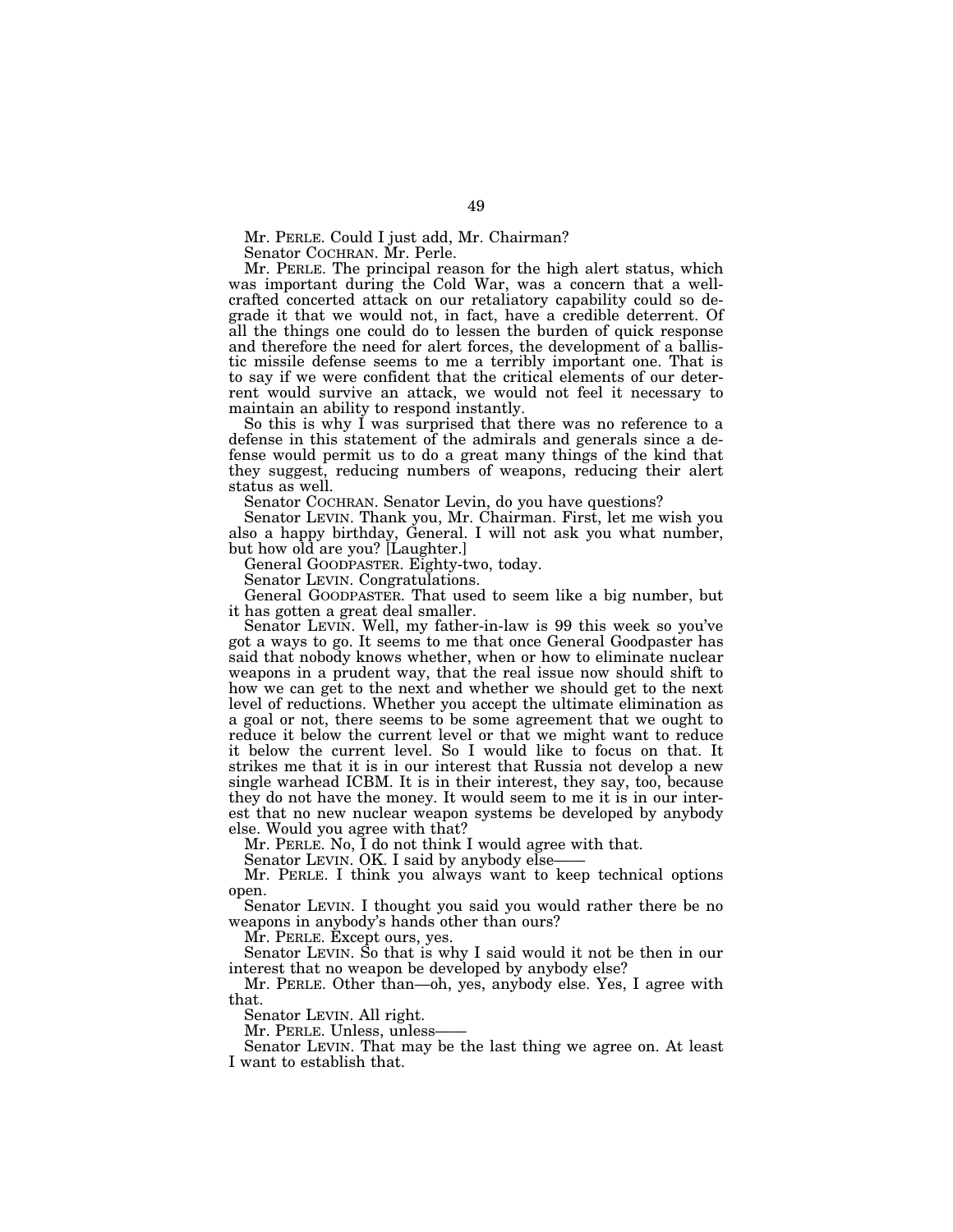Mr. PERLE. Unless you had the substitution of a less dangerous weapon for a more dangerous weapon.

Senator LEVIN. All right. That is a fair qualification. By the way, before I go on I want to ask, Mr. Chairman, that Senator Glenn's statement and a set of questions that he would like to be inserted for the record be inserted at the appropriate time.

Senator COCHRAN. Without objection it is so ordered.

Senator LEVIN. One of your last paragraphs, Mr. Perle, says that you believe the U.S. stockpile of nuclear weapons is larger than is necessary for deterrence and can safely be reduced. And I want to just press you on that issue. I know you very much favor a national missile defense, and that came later in your statement near the end. But in the absence of a national missile defense, would you still agree that it is possible, at least, that we could reduce our nuclear weapons stockpile below the START II level in a safe way?

Mr. PERLE. Yes, I think so.

Senator LEVIN. All right. If it would be helpful in that regard to work out some kind of a framework agreement with the Russians, which does not amend START II—it leaves START II exactly as we have negotiated—but then says that upon START II coming into force, we would then seek to negotiate a further reduction to some lower level than START II, would you be willing to consider such a framework agreement as possibly being in our national security interest?

Mr. PERLE. It could be. I would be cautious about framework agreements in general because there is a long history in our negotiations with the Soviets—and they are by and large the same people and in some cases by name and face the same people—there is a long history of framework agreements, which of necessity by definition are lacking in critical details, becoming an obstacle to good, well-crafted agreements because you have a general agreement in principle that the effect and consequences of which can be substantially altered, even undermined, by the way details are handled, and there is then, particularly in democratic societies, great pressure to wrap things up and concede on those very important details, but I see no problem whatsoever in making it clear to the Russians that we do not think they should be investing more money in new nuclear systems unless nuclear systems that they require are antiquated and unsafe. And I certainly would not want to rule out the substitution of safer for unsafe systems.

Senator LEVIN. In that regard then, would you think it might be wise for us to seek some mechanism where we could provide a pathway to further reductions beyond START II so as to give the Russians the kind of assurance that they say they need to ratify START II?

Mr. PERLE. I am reluctant to take at face value the claim that the problem in the ratification of START II is the argument they have advanced and that you have cited. I think it is a more complicated picture than that, and I think this is an excuse. At the very least, it is an excuse. It may be more than an excuse.

Senator LEVIN. All right. If you view it as an excuse, to remove that excuse-

Mr. PERLE. Yes, I would happily remove that.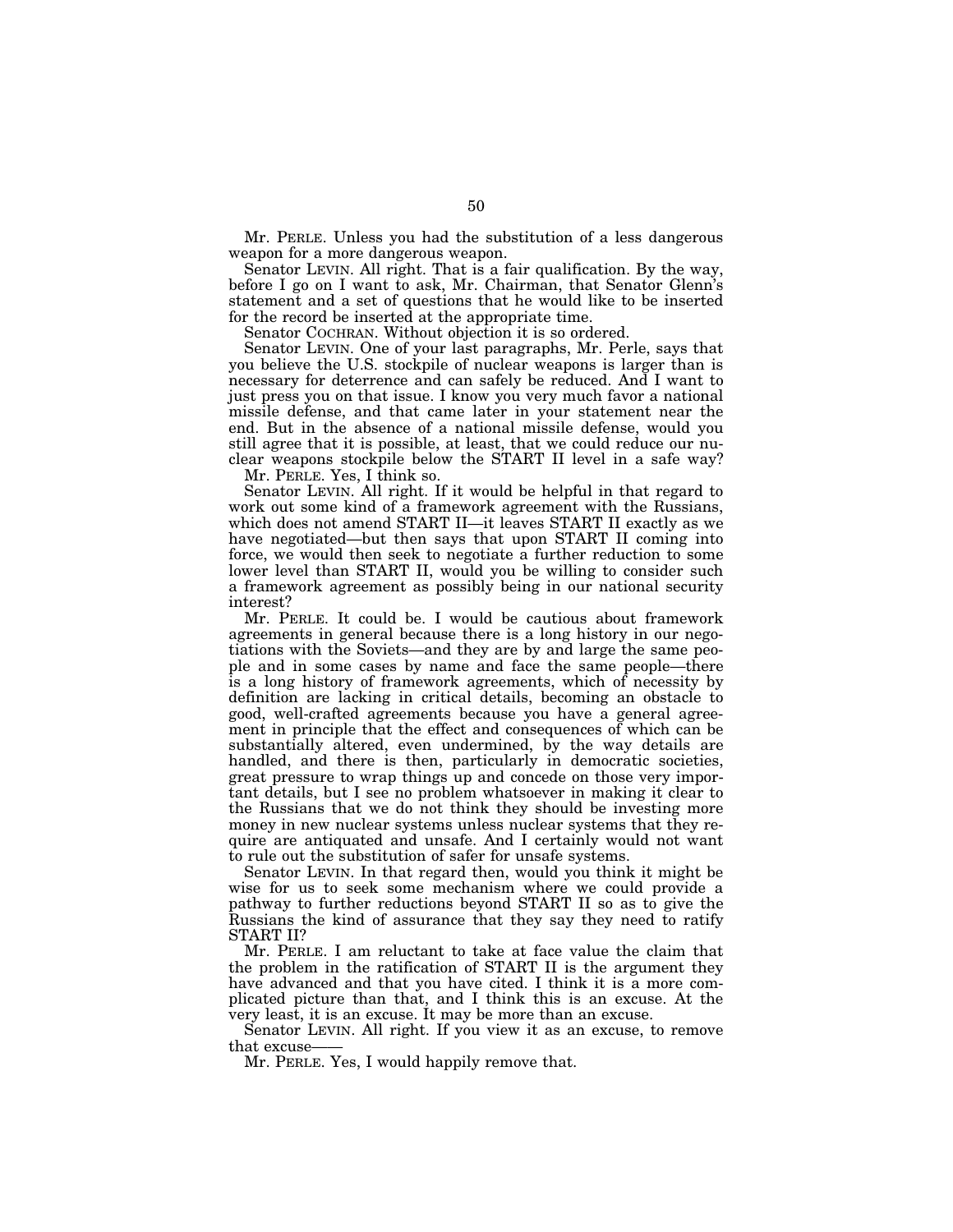Senator LEVIN. To remove that excuse, would it not be in our interest to try to find some mechanism which lays out a pathway to a lower level since you acknowledge a lower level——

Mr. PERLE. Sure.

Senator LEVIN [continuing]. Is consistent with our national security?

Mr. PERLE. Senator, given the very different circumstances that prevail after the end of the Cold War, I would not be adverse to our reducing to a level that we thought appropriate even in the absence of an agreement with the Soviet Union. I no longer believe that what was at one time the importance of not making unilateral reductions under any circumstances applies. We should have the force that we think makes sense, that we think meets our security requirements, and in some respects that will turn out to be independent of the size and nature of the Russian force.

Senator LEVIN. And that being true—that we would consider a reduction below START II unilaterally—is it not doubly true then that working out some appropriate pathway to such a level-which would remove the excuse, in your words, but however it is viewed and permit the Duma to move to ratification of START II, might be in our interest?

Mr. PERLE. Sure.

Senator LEVIN. Would you agree that Russia is no longer our adversary?

Mr. PERLE. I certainly do not consider them our adversary. I think they still have people in positions of responsibility who regard us as an adversary, however, and I——

Senator LEVIN. You personally do not regard them as an adversary?

Mr. PERLE. No. They are too disorganized to be an adversary.

Senator LEVIN. Other than that?

Mr. PERLE. Well, I think clearly there is a struggle going on among competing views of what Russia should be. They are going through a kind of national identity crisis, the outcome of which is uncertain. So while I do not believe that Boris Yeltsin is seized with the importance of maintaining a nuclear capability superior to that of the United States, I do not know what will come next, and I think in this very uncertain situation our focus ought to be on structuring our military forces, nuclear and non-nuclear, in way that we think meets our security requirements and that recognizes the inherent uncertainty about where Russia will be and what the next Russian leadership will consider to be in their interest.

Senator LEVIN. Thank you. Thank you, Mr. Chairman.

Senator COCHRAN. Thank you, Senator. Let me ask a couple of questions about some current topics of concern. One is in Libya today at Tarhuna, there is concern about the development of a weapons capability in an underground—I do not know all the intelligence, and I am not a member of the Intelligence Committee, and I do not mean to be divulging any secrets because I do not know any secrets on this subject, but this is what I have read in the paper—where there may be an effort to develop a weapon of mass destruction of some kind, chemical, who knows what. There was a question asked of an assistant to the secretary of defense for nuclear, chemical and biological defense, April of last year; Dr. Harold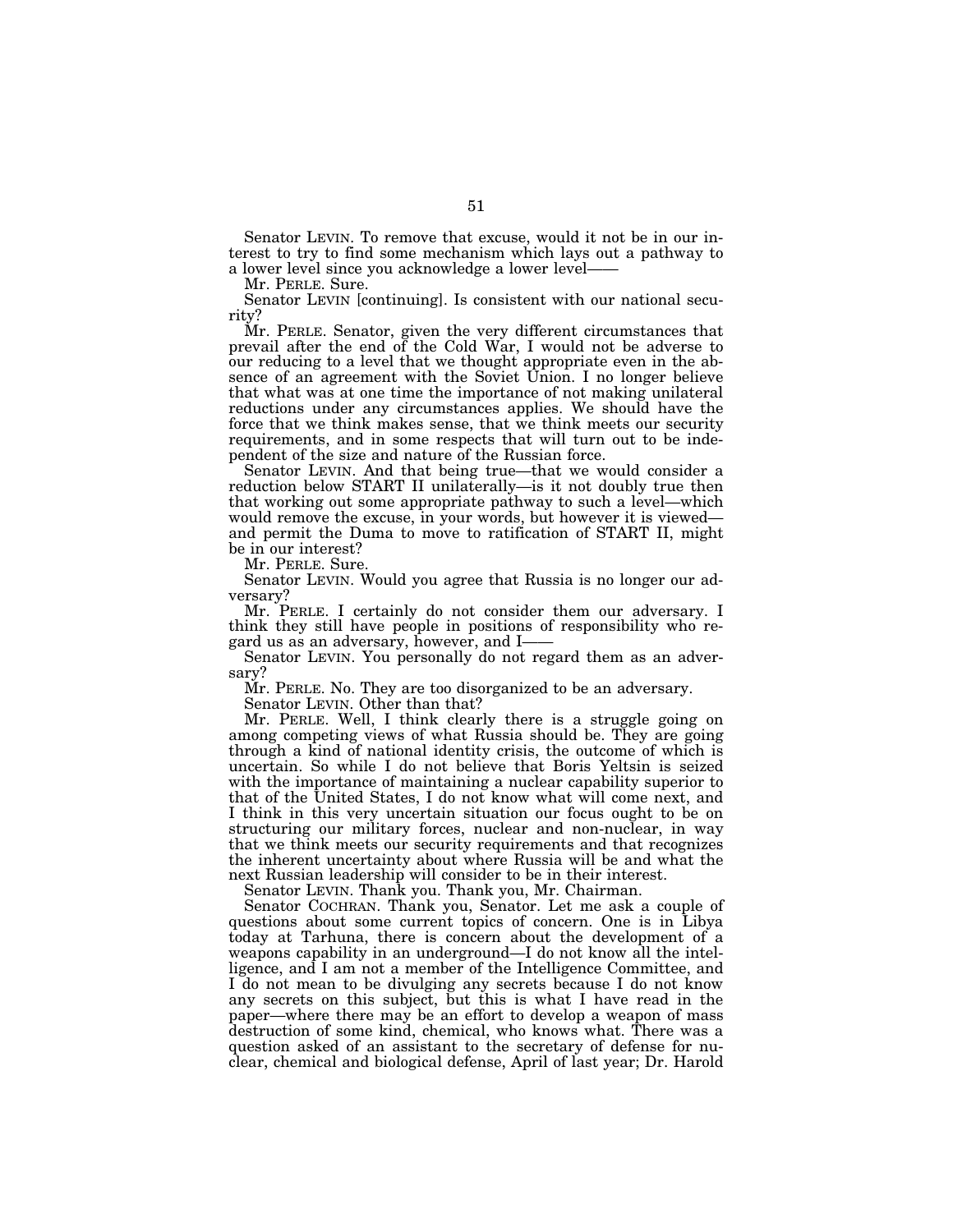Smith was the witness. He said when he was asked do we have a weapon that we could use if we felt it was in our security interest to destroy that facility, recalling that Israel took a similar action when Iraq was developing what it considered to be a nuclear capability, and they took out a plant, Dr. Smith said "We could not take it out of commission using strictly conventional weapons.''

Now, I assume from his answer that we might be able to take it out of commission if we used some kind of weapon, and the only kind of weapon I think we would have would be a nuclear weapon. So, it would seem that the capability to destroy a target like that may be a reason to have nuclear weapons in our arsenal. If our security we were threatened by the development of a weapons of mass destruction production facility, this capability is something that we would like to have. General Goodpaster and Mr. Perle, do you believe Dr. Smith is incorrect? Could we destroy such a target with conventional forces only, and if not, do you agree that we do need to maintain a nuclear capability under such circumstances if we decided that it was in our security interest to destroy a target like that?

General GOODPASTER. Well, if I could answer first, let me say that I think that Harold Smith knows what he is talking about, and I would honor his statement and his judgment. It is not immediately sure, however, that nuclear weapons could do what he says the conventional weapons could not do. I think this would be a matter if we are confronted with that situation, this would be a matter on which very, very thorough and careful analysis would be required by our military authorities, and I do not know what the outcome of that would be.

Senator COCHRAN. Mr. Perle.

Mr. PERLE. Well, I think it is likely that a nuclear weapon of sufficient size could destroy even that plant, and so I for that and for other reasons would not wish to give up nuclear weapons, but I do think that we should be working hard at developing a conventional capability to attack and destroy targets of that nature. I believe that we have the component technologies to do that, and the issue is will we fashion them into a system capable of going after deep underground structures?

I think it is a serious shortcoming in the arsenal that we do not have, but during the Gulf War we cobbled something together rather quickly which was brilliantly innovative. We used long withdrawn from service artillery tubes, maybe naval guns—I do not recall—and converted them into bombs, and they were able to penetrate very substantial distances and destroy underground bunkers. That is a very useful capability to have. We ought to have something in the arsenal that can do that, and this is a bit off the subject, but it worries me a lot, that the budget for investment in technologies of this kind has been declining so rapidly that if we do not find a way to reorganize the way we use our defense resources, we will find that we are missing an opportunity to develop non-nuclear substitutes for nuclear weapons.

Senator COCHRAN. It strikes me that we were confronted by a similar situation when North Korea appeared to be proceeding to develop a nuclear weapon capability. There was a lot of question about what was going on, where it was taking place, perhaps in un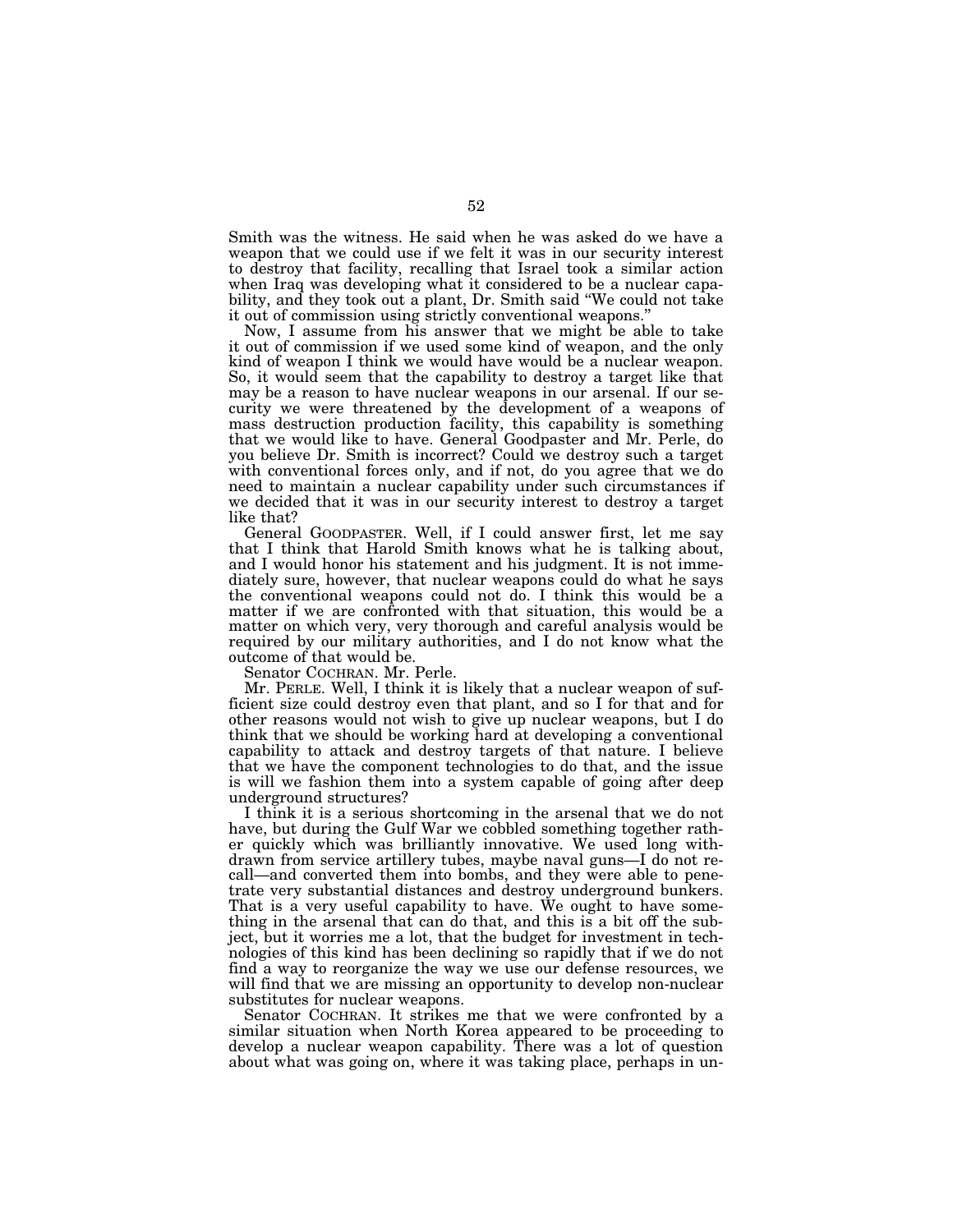derground facilities, and there were discussions about what to do, not necessarily at the highest level of military strategy but here in the Senate. I know on a trip I took with others to Korea, we had reason to talk about this with our military leaders there, to try to find out what the risk was. We have 37,000 troops in South Korea right now, and the threat that they would be under with a nuclear weapon capability in North Korea is very troubling. Today Secretary Slocombe said that the North Korean nuclea proglem is effectively under control now. We hope it is. What is your view of that situation? Is that another argument for a continuing nuclear capability for the purpose of deterring the construction and the development of a nuclear weapon capability on that Korean peninsula? Mr. Perle, I will ask you that.

Mr. PERLE. Clearly, if we did not have a nuclear capability, it would only encourage the North Koreans to try even harder to get one because the effect that their acquiring a nuclear monopoly would have. So the answer is unambiguously yes, and it is precisely in this sort of situation that it becomes very clear that the idea that our nuclear force somehow encourages proliferation is seen for the nonsense it is. It discourages proliferation in my view.

Senator COCHRAN. General Goodpaster?

General GOODPASTER. I would concur with that. The moment you say that a nuclear threat is being generated against us, I think you call into the question the use of our nuclear capabilities because one of their roles is, under counter-proliferation, to deter and if necessary defeat and destroy quickly and decisively any nuclear threat to us or to our allies.

Senator COCHRAN. I am going to conclude with a question about the statement by the international generals and admirals of a prerequisite that they mentioned before we can contemplate total disarmament in nuclear weapons capability. One was an effective system for collective security. And Mr. Perle, I wanted to ask you is there reason to believe that the elimination of nuclear weapons can be a reasonable goal for the foreseeable future if effective systems for collective security are a necessary precondition?

Mr. PERLE. Well, I do not know what the generals and admirals have in mind when they talk about collective security. If they have in mind some universal serenity in which none of us is concerned because we all love one another, I mean that is the utopian nevernever land, and it is never helpful, never helpful, to the construction of sound policy to establish an unrealistic goal. This is not like difficult to achieve goals in the moral or spiritual sphere where it is a good thing to strive to be, to achieve moral and spiritual qualities that are very hard to achieve and maybe can never be achieved, but it does not do any harm to try. Adopting a goal that is unrealistic almost certainly leads to unwise policies underneath that goal because they distract you from what is important and what is essential.

And to say that we could only eliminate all nuclear weapons if we had a system of collective security of such majesty that we were no longer threatened by somebody else's nuclear weapon simply confuses the issue. So my answer is you can make a list as long as you like of the preconditions, and after you have solved all of the preconditions that one can talk about rationally, you still are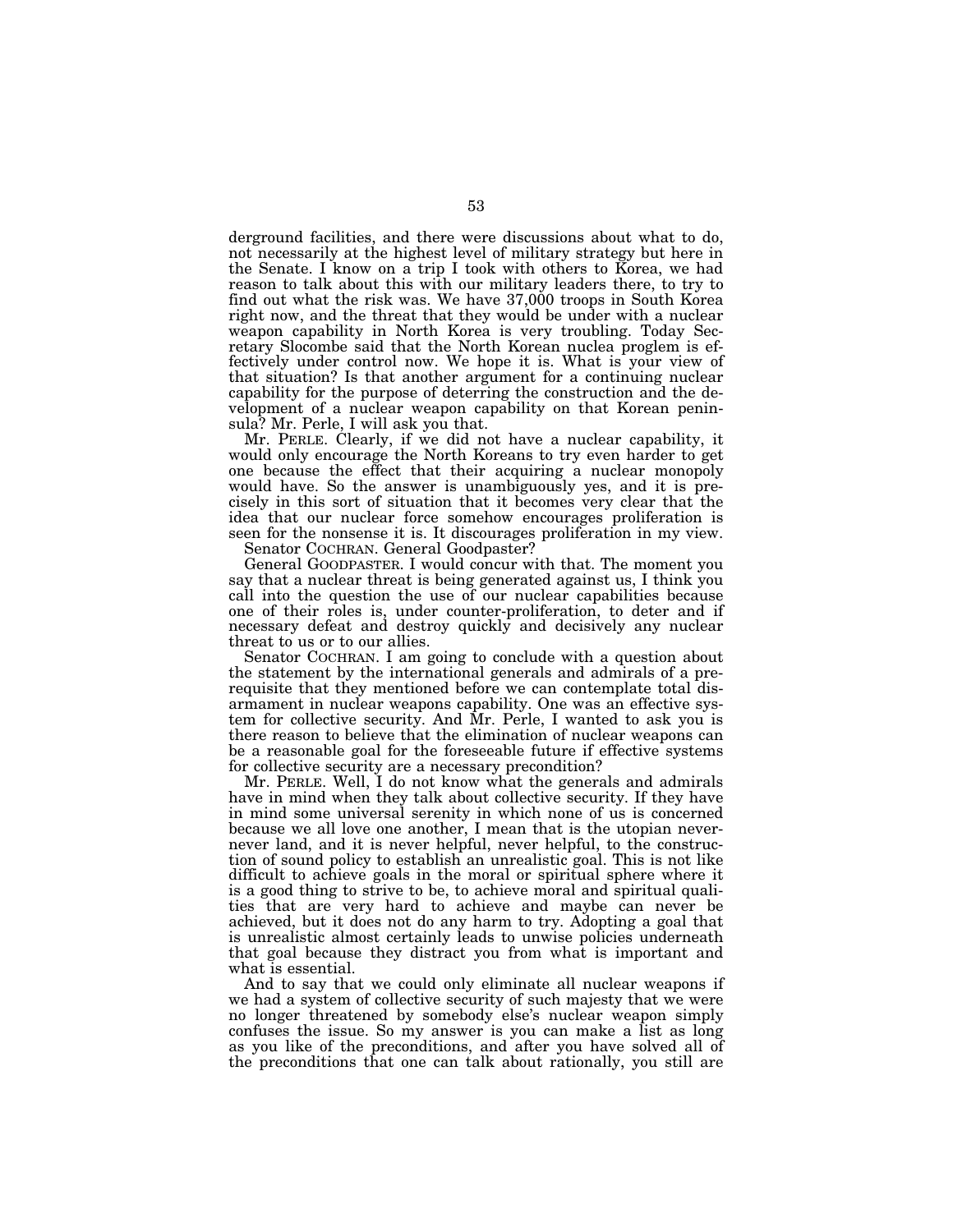left with the fact that you could not verify it. You are still left with the near certainty that nuclear powers would cheat, and you are still left with the fact that even if you did accomplish the total elimination of nuclear weapons, 1 day they could be rebuilt the next.

Senator COCHRAN. That was going to be my last question. In light of one of the experiences from the war in Iraq, the verification of what is going on there now is subject to question, even with the implementation of the most intrusive inspection process in history by the International Atomic Energy Agency and others who are responsible for making sure that Iraq is not developing or continuing to hide weapons of mass destruction. This leads you to the question about another prerequisite of the international generals and admirals, which is verification and enforcement. Is there a regime for international verification that can realistically be expected to be available in the foreseeable future, and I ask this of General Goodpaster and Mr. Perle as well? Is that something that is so far in the future that it is not really a realistic criteria or prerequisite?

General GOODPASTER. That is part of what we do not know how to do at the present time, and the setting of prerequisites is a task that will have to be worked on during this period while our nuclear arsenals go down in size. So I think where we are in this is to do what we can do and continue to study and formulate the prerequisites and the means of accomplishing those prerequisites, but the reason that I do not believe it is fruitful to debate complete abolition or complete elimination today is, first, we have not really come down on just what the prerequisites are, and, second, we are far from being able to say how those could be met.

Senator COCHRAN. Thank you. Mr. Perle.

Mr. PERLE. Well, I agree with General Goodpaster, and that seems to me a very good reason for not repeating this cliche that it is a useful goal to achieve the total elimination. The selection of goals should not be divorced from reality, and the reality is we cannot answer the critical questions about the prerequisites with any confidence so let us wait and see whether that is a good goal or not. What troubles me and the reason why I keep harping, it may seem academic, and anybody watching this hearing today would say, well, when we really got into it, nobody made much of a defense of the goal, and I think Senator Levin wisely chose to comment on other things rather than defend the goal of eliminating all nuclear weapons, the goal is part of a logical structure. If the ideal world is one without nuclear weapons, then the next best thing would be, I suppose, a world with one nuclear weapon, and after that with two, and after that with three and so forth.

That misses the point entirely because the goal ought to be a stable, credible, effective nuclear deterrent that defends the interest of the United States, and you do not arrive at all of the decisions you need to make in achieving that realistic and important goal by confusing yourself with the idea that anything above zero is bad and the larger above zero, the more above zero, the worse it is. So I think we need a new long-term goal, and that new long-term goal is not the elimination of nuclear weapons, but it is the management of threats to our security, and if we focus on that as the goal, we will wind up probably with lower levels because I think the con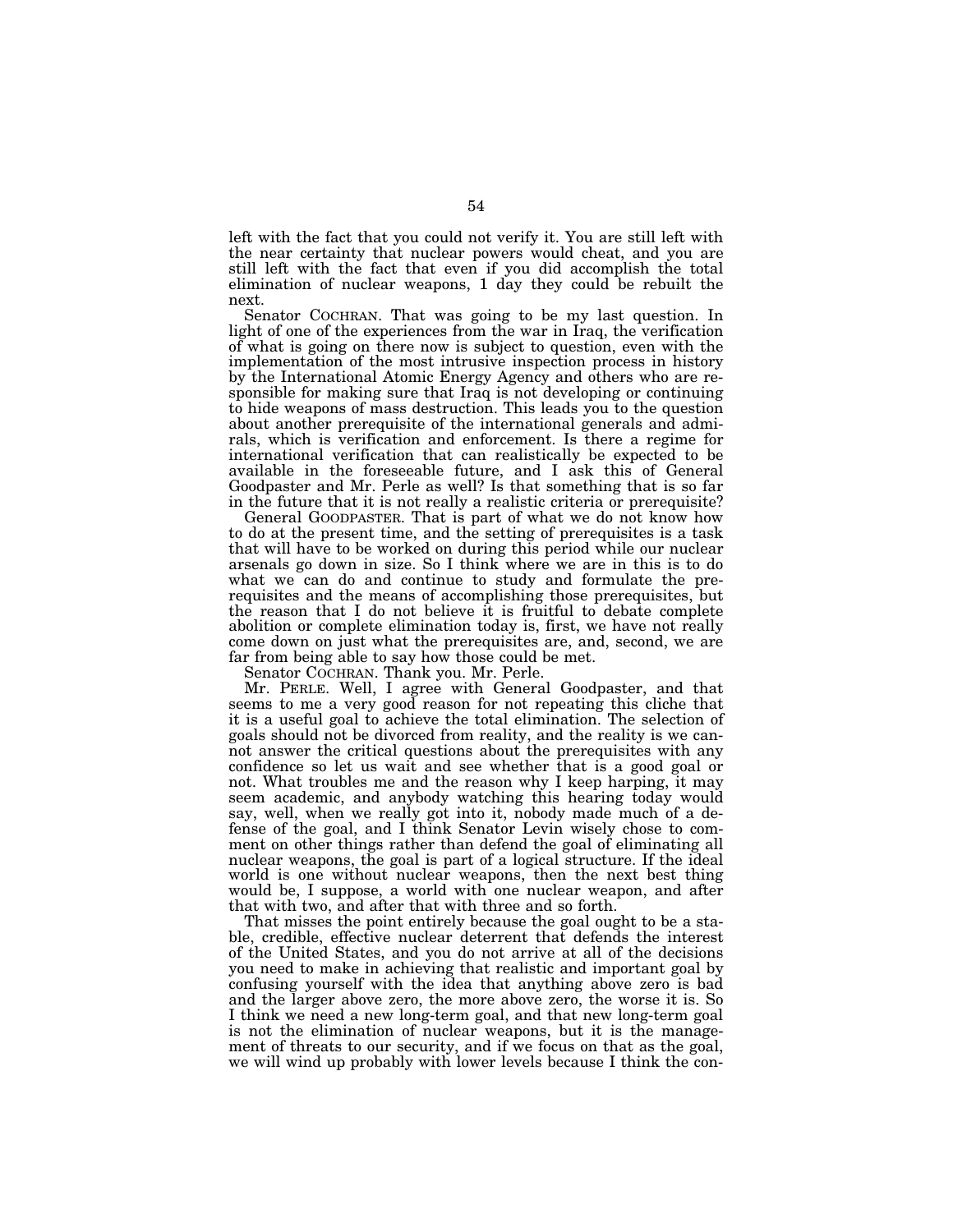ditions are ripe for lower levels, but we will not confuse ourselves about where we are headed.

Senator COCHRAN. One thing that I cannot end the hearing without asking what is wrong with comparing what both General Goodpaster and Butler have said with what President Reagan suggested at Reykjavik? You were an advisor at that time. Is there a difference?

Mr. PERLE. Well, there are several differences. One is that in the closing session at Reykjavik on the Sunday, the proposition that was on the table and about which drafts had been exchanged called not for the elimination of all nuclear weapons but for the elimination of all offensive ballistic missiles. And it was our judgment that the elimination of offensive ballistic missiles, given the balance of ballistic missiles between the United States and the Soviet Union, would enhance our security. In that last session on the Sunday, Gorbachev said in exasperation because he did not like our proposal much—he wanted to hold on to those missiles—he said, well, why not just give them all up? And the President said, well, that sounds fine to me. Now, this was the kind of exchange that takes place seldom at summits, to be sure, but takes place when people are discussing ideas in a broad sense. It was not a proposal in any meaningful sense. It was never written down. It was never formulated in a way that could be acted upon.

And it was all conditioned on the substitution of defenses for offenses, and what President Reagan had in mind in some future world was one in which we had a near perfect or perhaps even a perfect defense so that if someone did cheat, the effect of that cheating would be nugatory; we would be able to defend against any weapon that was held improperly. And that at the end of the day is the inescapable concern. If you cannot be sure that somebody else does not possess a nuclear weapon, then you would be foolish to give up your own unless you had a defense. If you had a perfect defense, that would change the situation entirely.

The irony is that if you look at the list of people, the admirals and generals who signed that statement—there are 60 of them— I doubt if there are three on there who favor a defense. I think General Goodpaster would favor a defense, but he can speak for himself, but  $I$  think a great many of those admirals and generals would not favor a defense or at least they would not say that they favored a defense.

Senator COCHRAN. This has been an enormously helpful and interesting hearing to me, and I want to express the sincerest appreciation for your participation in the hearing and for Secretary Slocombe's as well. Already, we have given permission to Senator Glenn to submit questions that could be answered for the record. We may also have additional questions that we would like to submit to the witnesses, and we hope that you can respond to those, if you will, for the purpose of our hearing record.

There being no other witnesses to come before the Committee today, this hearing is adjourned.

[Whereupon, at 12:10 p.m., the Subcommittee was adjourned.]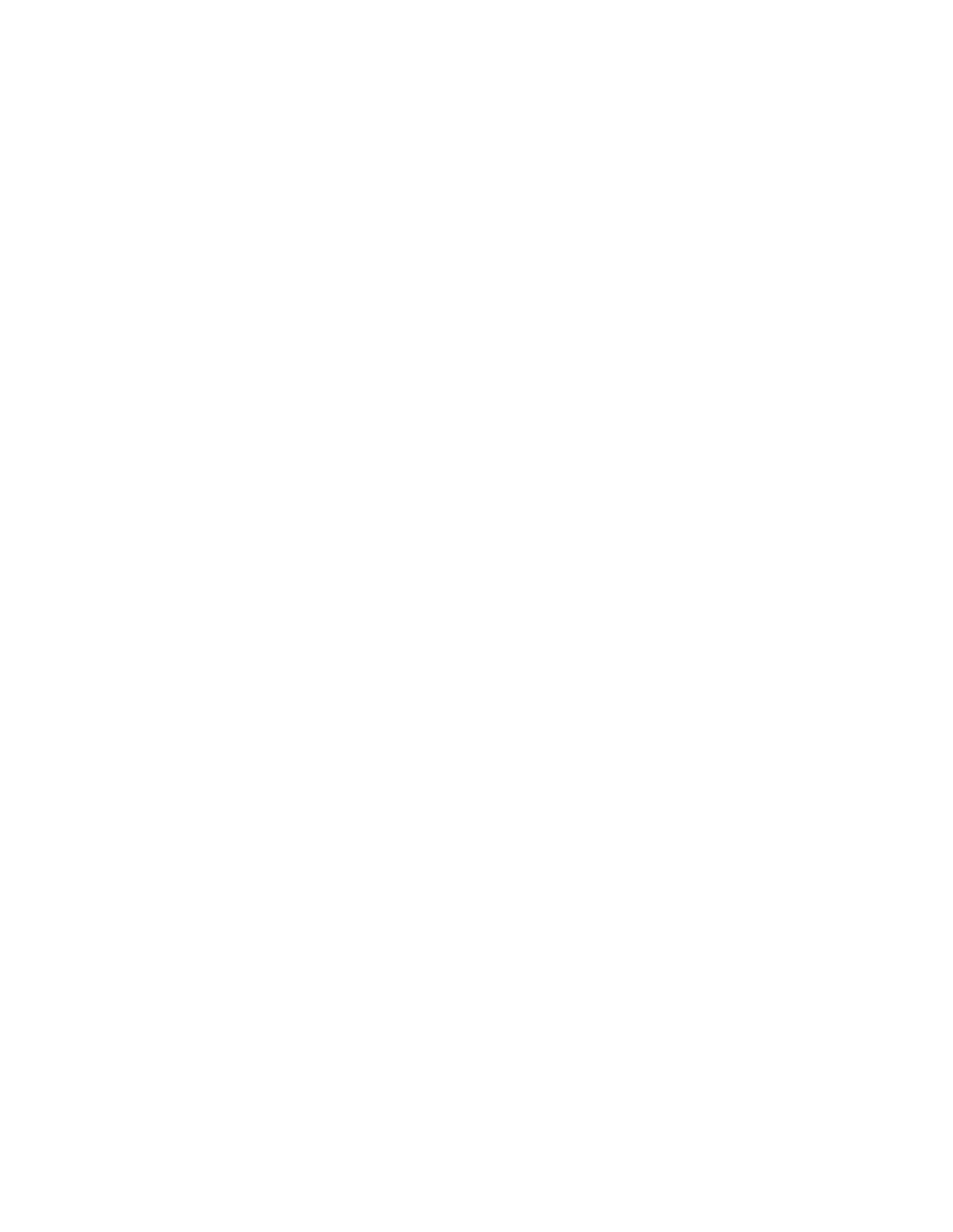## A P P E N D I X

## OPENING STATEMENT BY SENATOR GLENN

Today marks a change in the structure of this Committee—the resurrection of a subcommittee devoted in part to issues relating to the global spread of the world's most dangerous weapons. I remember well back in 1977 when I successfully urged then-Chairman Ribicoff to establish a subcommittee called ''Energy, Nuclear Proliferation, and Federal Services," whose title in 1981 became "Energy, Nuclear Pro-<br>liferation and Government Processes." I believed then, just as I believe now, that the global spread of nuclear weapons and other weapons of mass destruction merited close attention by the Congress. I have every hope that the Committee will continue its excellent record on this subject well in the future.

When I became chairman of this Committee in January 1987, I abolished this subcommittee because I wanted to address proliferation issues at the full Committee level. I am certain that Sen. Cochran will give the subject the attention it deserves through this new subcommittee. I look forward to working with him and the ranking member, Senator Levin, whose interest in this area is longstanding, and who will also have many opportunities to address this issue as the ranking member of the Armed Services Committee.

I look at the subject of today's hearing—the future of nuclear deterrence—as encompassing some of the most important issues on America's national security agenda today. It requires us to think closely about what roles and missions we can expect our nuclear forces to perform in the years ahead. It requires us to consider the possibility that other nations may now be trying to copy what the U.S. has achieved by way of nuclear deterrence capabilities. The subject will take us into the realms of missile defense, new threats arising to U.S. interests from the Third World, the danger of a resurgence of old threats, the challenges posed from maintaining U.S. security in an age of shrinking Federal budgets, and the ways that America's trea-ties are working to preserve U.S. strategic interests.

I congratulate Sen. Cochran for the level of attention he intends to devote to proliferation-related issues and offer may full cooperation for a strong bipartisan effort in this area throughout the new Congress.

Since the subcommittee also has jurisdictional responsibilities for the areas of civil service and postal service, Senator Cochran's plate will undoubtedly be full in this era of reinventing government, downsizing of the civil service, and intensified search for economies and efficiencies in government. I look forward to working with him and Senator Levin in these areas as well.

[Questions for Under Secretary Slocombe from Senator Glenn follows:]

## QUESTIONS FOR UNDER SECRETARY SLOCOMBE FROM SENATOR GLENN

## *Post-Cold War Challenges to Nuclear Deterrence*

1. Russia's Defense Minister has warned recently that he may not be able to ensure the safety and reliability of his nuclear arsenal—in terms of U.S. policy responses that would likely enhance stability, is this threat best addressed on the ground in Russia (e.g. via Cooperative Threat Reduction) or on the ground in America (e.g. by expanding the U.S. strategic nuclear arsenal, resuming U.S. nuclear testing, developing a new generation of nuclear weapons, and deploying immediately a national missile defense system)?

*Answer:* Defense Minister Rodionov's comments may have been intended to encourage additional funding for the Russian military. We believe that the Ministry of Defense continues to exercise control over Russia's nuclear weapons and the Ministry of Atomic Energy exercises tight control over the dismantled nuclear weapons stockpile. Nevertheless, through the Coopera-tive Threat Reduction (CTR) program, we are helping to enhance the stabil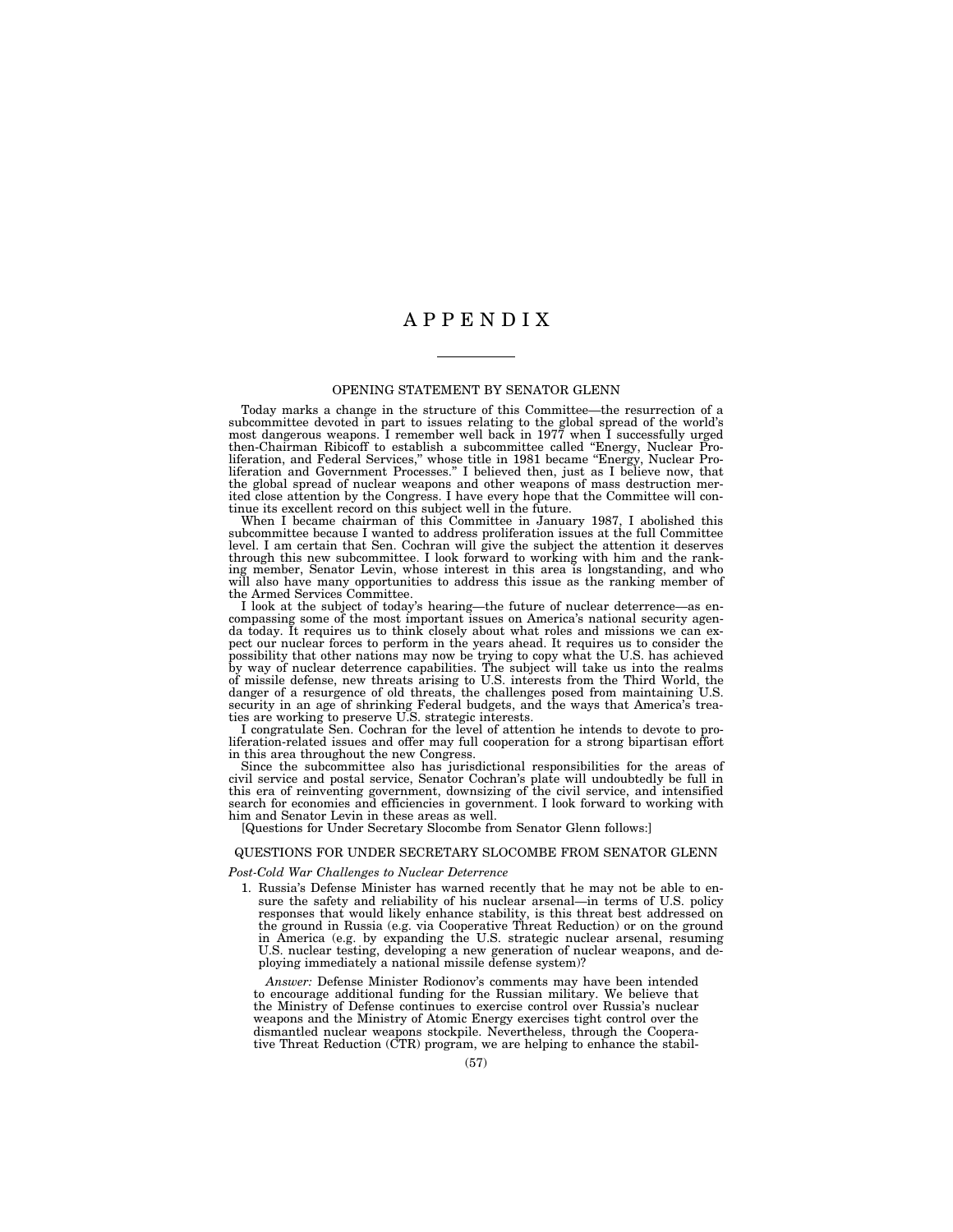ity of the Russian nuclear arsenal by working with Russia on assistance projects to improve the security, control, and accounting of their nuclear weapons. For example, CTR is providing assistance to improve security at nuclear-weapon storage sites in Russia and to implement an automated inventory control and management system that will enhance the Russian MoD's capability to account for and track their nuclear weapons. We are working with Russia on a number of projects designed to enhance the security of Russian nuclear weapons and weapons components while being stored or transported to dismantlement facilities. These activities complement the strategic deterrent that we have maintained and will continue to maintain through START II and any further agreed reductions in offensive strategic forces.

2. Your testimony disputes the existence of a class of countries that two former Secretaries of Defense have termed "undeterrable"; you also testified that nuclear weapons can deter "rogue states with WMD programs"— $(a)$  Are neighbors of such states thus justified in seeking their own bombs? (b) Do only U.S. bombs deter?

*Answer:* (a) The fact that nations are, in principle, not undeterrable does not, in itself, justify a nation seeking nuclear weapons. As of 1 March 1997, 185 countries have signed the Nuclear Non-Proliferation Treaty, which indicates that they have concluded that possession of nuclear weapons does not serve their security interests even given the existence of other declared and undeclared nuclear powers. Multiple means exist that preclude the need for a state to acquire nuclear weapons, including being a party to the NPT and other non-proliferation agreements, reliance on U.S. and alliance security guarantees, and the like. Through participation in one or more of these mechanisms, states bordering rogue states don't need nuclear weapons to guarantee their security.

(b) No. But, as stated above, the fact that deterrence is possible is not, in itself, a justification for a nation seeking nuclear weapons.

3. How does your department contribute to U.S. efforts against WMD proliferation by countries that are not ''rogue states'' and do you regard such proliferation as destabilizing or inimical to U.S. security interests?

*Answer:* DoD believes that in general further proliferation of nuclear weapons is not in U.S. interests. Regarding South Asia, for example, in a presentation to the Foreign Policy Association earlier this year, former Secretary Perry stated, ''We believe that a strong defense relationship and increased cooperation [with India and Pakistan] will allow us to better pursue our common security interests, but, at the same time, they will provide a better basis for working out the policy differences which we have with each of those countries. . .  $\check{\phantom{a}}$  . we find India and Pakistan's position on nuclear proliferation unpalatable. But to use this as a reason to disengage from the region, or to avoid deepening our security ties with these nations, could undermine efforts to cap their destructive capability. It could even help push them into an unfettered arms race. That would be disastrous. I believe that we can best help to avoid the disastrous by building bridges of trust between the United States and India and between the United States and Pakistan.

With that as our guidance, Department of Defense has attempted to build bridges of trust through the strengthening our bilateral defense relationships and increasing our military-to-military cooperation within the established legal limitations.

4. How will arms reductions beyond START II and III likely affect America's ability to maintain its nuclear umbrellas in Europe and East Asia? Will these cuts affect the proliferation risk in those regions?

*Answer:* The arms reductions agreed to under START II will not affect our ability to maintain a credible nuclear deterrent for allies and friends in Europe and East Asia, nor will the reductions that are likely under START III. By the same token, these forces, along with our other military capabilities, will continue to serve as a deterrent to proliferant threats against U.S. allies.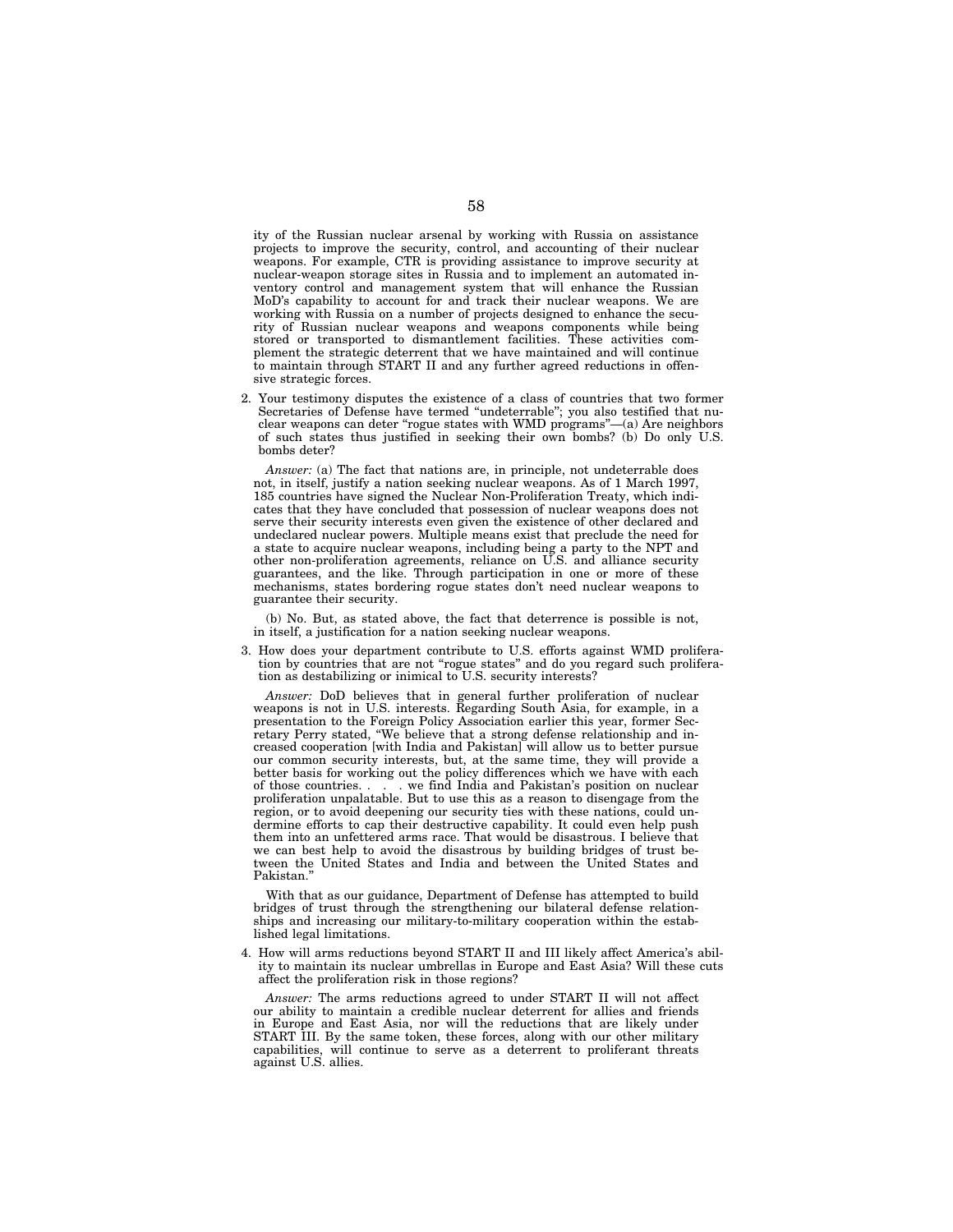5. Is it a current mission of U.S. nuclear forces to preempt, to deter, or to respond to chemical weapons attacks on the United States or its allies emanating from the Third World?

*Answer:* The mission of U.S. nuclear forces is to help deter attacks on the United States, its allies or interests. Nuclear weapons are part of our overall defense posture which is designed, in its totality, to contribute to the deterrence of any state threatening the United States or its allies including with chemical weapons. However, nuclear forces are only one of several options available. We have a broad range of conventional offensive response options, as well as active and passive defenses. As a long-standing policy, the U.S. does not specify in advance what response we would make to CW use, a use which would be in violation of the laws of armed conflict. However, it is our policy that we would consider all options in response to a CW/ BW attack and that our response would be absolutely overwhelming and devastating. Former Secretary Perry added, ''in every situation I have seen so far, nuclear weapons would not be required for response. That is, we could have a devastating response without the use of nuclear weapons, but we would not forswear that possibility.''

6. Is it a current mission of U.S. nuclear forces to preempt, to deter, or to respond to aggression against the United States or its allies involving only the use of conventional weapons?

*Answer:* The mission of U.S. nuclear forces is to deter attacks on the U.S., its allies and interests. In general, we do not now foresee circumstances in which it would be in our interest to use nuclear weapons in response to a purely conventional attack. However, we would assess the situation in light of the circumstances then prevailing.

7. Is America prepared to use the bomb against parties to the NPT or treaties establishing regional nuclear-weapons-free zones, if such countries attack the U.S. or its allies with chemical or biological weapons?

*Answer:* A 1978 Presidential declaration provided so-called Negative Security Assurances (NSA) for NPT NNWS. This assurance has been reaffirmed many times, including at the highest levels of the U.S. government. It says: ''The United States reaffirms that it will not use nuclear weapons against non-nuclear-weapons States Parties to the NPT except in the case of an invasion or an attack on the United States, its territories, its Armed Forces or other troops, its allies, or on a State towards which it has a security commitment, carried out or sustained by such a nonnuclearweapon State in association or alliance with a nuclear weapon-state.'' Additionally, the Protocols to the Treaty of Rarotonga and Treaty of Pelindaba include a provision that each protocol party undertakes not use or threaten to use a nuclear explosive device against any treaty party or against any dependent territories within the zone. This provision would come into effect once all ratification and entry-into-force steps had been taken. In connection with the Treaty of Pelindaba the USG stated: ''. . . we will not limit the options available to the United States in response to an attack using weapons of mass destruction.'' See also the answer to question 5.

8. A Brookings analyst has estimated that the minimum total historical cost of the U.S. nuclear arsenal was at least \$4 trillion (in constant 1996 dollars)— (a) Was that a fair estimate? (b) For the record, can you estimate the total costs (including the stockpile stewardship, operations and maintenance, C3I, personnel, cleanup, etc.) of the U.S. nuclear arsenal at the START I and START II force levels from 1997–2010? (c) Assuming a ceiling of 2,000 weapons, can you estimate the savings from moving to START III in the same period?

*Answer:* The Brookings analysis consolidated government-wide data in Fall 1995, including the estimated expenditures of the DoD, DoE, International Atomic Energy Agency, Arms Control and Disarmament Agency, Defense Nuclear Facilities Safety Board, Justice Department, and a host of other government activities. The Brookings analysis only looks at historic data, l950s to FY95. Reporting future expenditures, as you have requested, is more difficult because we cannot predict the force structure out to 2010. However, I can speak to some DoD estimates that were developed as part of our START I and START II assessments. If we maintain the START II force structure though FY2010, the DoD cost (force structure, operations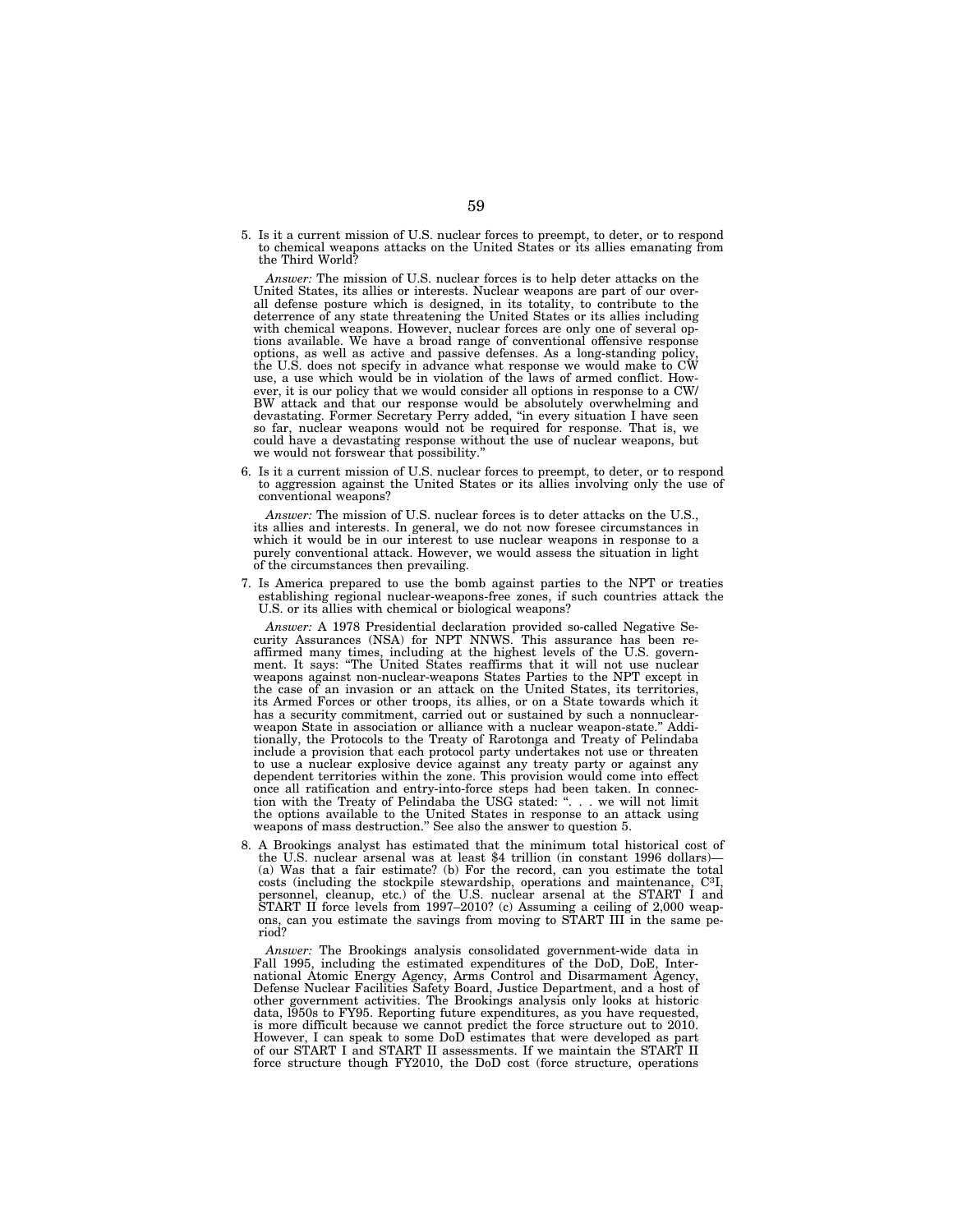and maintenance, personnel) is \$7–\$8 billion per year. To decide to maintain START I forces out to FY2010 would cost an estimated \$10–\$12 billion more over the FY1997–FY2010 period (the cost per year varies from a few million to over a billion dollars). Additionally, we understand that DOE plans to spend approximately \$4 billion per year over the next 10 years on stockpile stewardship. As for START III, there is no decision on the force structure, but it would be reasonable to assume that the budget per year would be somewhat less than that of START II depending on the force structure.

## *Future of Nuclear Deterrence in the Third World*

1. Former CIA directors James Woolsey and John Deutch have each testified that they could not think of an example where the introduction of nuclear weapons into a region has enhanced that region's security or benefited the security interests of the United States—do you agree?

*Answer:* It is not clear what is the context of the statements cited in the question. However, the statement is accurate in regard to those regional powers that are the focus of our current nonproliferation concerns.

2. Are new regional balances of nuclear terror in the Third World likely to be stable or to make war less likely, and if not, how exactly will they affect U.S. security interests? Will the emergence of such deterrence relationships have any effect on U.S. nuclear targeting policy?

*Answer:* The United States considers further proliferation of nuclear weapons to be destabilizing and inimical to U.S. interests, particularly in regions of tension, because it is destabilizing and raises the prospect that a regional conflict could result in the use of nuclear weapons. We, of course, have to take the nuclear capability of any proliferator potentially hostile to U.S. interests into account in our own planning.

3. What is the role of U.S. nuclear weapons (both strategic and non-strategic) in current U.S. ''counterproliferation'' policy? What is the official military mission of the nuclear-armed Tomahawk?

*Answer:* The goal of the Defense Counterproliferation Initiative is to ensure that our forces are prepared to protect themselves and to fight effectively on an NBC-contaminated battlefield. We can accomplish this by equipping our forces with active and passive defenses, counterforce capabilities, and the supporting command, control, communications and intelligence systems. Military preparations for operations in an NBC environment make clear that threats of use or actual use of NBC weapons will not deter the United States from applying its military power to protect its vital interests. In addition, effective capabilities to counter proliferation devalue the potential political and military benefits of NBC weapons and thus have a deterring effect on the acquisition and use of such weapons by rogue states. In addition to these conventional capabilities, U.S. nuclear forces also provide a significant deterrent to proliferators to even contemplate the use of NBC weapons.

The nation's Non-Strategic Nuclear Force (NSNF) are available to be deployed to or tasked to support theater nuclear requirements and thereby link conventional forces to the full nuclear capability of the United States. The Tomahawk missile, in particular, since it would be carried on board our attack submarines, gives the U.S. the ability, in a crisis, to hold at risk key targets from a stealthy, offshore position.

4. Are India and Pakistan now practicing nuclear deterrence as a basis for stability in South Asia? If so, how will U.S. interests be affected and what are the continuing risks of instability?

*Answer:* Both India and Pakistan view their potential nuclear capability as a central part of their national security. One of our key objectives in the region is to keep the nuclear and missile capabilities on both sides from escalating in order to avoid an intensification of the South Asian nuclear arms race. We therefore seek to cap, roll-back, and eventually eliminate these capabilities. Currently, our objective is to seek Indian and Pakistani adherence to global nonproliferation norms; specifically to seek their accession to the Comprehensive Test Ban Treaty and support for the negotiation of a Fissile Material Cutoff Treaty.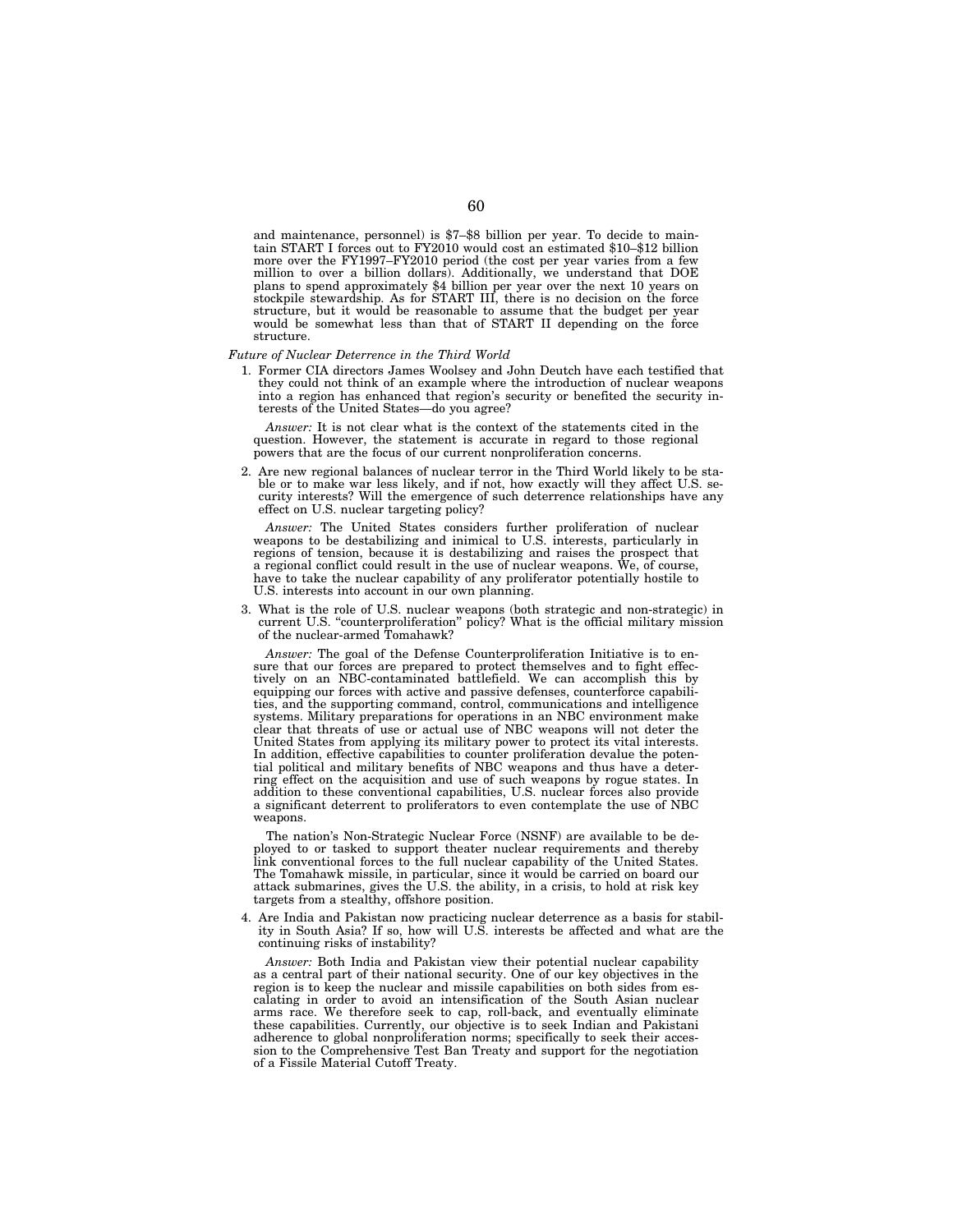- 5. A recent Council on Foreign Relations report has urged the U.S. to drop its goal of rolling back the bomb in South Asia and to aim instead at fostering a ''a more stable plateau for Indo-Pakistani nuclear competition.''
	- (a) Is nuclear rollback now an impossible U.S. nonproliferation goal in South Asia—is U.S. policy in the region now limited merely to preventing detonations or extra-regional bomb transfers?

*Answer*: Our policy is not so limited. It is as stated in response to question 4. Our near term challenge has been to break the momentum and cap a potential South Asian nuclear arms race through mutual restraint and confidence building measures. Currently, our efforts are focused on getting both India and Pakistan to become parties to the Comprehensive Test Ban Treaty and to engage constructively in negotiations on the Fissile Material Cutoff Treaty—two nondiscriminatory treaties that both countries have long supported in principle. In parallel with our efforts to stop the proliferation of nuclear weapons, we have urged both sides not to be the first to produce or deploy ballistic missiles which could trigger a missile race with tragic consequences.

(b) Would it advance U.S. nonproliferation objectives for America to assist India and Pakistan in managing their ''nuclear competition,'' as opposed to the current U.S. policy of opposing both bomb programs?

Current U.S. policy is to oppose nuclear weapons programs in both countries. For the near term, the U.S. can contribute to the cause of regional stability by urging both countries to expend maximum effort towards resolving differences, one by one, through dialogue. We believe India and Pakistan should revalidate confidence building measures (CBMs) agreed to years ago. These include: a ''hotline'' between Directors General of Military Operations; prior notification of major military exercises; limitations on size and location of exercises; a pledge not to attack each other's nuclear facilities; and a prohibition on chemical weapons.

We also believe India and Pakistan would benefit from implementing additional CBMs, one example being a negotiated end to their confrontation over the Siachen Glacier. There are many civilian and military areas in which India and Pakistan can strive to build a foundation for fruitful and cordial relations. The U.S. should support the constructive efforts and continue to disapprove of India and Pakistan's development of nuclear weapons and their delivery systems.

We should encourage both states to become parties to the CTBT and to support negotiation of a Fissile Material Cutoff Treaty.

(c) Does America have a strategic interest in assisting either Pakistan or India to have a safe and reliable nuclear arsenal and would such assistance square with U.S. obligations under the NPT?

*Answer:* It is not our policy to assist either Pakistan or India to have a safe and reliable nuclear arsenal. Of course, it would be in the interest of any state which created a nuclear weapons capability to ensure that is was as safe and secure as possible.

(d) The Council's report also urges new U.S. arms transfers to Pakistan as an instrument of nonproliferation policy—given the experience of past transfers for this purpose, how likely would such transfers either advance U.S. proliferation policy or assist Pakistan to achieve military parity with India?

*Answer:* Government-to-government arm sales to Pakistan, of course, continue to be prohibited under the Pressler Amendment. In the case of India, we have abstained from major arms sales that might alter the existing military balance of forces. Simultaneously, the Department of Defense is actively involved in the coordinated U.S. effort to convince India and Pakistan that weapons of mass destruction do not provide the security that each side perceives. DoD will continue to seek new ways, within the bounds of U.S. law and policy, to expand military-to-military cooperation with both India and Pakistan.

6. How would the introduction of an effective missile defense system in either India or Pakistan likely affect the nuclear weapons posture of the other country? Would such a development likely prove to be stabilizing?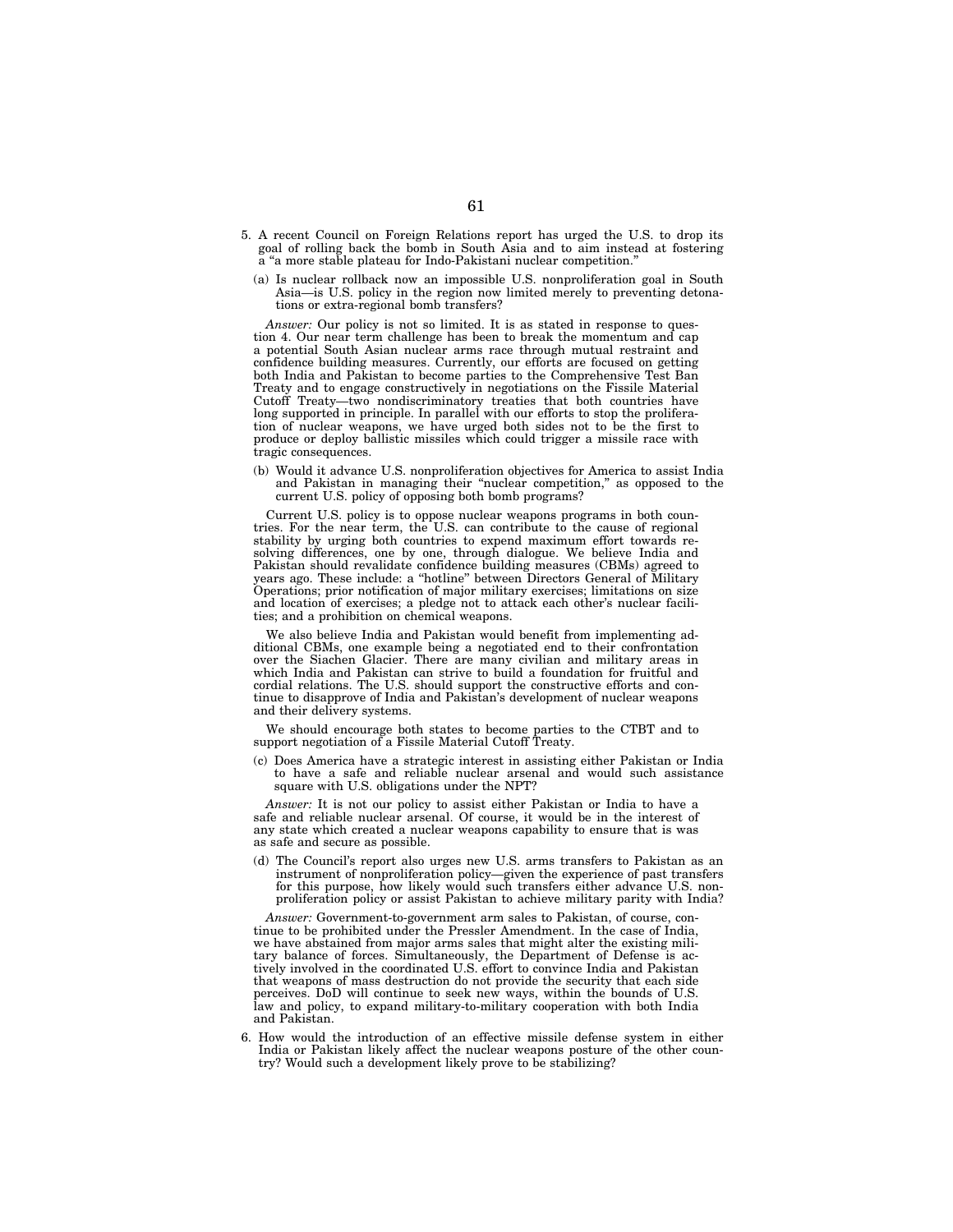*Answer:* There are sharp differences of view about the stability effect of missile defense systems. Since neither India or Pakistan now has a de-ployed nuclear weapon-delivery missile system, much less an anti-missile defense system, it is not possible meaningfully to assess the application of these debates to the South Asia case.

7. What options would be available to China by way of a strategic response to the introduction of an effective missile defense system by either Russia or India? Would the deployment of effective missile defense systems throughout East Asia add to or jeopardize strategic stability in that region?

Answer: Russia already has an ABM system consisting of about 100 nu-<br>clear-tipped ABM interceptors in the vicinity of Moscow as permitted by the<br>ABM Treaty. For a number of years, Russia has also deployed a TMD system for use against shorter range systems. China has embarked upon a strategic missile modernization program even as Russian force readiness across the board has significantly diminished and its ABM capability has remained relatively static. Presumably one purpose of that program is to enhance the capability of Chinese missiles against defenses.

Whatever may be the case with regard to the China-India-Russia case, deployment of TMD systems for defense against rogue state missiles, especially from the DPRK, would be stabilizing in East Asia, as well as elsewhere.

8. Does America have a strategic interest in assisting China to have a safe and reliable nuclear arsenal?

*Answer:* It is certainly in America's interest that China's nuclear weapons are physically safe and not prone to unauthorized or accidental launch. However, the United States has not engaged in programs to assist China in ensuring the safety and security of its nuclear arsenal, or dismantlement of nuclear weapons, as we have with Russia.

- *National Missile Defense*
	- 1. Have the existing technologies and components now under consideration for the national missile defense system been adequately and successfully tested under realistic conditions to justify full deployment by 2003? Would such systems guarantee that no foreign strategic missile would ever strike any point in the U.S.?

*Answer:* No. Under Secretary Kaminski's recent testimony to the SASC addresses the technical particulars of our NMD program, including the test schedule. In summary, the 3 plus 3 program conducts sufficient development, albeit at high schedule and technical risk, to allow a deployment decision to be made in 2000 if a threat warrants. If the decision is made in 2000, an IOC of an initial NMD system could be achieved in 2003, subject to the risks noted. This decision would necessarily be based on limited test data and would only be justified in the face of a clearly defined emerging threat to the United States. In the absence of such a threat, we expect to continue development and testing of the NMD system in order to achieve the user's requirements. No system can guarantee protection absolutely under all circumstances.

2. For the record, what is your rough estimate of the total historical costs of U.S. national missile defense efforts?

*Answer:* In determining the rough estimate of historical NMD costs, SDIO/BMDO costs from FY85 through FY98 were selected that could be attributed to a defined architecture for National Missile Defense—Phase I, GPALS, NMD, and Technology Readiness. The resulting cost estimate is approximately \$15 billion, or slightly more than one-third of the total SDIO/ BMDO costs for FY85 through FY98. This figure does not include research programs that were part of the SDIO/BMDO advanced technology base, e.g., space-based laser.

3. As an issue of sound procurement practice, should the U.S. government deploy any missile defense system, technology, or key component that had not been successfully tested under realistic test conditions?

*Answer:* No. Normally, the United States should not deploy a national missile defense system (or anything else) without adequate testing. The program that we have designed for the ''objective'' NMD system employs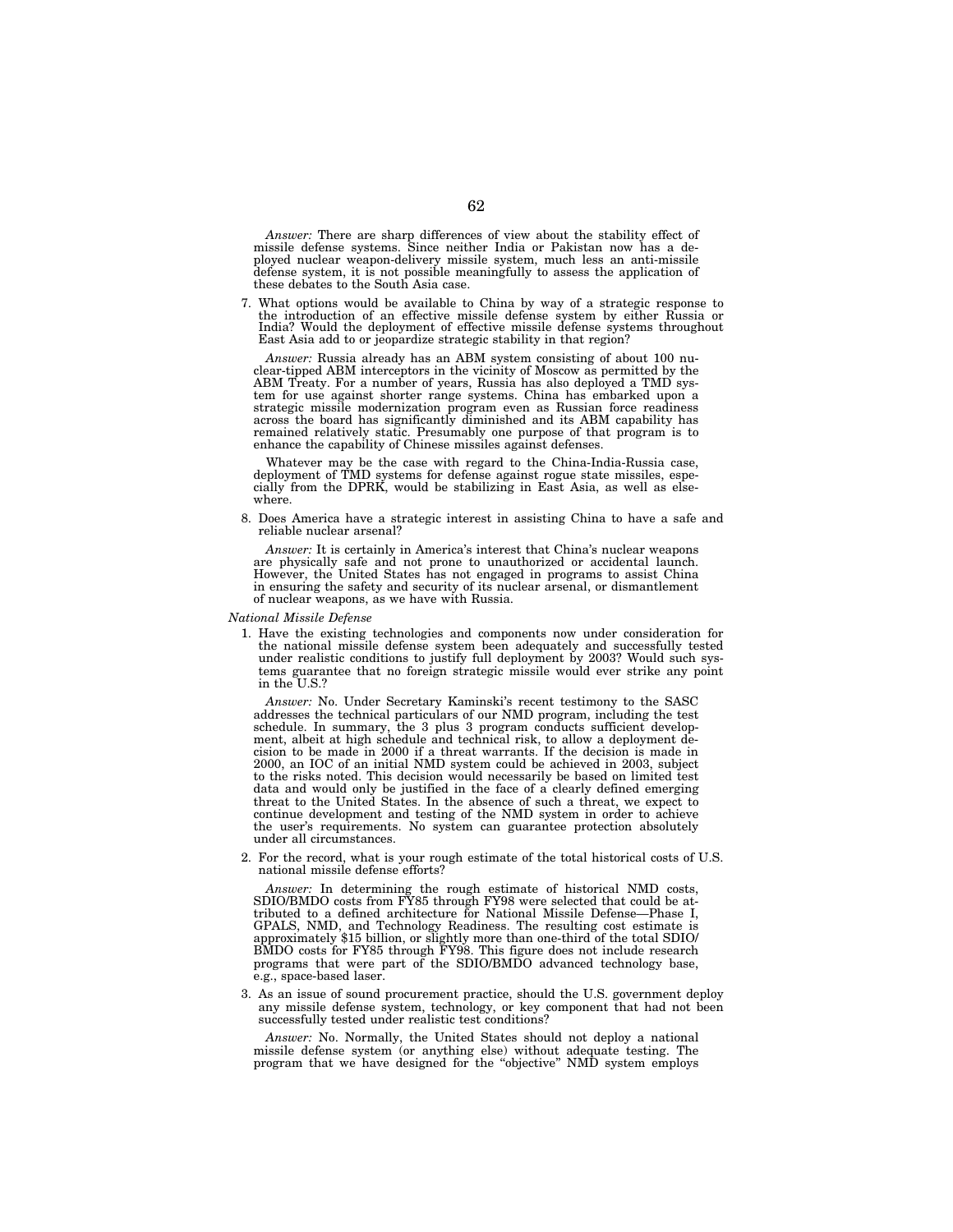adequate testing. Our "3+3" philosophy would permit deployment of an initial NMD capability in an emergency created by a threat emerging much more rapidly than the intelligence community now expects. The "3+3" program provides for testing appropriate to support a deployment decision in such an urgent situation, but it explicitly does not allow sufficient time before an FY 2000 deployment decision for traditional rigorous testing of the system elements or the integrated configuration in the absence of reason for a deployment.

4. Say the U.S. unilaterally deployed an effective strategic national missile defense system by 2003—(a) How would this likely affect the offensive nuclear capabilities and postures of Russia and China? (b) What would be the implications for the future of START, the fissile material control convention, the CTBT, prospects for future cuts by nuclear weapons states other than the U.S. and Russia, and the NPT and ABM treaties?

*Answer:* As the Administration has stated on numerous occasions, the development of the U.S. NMD program—a limited defense capability designed against a ballistic missile threat from a rogue state—will be conducted in compliance with the ABM Treaty. Depending on its configuration, a deployed NMD system could either be compliant with the treaty as written, or might require amendments of the Treaty's provisions, or, if the necessary amendment could not be agreed, withdrawal. Amendment should be possible because the type of limited ballistic missile defense for the U.S. being considered would not affect the strategic offensive postures of the declared nuclear powers, nor should it have any effect on the arms control treaties noted.

5. If the U.S. should leave the ABM Treaty and deploy a multiple-site national missile defense system, which American states would likely host such a system?

*Answer:* No decisions have been made as to locations of NMD sites. The elements of the NMD system are being designed to a baseline set of requirements that would allow them to be deployed in a flexible manner, depending on the emerging threat. The Department is continuing to examine the issue of specific NMD architectures, including where elements of the system might be located.

*Future of the ABM Treaty*

1. What are the key strategic benefits to the United States from continued membership in the ABM Treaty and how would these benefits be jeopardized by a U.S. or Russian abrogation of that treaty?

*Answer:* The Administration considers the ABM Treaty to be a cornerstone of strategic stability, as do many other states, including key U.S. allies and START partners. The Treaty's limitations on defenses against strategic ballistic missiles provide a certain measure of predictability and foster a situation conducive to reductions in strategic offensive weapons.

2. How would the demise of that treaty likely affect Russia's strategic offense and defense capabilities, and specifically, how confident are you that Russia will never be able to develop an effective response (offensive or defensive) to the U.S. deployment of an effective, multiple-site national missile defense system?

*Answer:* How the hypothetical demise of the ABM Treaty would affect Russian strategic capabilities cannot be determined in the abstract, but instead would depend on the actual circumstances at that time, such as the reasons for the Treaty's demise. However, a hypothetical U.S. deployment of a national missile defense system would not necessarily lead to the demise of the ABM Treaty or prompt an adverse Russian reaction. The Administration has made clear that the national missile defense capabilities we are developing are not directed at Russian strategic forces, but rather at the limited potential threat that would be posed by rogue states were they to acquire long-range ballistic missiles. If it were determined necessary to deploy a national missile defense system for this purpose at more than one site, the U.S. could seek Russian agreement to amend the ABM Treaty to permit this. Under such circumstances, U.S. deployment of a multiplesite national missile defense would not necessarily elicit a Russian response in either offensive or defensive terms, nor cause the demise of the ABM Treaty.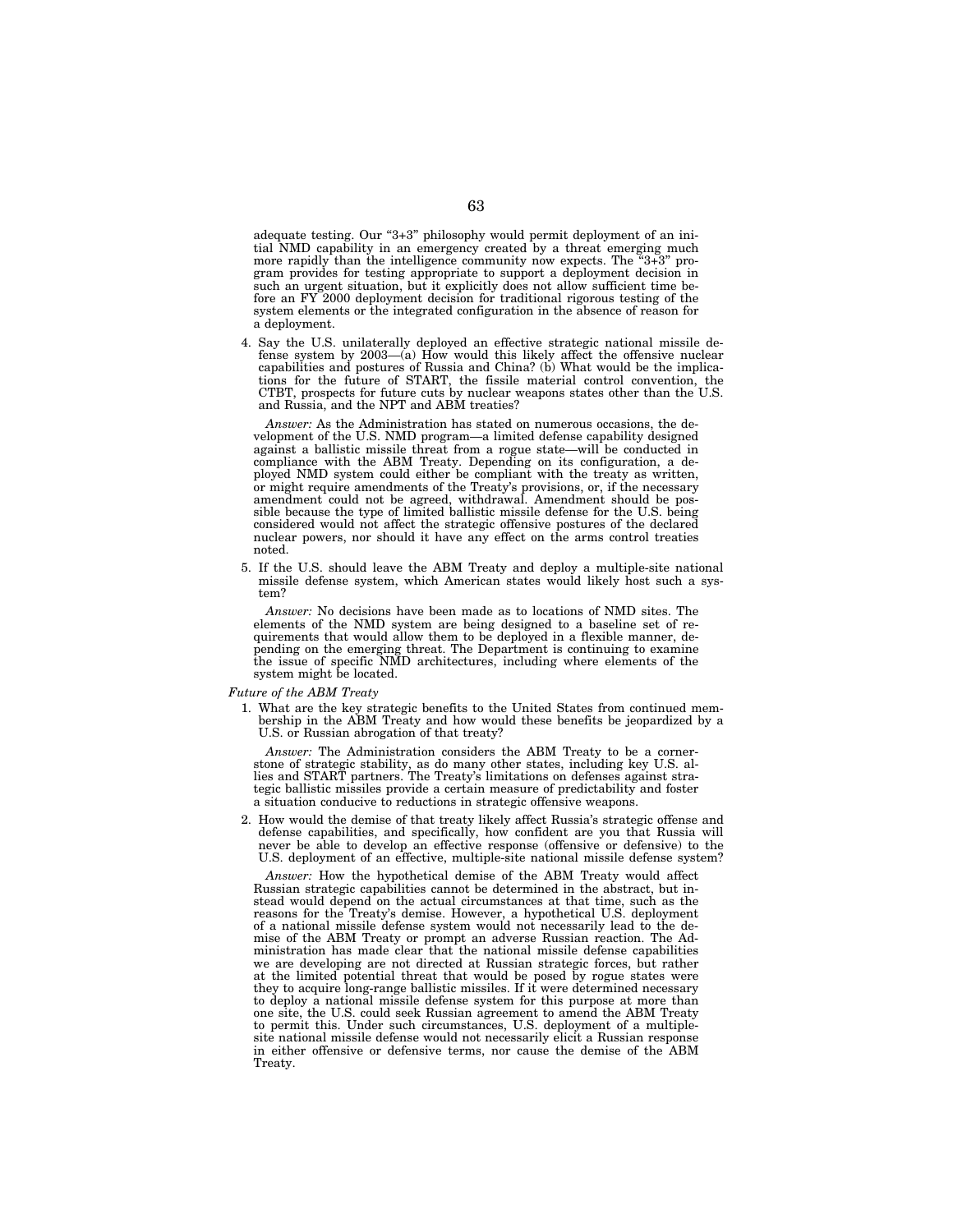3. How does the ABM Treaty's ban on the proliferation of strategic missile defense systems serve U.S. security interests and how would the end of that ban, with the collapse of the ABM Treaty, jeopardize those interests?

*Answer:* The ABM Treaty prohibits the parties from transferring ABM systems or their components (or technical descriptions or plans enabling their construction) to other states. However, these provisions were formulated in the context of the Cold War confrontation between the U.S. and the then Soviet Union, and were not intended to address contemporary proliferation problems. It is difficult to assess in the abstract the net impact which termination of these ABM Treaty provisions would have on U.S. security interests. Moreover, the U.S. and Russia have undertaken other international commitments that would also affect decisions to transfer missile defense systems abroad, including the MTCR and the Wassenaar Arrangement.

4. If Russia developed what it termed a ''theater missile defense'' system that had significant capabilities against strategic missiles, and deployed that system to cover its entire territorial periphery—(a) What would be the impact of such a development upon the reliability of the U.S. nuclear deterrent and how would the U.S. likely have to respond? and (b) Are you confident that Russia could never develop or deploy such a system?

*Answer:* Systems properly designed and tested as theater missile defense systems to counter theater ballistic missiles would not be able to perform effectively as ABM systems to counter strategic ballistic missiles. In their May 1995 summit joint statement of principles, Presidents Clinton and Yeltsin agreed (inter alia) that theater missile defenses may be deployed by each side which will not pose a realistic threat to the strategic nuclear force of the other side and which will not be tested to give such systems that capability, and that theater missile defense systems will not be deployed by the sides for use against each other. The U.S. and Russia are engaged in negotiations intended to implement these principles and to provide a clear demarcation between non-ABM systems (such as those for theater missile defense) and ABM systems, which are intended to counter strategic ballistic missiles. The conclusion of the demarcation agreement we envisage would preclude the hypothetical situation described by the question.

### QUESTIONS FOR GEN. GOODPASTER FROM SENATOR GLENN

1. Former CIA Directors James Woolsey and John Deutch have each testified that they could not think of an example where the introduction of nuclear weapons into a region has enhanced that region's security or benefited the security interests of the United States—do you agree? (Woolsey 2/24/93 and Deutch 3/20/ 96 (SGAC testimony).)

*Answer 1.* From the creation, under General Eisenhower's command in the early 1950s, of NATO's collective force in Europe (the area with which I am most familiar) up to the end of the Cold War, the availability of nuclear weapons support and the presence of a nuclear capability in Europe in which our allies shared (primarily with their delivery capabilities) have, in my judgment, made a contribution of the highest order to allied confidence in the deterrent, to the region's security and to the security interests of the United States. I myself rate that contribution as indispensable to the success achieved by the alliance, including the United States.

2. Last month, the Council on Foreign Relations released a report urging the U.S. to abandon its goals of preventing or reversing nuclear weapons proliferation in South Asia and to aim instead at establishing a ''more stable plateau for Indo-Pakistani nuclear competition''—Do you agree that it is either too late or impossible to stop or to roll back nuclear weapons proliferation in South Asia?

*Answer 2.* I believe it should be a goal of the United States to persuade India and Pakistan, insofar as possible, not to go beyond their respective current stages of weapons development and/or production, and to urge them to seek to resolve their disputes by peaceful means. Until there has been substantial progress in the latter regard, which cannot now be foreseen, it seems unlikely that they will agree to any greater restraints or reduction of their nuclear programs.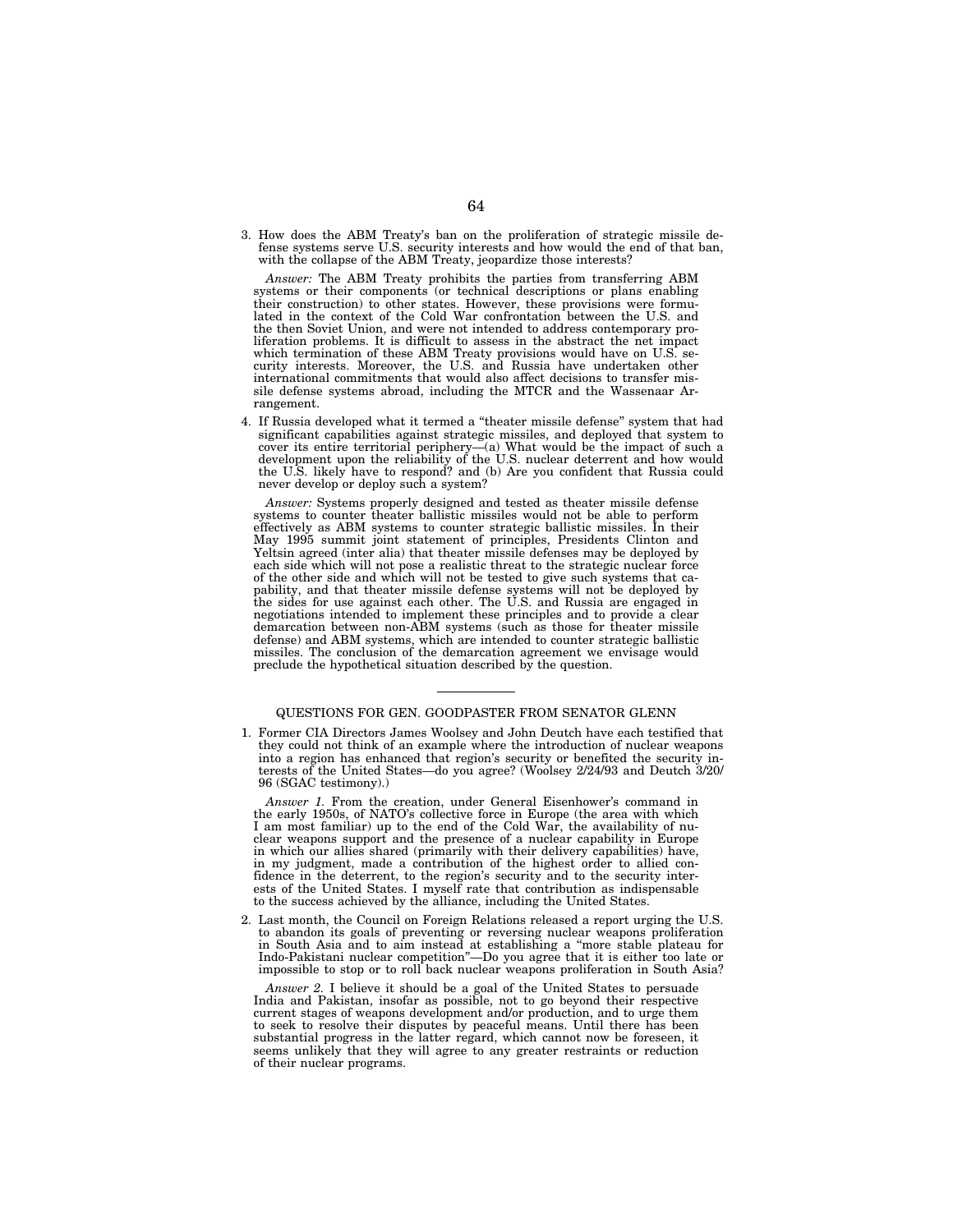3. Russia's Defense Minister has been warning recently that he may not be able to ensure the safety and reliability of his nuclear arsenal—in terms of their likely effectiveness, how would you assess the following as possible U.S. responses: (a) expanding the Cooperative Threat Reduction program; (b) imme-diate deployment of a national missile defense; (c) expanding the U.S. strategic nuclear arsenal; (d) resuming U.S. nuclear testing; and (e) developing a new generation of nuclear weapons?

*Answer 3.* The continuation and, as practicable, extension of the Cooperative Threat Reduction program seems clearly the most promising course for the United States to follow. It reinforces what should be the governing aim of U.S. security policy: The building of an overarching relationship of cooperation and friendship between Russia and the rest of the Euro-Atlantic community, including the United States above all. The other listed responses move in the wrong direction, and should be considered only in the unlikely event Russia should revert to a policy and practice of confrontation and mutual threat.

4. What do you will expect will be the role (if any) of international organizations in verifying deeper reductions as a result of the START process?

*Answer 4.* The IAEA has, and should have, the lead role in nuclear arms reduction and non-proliferation verification. Its functions should be strengthened (as its charter already allows) and it should be supported financially, technologically, and otherwise by the world's nations, notably including the United States.

## JOINT STATEMENT ON REDUCTION OF NUCLEAR WEAPONS ARSENALS: DECLINING UTILITY, CONTINUING RISKS

## BY GENERALS ANDREW J. GOODPASTER AND LEE BUTLER

As senior military officers, we have given close attention over many years to the role of nuclear weapons as well as the risks they involve. With the end of the Cold War, these weapons are of sharply reduced utility, and there is much now to be gained by substantially reducing their numbers and lowering their alert status, meanwhile exploring the feasibility of their ultimate complete elimination.

The roles of nuclear weapons for purposes of security have been sharply narrowed in tends of the security of the United States. Now and in the future they basically provide an option to respond in kind to a nuclear threat or nuclear attack by others. In the world environment now foreseen, they are not needed against non-nuclear opponents. Conventional capabilities can provide a sufficient deterrent and defense against conventional forces and in combination with defensive measures, against the threat of chemical or biological weapons. As symbols of prestige and international standing, nuclear weapons are of markedly reduced importance.

At the same time, the dangers inherent in nuclear weapons have continued and in some ways increased. They include the risks of accidents and unauthorized launches—risks which, while small, nevertheless still exist. Seizures or thefts of weapons or weapons materials and threats or actual use by terrorists or domestic rebels, are of additional concern. Moreover, despite the nuclear Non-Proliferation Treaty, nuclear weapons could spread to additional nations, with risk of their use in crisis or war. And if they should spread, the risks of accidents and of unauthorized, inadvertent, or deliberate use will spread as well.

We believe the nations that possess these weapons should take the necessary steps to align their nuclear weapons policies and programs to match the diminished role and utility of these weapons, and the continuing risks they involve, joining in reducing their nuclear arsenals step by step to the lowest verifiable levels consistent with stable security, as rapidly as world conditions permit. Taking the lead, U.S. and Russian reductions can open the door for the negotiation of multilateral reductions capping all arsenals at very low levels. Added safety and an enhanced climate for negotiations would be achieved by removing nuclear weapons from alert status and placing the warheads in controlled storage. These arrangements should be applied to all nuclear weapons, discarding the distinction between tactical and strategic weapons, limiting nuclear warheads rather than launchers, and subjecting all weapons to inspection and verification measures.

The ultimate objective of phased reductions should be the complete elimination of nuclear weapons from all nations. No one can say today whether or when this final goal will prove feasible, but because the phased withdrawal and destruction of nu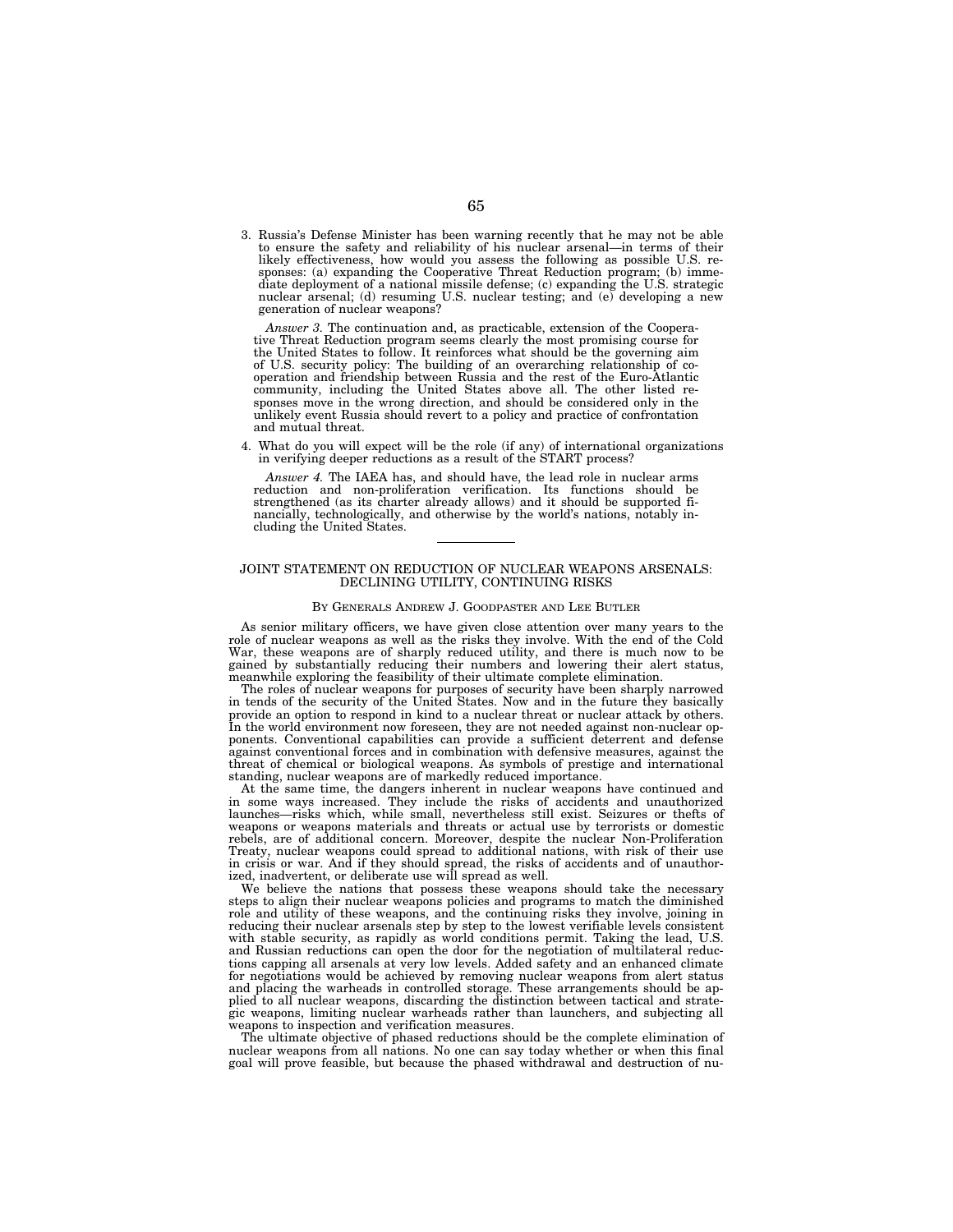clear weapons from all countries' arsenals would take many years, probably decades, to accomplish, time will be available—for work on technical problems, for political progress in ameliorating the conflicts and political struggles that encourage countries to maintain or to acquire nuclear weapons, and for building confidence in the system of safeguards and verification measures established to support the elimination regime.

We believe the time for action is now, for the alternative of inaction could well carry a high price. For the task that lies ahead, there is need for initiatives by all who share our conviction as to the importance of this goal. Steady pursuit of a policy of cooperative, phased reductions with serious commitments to seek the elimination of all nuclear weapons is a path to a world free of nuclear dangers.

Signed,

General Andrew J. Goodpaster, U.S. Army (Ret.), former Supreme Allied Commander in Europe (SACEUR) (1969–74)

General Lee Butler, U.S. Air Force (Ret.), former Commander-in-Chief, United States Strategic Air Command (1992–94); former Commander-in-Chief, United States Strategic Command (1992–94)

## STATEMENT ON NUCLEAR WEAPONS BY INTERNATIONAL GENERALS AND ADMIRALS

We, military professionals, who have devoted our lives to the national security of our countries and our peoples, are convinced that the continuing existence of nuclear weapons in the armories of nuclear powers, and the ever present threat of acquisition of these weapons by others, constitutes a peril to global peace and security and to the safety and survival of the people we are dedicated to protect.

Through our variety of responsibilities and experiences with weapons and wars in the armed forces of many nations, we have acquired an intimate and perhaps unique knowledge of the present security and insecurity of our countries and peoples.

We know that nuclear weapons, though never used since Hiroshima and Nagasaki, represent a clear and present danger to the very existence of humanity. There was an immense risk of a superpower holocaust during the Cold War. At least once, civilization was on the very brink of catastrophic tragedy. That threat has now receded, but not forever—unless nuclear weapons are eliminated.

The end of the Cold War created conditions favorable to nuclear disarmament. Termination of military confrontation between the Soviet Union and the United States made it possible to reduce strategic and tactical nuclear weapons, and to eliminate intermediate range missiles. It was a significant milestone on the path to nuclear disarmament when Belarus, Kazakhastan, and Ukraine relinquished their nuclear weapons.

Indefinite extension of the Nuclear Non-Proliferation Treaty in 1995 and approval of the Comprehensive Test Ban Treaty by the UN General Assembly in 1996 are also important steps towards a nuclear-free world. We commend the work that has been done to achieve these results.

Unfortunately, in spite of these positive steps, true nuclear disarmament has not been achieved. Treaties provide that only delivery systems, not nuclear warheads, will be destroyed. This permits the United States and Russia to keep their warheads in reserve storage, thus creating a ''reversible nuclear potential.'' However, in the post-Cold War security environment, the most commonly postulated nuclear threats are not susceptible to deterrence or are simply not credible. We believe, therefore, that business as usual is not an acceptable way for the world to proceed in nuclear matters.

It is our deep conviction that the following is urgently needed and must be undertaken now:

First, present and planned stockpiles of nuclear weapons are exceedingly large and should now be greatly cut back;

Second, remaining nuclear weapons should be gradually and transparently taken off alert, and their readiness substantially reduced both in nuclear weapon states and in de facto nuclear weapon states; and

Third, long-term international nuclear policy must be based on the declared principle of continuous, complete and irrevocable elimination of nuclear weapons.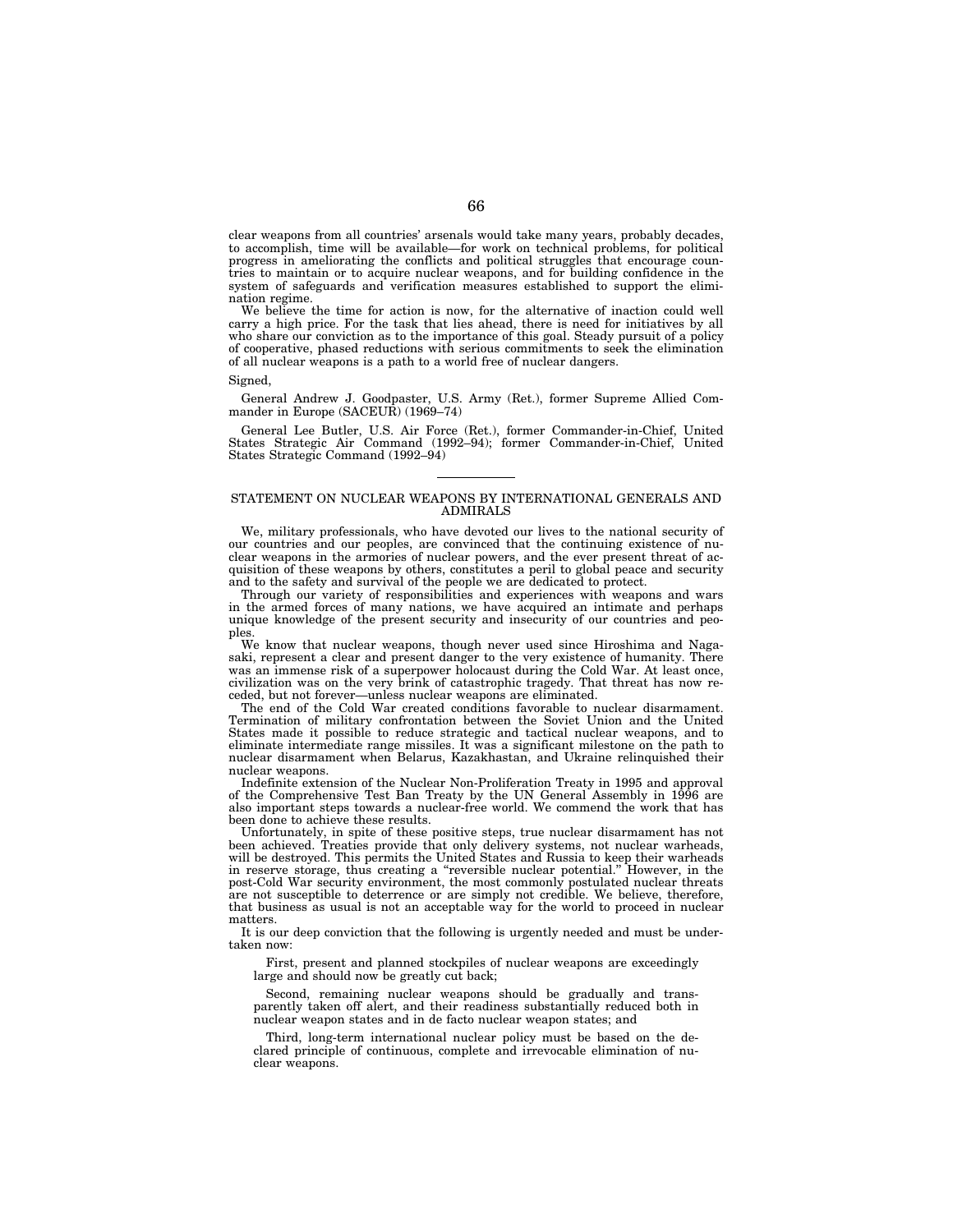The United States and Russia should—without any reduction in their military security—carry forward the reduction process already launched by START: they should cut down to 1,000 to 1,500 warheads each and possibly lower. The other three nuclear states and the three threshold states should be drawn into the reduction process as still deeper reductions are negotiated down to the level of hundreds. There is nothing incompatible between defense by individual countries of their territorial integrity and progress toward nuclear abolition.

The exact circumstances and conditions that will make it possible to proceed, finally, to abolition cannot now be foreseen or prescribed. One obvious prerequisite would be a worldwide program of surveillance and inspection, including measures to account for and control inventories of nuclear weapon materials. This will ensure that no rogues or terrorists could undertake a surreptitious effort to acquire nuclear capacities without detection at an early stage. An agreed procedure for forcible international intervention and interruption of covert efforts in a certain and timely fashion is essential.

The creation of nuclear-free zones in different parts of the world, confidence-building and transparency measures in the general field of defense, strict implementation of all treaties in the area of disarmament and arms control, and mutual assistance in the process of disarmament are also important in helping to bring about a nuclear-free world. The development of regional systems of collective security, including practical measures for cooperation, partnership, interaction and communication are essential for local stability and security.

The extent to which the existence of nuclear weapons and fear of their use may have deterred war—in a world that in this year alone has seen 30 military conflicts raging—cannot be determined. It is clear, however, that nations now possessing nuclear weapons will not relinquish them until they are convinced that more reliable and less dangerous means of providing for their security are in place. It is also clear, as a consequence, that the nuclear powers will not now agree to a fixed timetable for the achievement of abolition.

It is similarly clear that, among the nations not now possessing nuclear weapons, there are some that will not forever forswear their acquisition and deployment unless they, too, are provided means of security. Nor will they forgo acquisition if the present nuclear powers seek to retain everlastingly their nuclear monopoly.

Movement toward abolition must be a responsibility shared primarily by the declared nuclear weapons states—China, France, Russia, the United Kingdom, and the United States; by the de facto nuclear states, India, Israel and Pakistan; and by major non-nuclear powers such as Germany and Japan. All nations should move in concert toward the same goal.

We have been presented with a challenge of the highest possible historic importance: The creation of a nuclear-weapons-free world. The end of the Cold War makes it possible.

The dangers of proliferation, terrorism, and a new nuclear arms race render it necessary. We must not fail to seize our opportunity. There is no alternative. Signed,

International Generals and Admirals who have signed statement on Nuclear Weapons

### CANADA

Johnson, Major General Leonard V., (Ret.) Commandant, National Defense College

## DENMARK

Kristensen, Lt. General Gunnar (Ret.) former Chief of Defense Staff FRANCE

Sanguinetti, Admiral Antoine (Ret.) former Chief of Staff, French Fleet GHANA

Erskine, General Emmanuel (Ret. former Commander in Chief and former Chief of Staff, UNTSO (Middle East), Commander UMFII (Lebanon)

**GREECE** 

Capellos, Lt. General Richard (Ret.) former Corps Commander Konstantinides, Major General Kostas (Ret.), former Chief of Staff, Army Signals

Koumanakos, Lt. General Georgios (Ret.) former Chief of Operations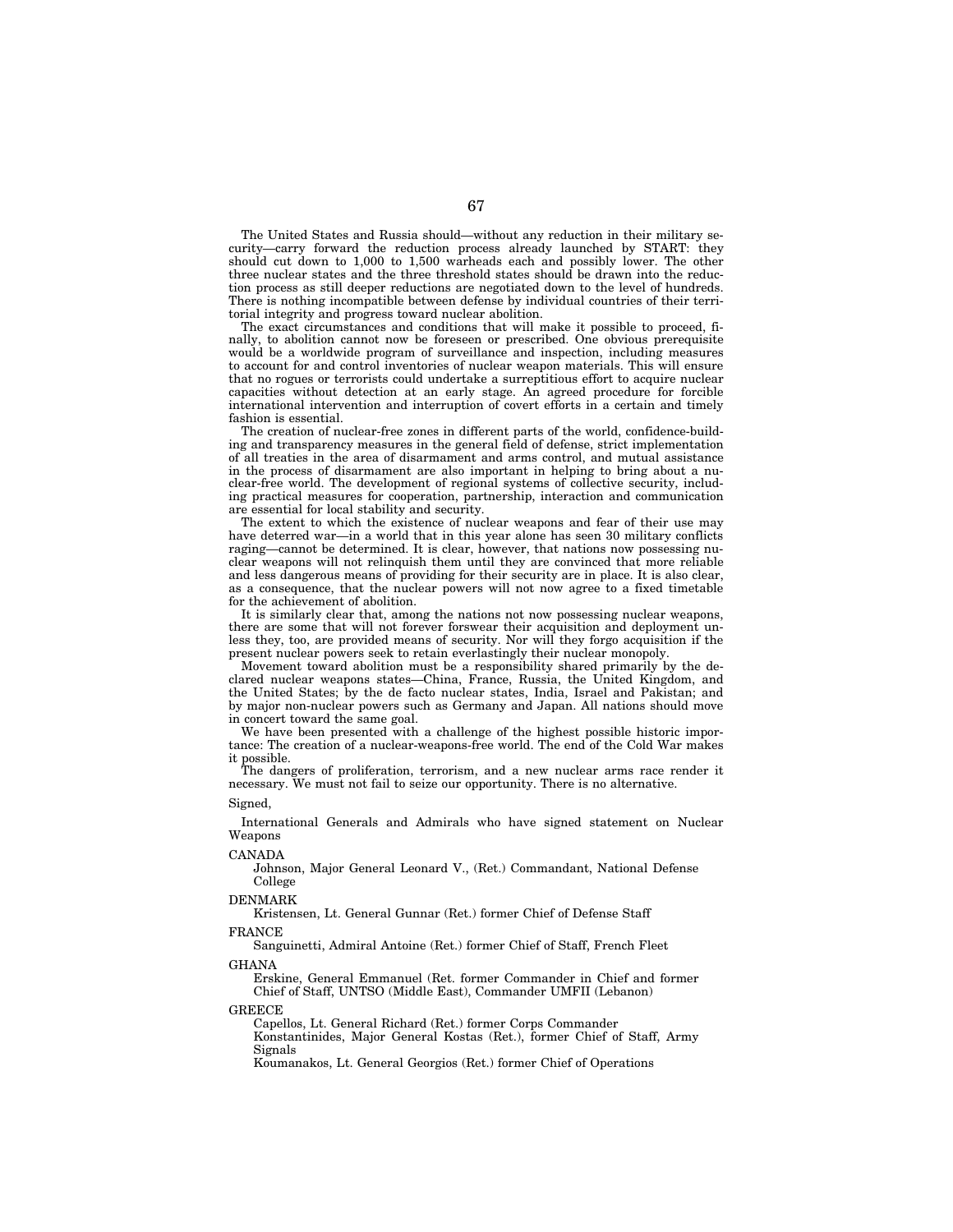INDIA

Rikhye, Major General Indar Jit (Ret.), former military advisor to UN Sec-retary General Dag Akmmerskjold and U Thant Suit, Air Marshall N. C. (Ret.)

JAPAN

Sakonjo, Vice Admiral Naotoshi (Ret.) Sr. Advisor, Research Institute for Peace and Security

Shikata, Lt. General Toshiyuki (Ret.) Sr. Advisor, Research Institute for Peace and Security

JORDAN

Ajeilat, Major General Shafig (Ret.) Vice President Military Affairs, Muta University

Shiyyab, Major General Mohammed K. (Ret.) former Deputy Commander, Royal Jordanian Air Force

NETHERLANDS

van der Graaf, Henry J. (Ret.) Brigadier-General RNA, Director Centre Arms Control and Verification, Member, United National Advisory Board for Disarmament Matters

NORWAY

Breivik, Roy, Vice Admiral Roy (Ret.) former Representative to NATO, Su-preme Allied Commander, Atlantic

PAKISTAN

Malik, Major General Ihsun ul Hag (Ret.) Commandant, Joint Services Committee

PORTUGAL

Gomes, Marshal Francisco da Costa (Ret.) former Commander in Chief, Army; former President of Portugal

RUSSIA

Belous, General Vladimir (Ret.) Department Chief, Dzerzhinsky Military Academy

Gareev, Army General Makhmut (Ret.) former Deputy Chief, USSR Armed Forces General Staff

Gromov, General Boris, (Ret.) Vice Chair, Duma International Affairs Committee; former Commander of 40th Soviet Army in Afghanistan; former

Deputy Minister, Foreign Ministry, Russia Koltounov, Major General Victor (Ret.) former Deputy Chief, Department of General Staff, USSR Armed Forces

Larionov, Major General Valentin (Ret.) Professor, General Staff Academy Lebed, Major General Alexander (Ret.) former Secretary of the Security Council

Lebedev, Major General Youri V. (Ret.) former Deputy Chief, Department of General Staff, USSR Armed Forces

Makarevsky, Major General Vadim (Ret.) Deputy Chief, Kouibyshev Military Engineering Academy

Medvedev, Lt. General Vladimir (Ret.) Chief, Center of Nuclear Threat Reduction

Mikhailov, Colonel General Georgy (Ret.) former Deputy Chief, Department of General Staff, USSR Armed Forces

Nozhin, Major General Eugeny (Ret.) former Deputy Chief, Department of General Staff, USSR Armed Forces

Rokhlin, Lt. General Lev, (Ret.) Chair, Duma Defense Committee; former Commander, Russian 4th Army Corps

Sleport, Lt. General Ivan (Ret.) former Chief, Department of General Staff, USSR Armed Forces

Simonyan, Major General Rair (Ret.) Head of Chair, General Staff Academy Surikov, General Boris T., (Ret.) former Chief Specialist, Defense Ministry Tehervov, Colonel General Nikolay (Ret.) former Chief, Department of General Staff, USSR Armed Forces

Vinogradov, Lt. General Michael S. (Ret.) former Deputy Chief, Operational Strategic Center, USSR General Staff

Zoubkov, Rear Admiral Radiy (Ret.) Chief, Navigation, USSR Navy

SRI LANKA

Karunaratne, Major General Upali A. (Ret.) (Sri Lanka)

Silva, Major General C.A.M.N., (Ret.) USF, U.S.A. WC (Sri Lanka)